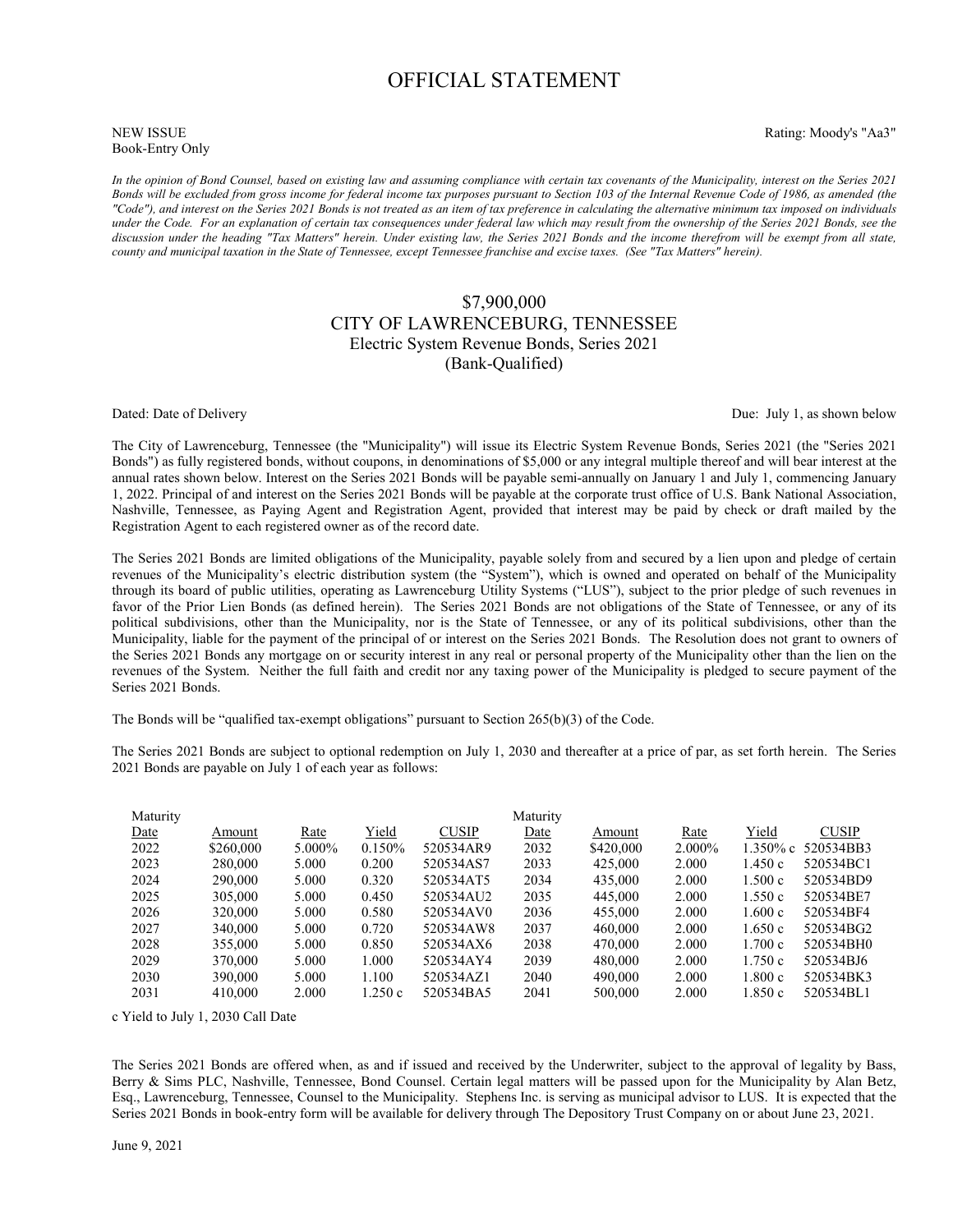For purposes of compliance with Rule 15c2-12 of the Securities and Exchange Commission, this document, as the same may be supplemented or amended (collectively, the "Official Statement") by the City of Lawrenceburg, Tennessee (the "Municipality"), is an Official Statement with respect to the Series 2021 Bonds described herein that is deemed final by the Municipality as of the date hereof (or of any such supplement or amendment). It is subject to completion with certain information to be established at the time of the sale of the Series 2021 Bonds as permitted by Rule 15c2-12 of the Securities and Exchange Commission.

No dealer, broker, salesman or other person has been authorized by the Municipality or by Stephens Inc. (the "Municipal Advisor") to give any information or make any representations other than those contained in this Official Statement and, if given or made, such information or representations with respect to the Municipality or the Series 2021 Bonds must not be relied upon as having been authorized by the Municipality or the Municipal Advisor. This Official Statement does not constitute an offer to sell, or solicitation of an offer to buy, any securities other than the securities offered hereby to any person in any jurisdiction where such offer or solicitation of such offer would be unlawful.

This Official Statement should be considered in its entirety and no one factor should be considered more or less important than any other by reason of its position in this Official Statement. Where statutes, reports or other documents are referred to herein, reference should be made to such statutes, reports or other documents for more complete information regarding the rights and obligations of parties thereto, facts and opinions contained therein and the subject matter thereof.

The information and expressions of opinion in this Official Statement are subject to change without notice and neither the delivery of this Official Statement nor any sale made under it shall, under any circumstances, create any implication that there has been no change in the affairs of the Municipality since the date as of which information is given in this Official Statement.

**In making an investment decision investors must rely on their own examination of the Municipality and the terms of the offering, including the merits and risks involved. No registration statement relating to the Series 2021 Bonds has been filed with the Securities and Exchange Commission or with any state securities agency. The Series 2021 Bonds have not been approved or disapproved by the Commission or any state securities agency, nor has the Commission or any state securities agency passed upon the accuracy or adequacy of this Official Statement. Any representation to the contrary is a criminal offense.**

Any CUSIP numbers presented herein have been assigned by Standard & Poor's CUSIP Service Bureau, a Division of The McGraw Hill Companies, Inc., and are included solely for the convenience of the Bondholders. Neither the Underwriter nor the Municipality is responsible for the selection or use of these CUSIP numbers, nor is any representation made as to their correctness on the Series 2021 Bonds or as indicated herein. The CUSIP number for a specific maturity is subject to being changed after the issuance of the Series 2021 Bonds as a result of various subsequent actions, including, but not limited to, a refunding in whole or in part of such maturity or as a result of the procurement of secondary market portfolio insurance or other similar enhancement by investors that is applicable to all or a portion of certain maturities of the Series 2021 Bonds.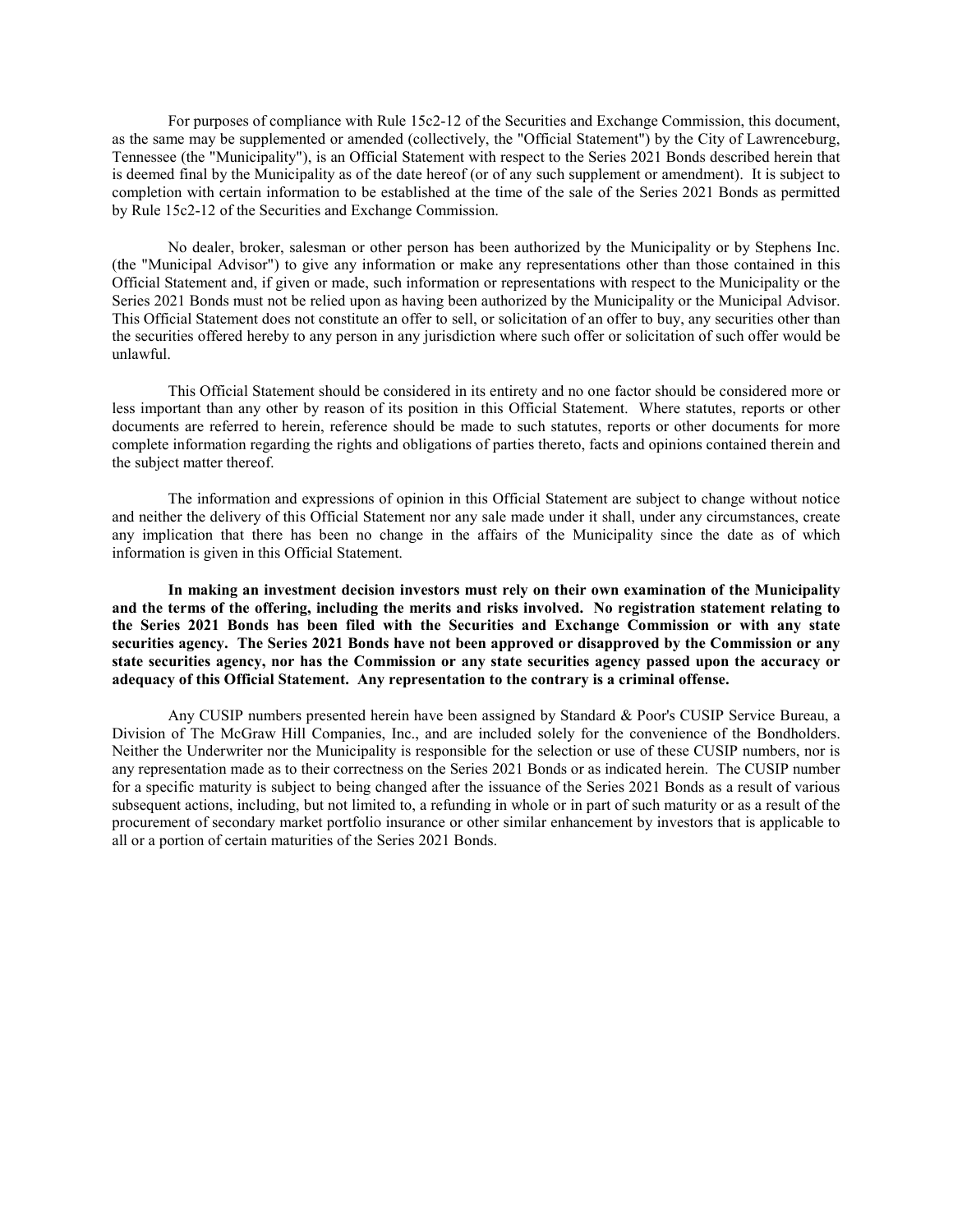# **TABLE OF CONTENTS**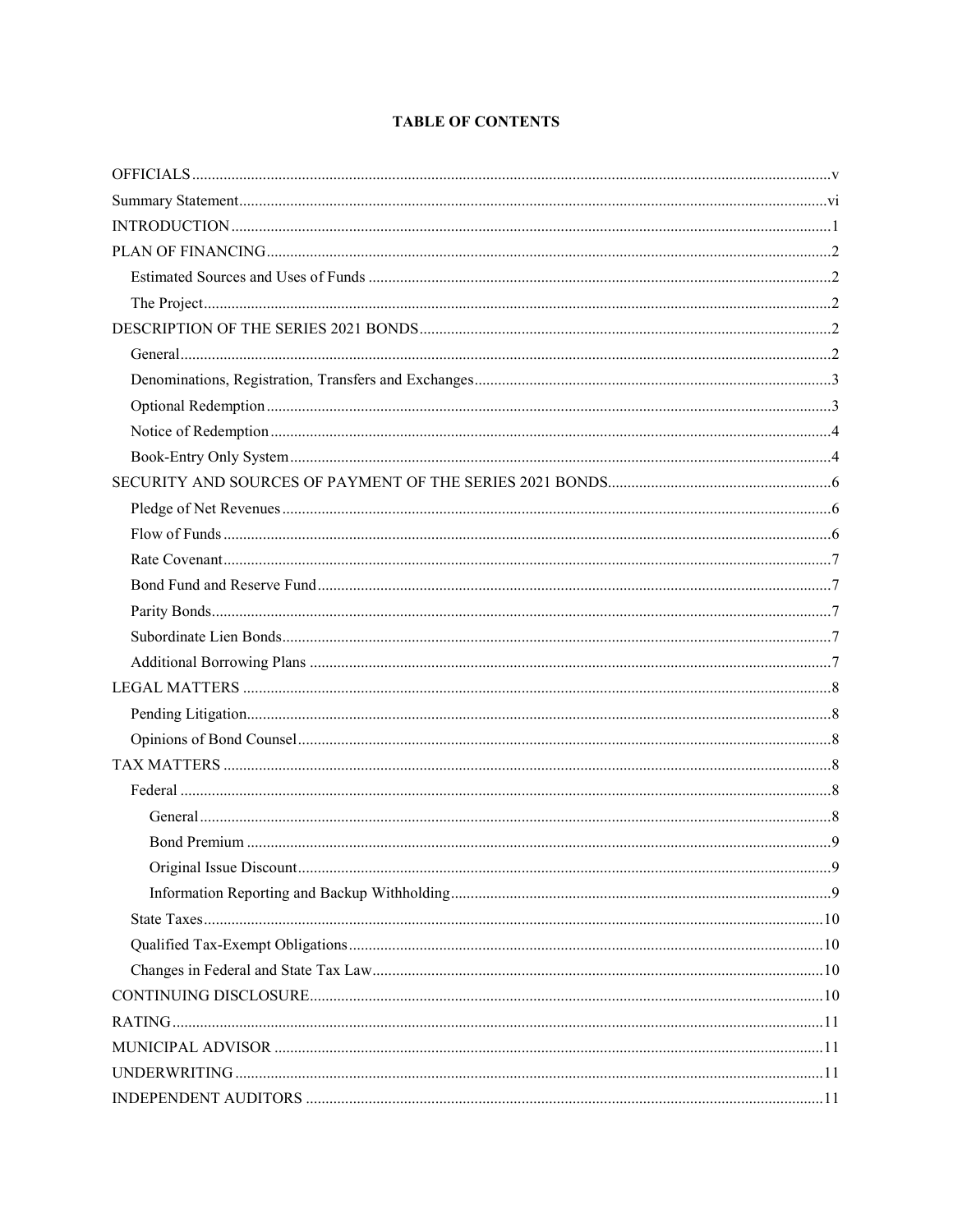| Appendix A - | Summary of Certain Provisions of the Resolution |  |
|--------------|-------------------------------------------------|--|

- Appendix B Statistical and Demographic Information Regarding the System
- Appendix C Audited Financial Statements for Fiscal Year Ended June 30, 2020
- Appendix D Form of Bond Counsel Opinion
- Appendix E Form of Continuing Disclosure Agreement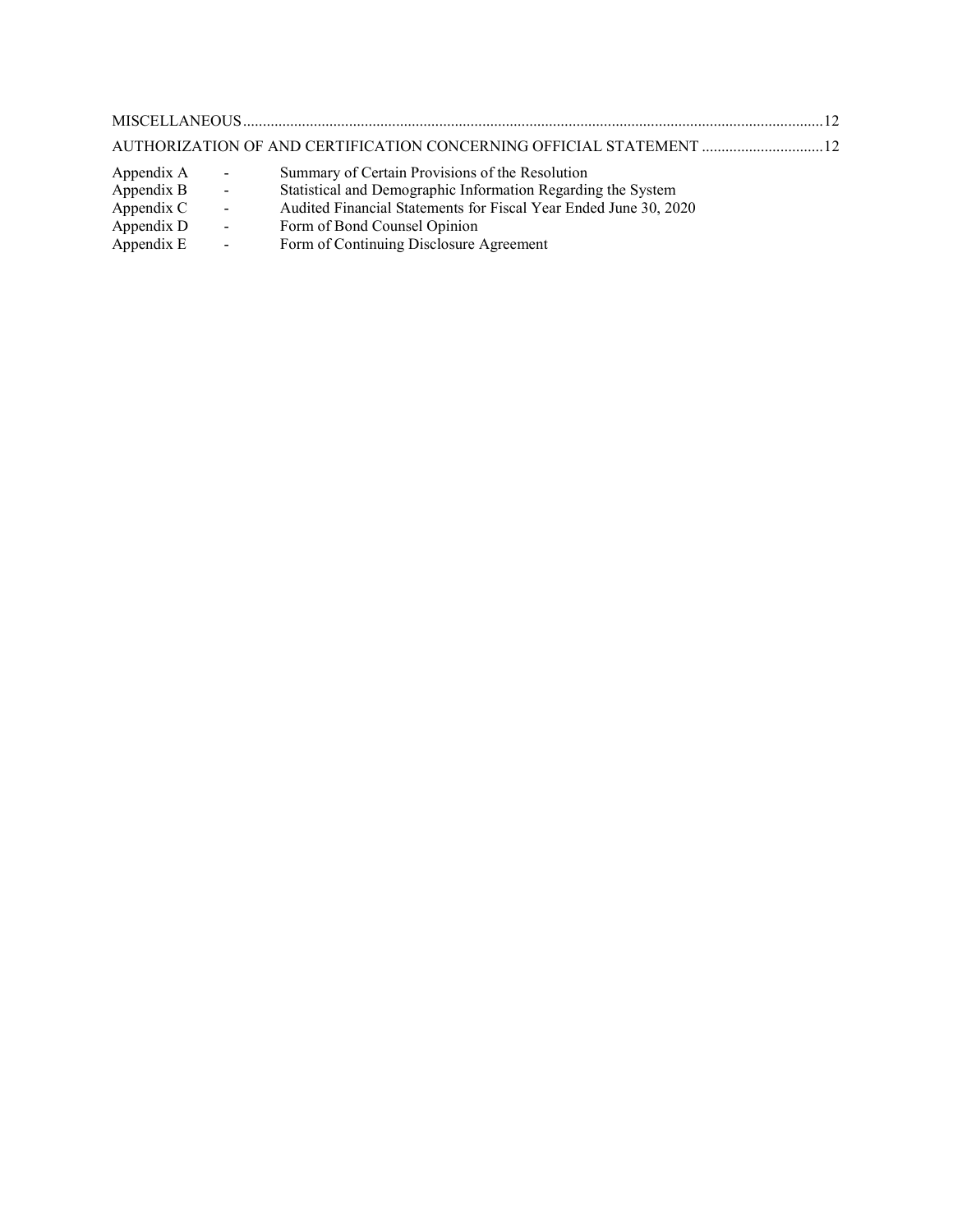# **OFFICIALS**

### **CITY OF LAWRENCEBURG, TENNESSEE**

### **BOARD OF MAYOR AND COUNCIL**

Blake Lay, Mayor Robin Williams, Vice-Mayor and Councilmember Ronald Fox, Councilmember Chad Moore, Councilmember Jaime Sevier, Councilmember

# **LAWRENCEBURG UTILITY SYSTEMS**

Bobby Jones – Chairman Shane Hughes – Vice Chairman Ronald Fox – Commissioner Jerry Jones – Commissioner Cathy Mashburn – Commissioner

Vic Pusser – General Manager John Cain – Financial Controller

# **CITY ATTORNEY**

Alan Betz, Esq. Lawrenceburg, Tennessee

# **AUDITOR**

Alexander Thompson Arnold PLLC Jackson, Tennessee

# **BOND COUNSEL**

Bass, Berry & Sims PLC Nashville, Tennessee

# **REGISTRATION AND PAYING AGENT**

U.S. Bank National Association Nashville, Tennessee

# **MUNICIPAL ADVISOR TO LAWRENCEBURG UTILITY SYSTEMS**

Stephens Inc. Nashville, Tennessee

#### **UNDERWRITER**

Robert W. Baird & Co., Inc. Milwaukee, Wisconsin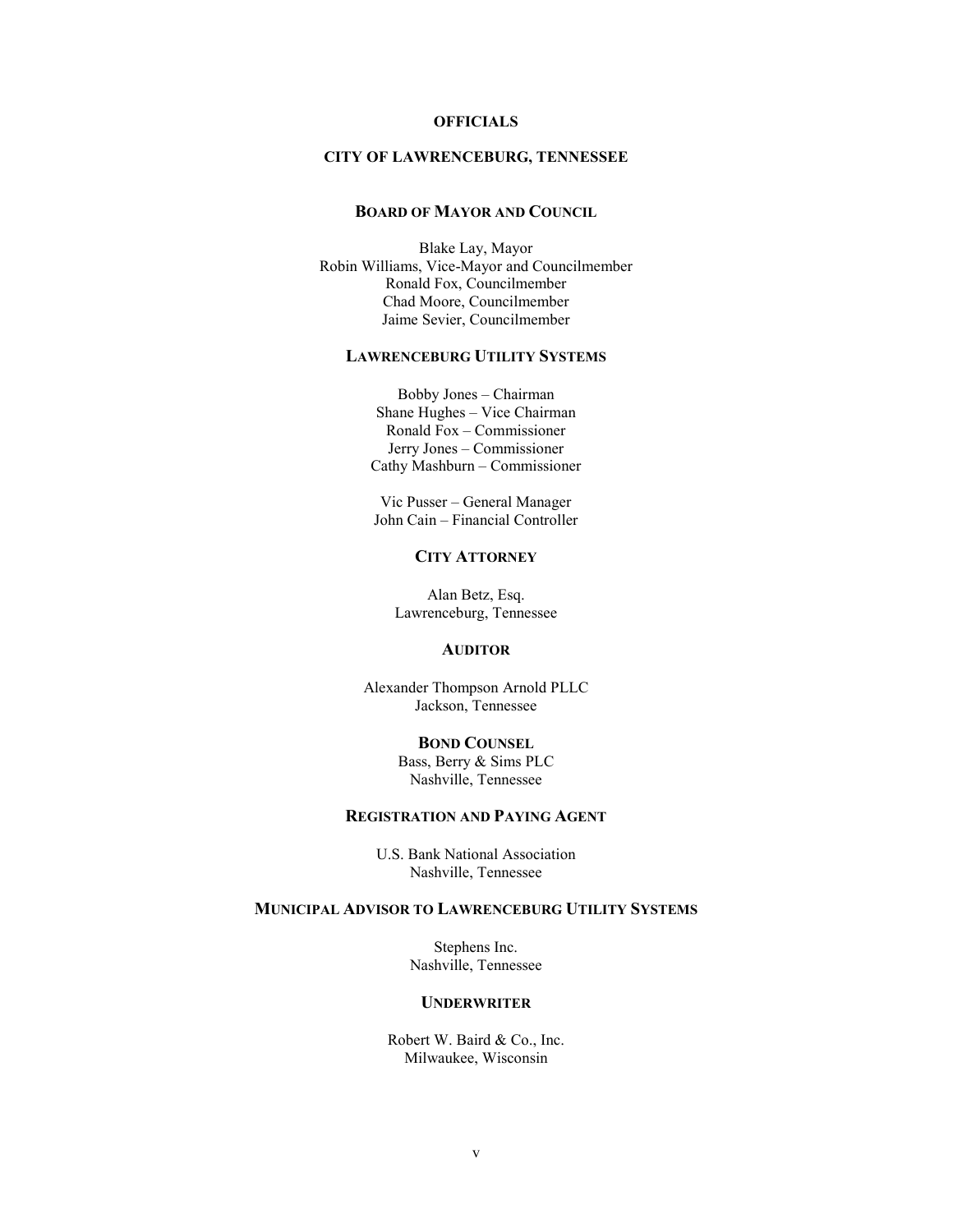# **Summary Statement**

*This Summary is expressly qualified by the entire Official Statement, which should be viewed in its entirety by potential investors.*

| City of Lawrenceburg, Tennessee (the "Municipality").                                                                                                                                                                                                                                                                                                                                                                                                                                                                                                                                                                                                                        |
|------------------------------------------------------------------------------------------------------------------------------------------------------------------------------------------------------------------------------------------------------------------------------------------------------------------------------------------------------------------------------------------------------------------------------------------------------------------------------------------------------------------------------------------------------------------------------------------------------------------------------------------------------------------------------|
| 2021 Bonds").                                                                                                                                                                                                                                                                                                                                                                                                                                                                                                                                                                                                                                                                |
| system, including the construction of a new substation, and pay costs<br>incident to the issuance and sale of the Series 2021 Bonds.                                                                                                                                                                                                                                                                                                                                                                                                                                                                                                                                         |
|                                                                                                                                                                                                                                                                                                                                                                                                                                                                                                                                                                                                                                                                              |
|                                                                                                                                                                                                                                                                                                                                                                                                                                                                                                                                                                                                                                                                              |
|                                                                                                                                                                                                                                                                                                                                                                                                                                                                                                                                                                                                                                                                              |
| <b>OPTIONAL REDEMPTION*</b> The Series 2021 Bonds shall be subject to redemption at the option of<br>the Municipality on and after July 1, 2030 at the price of par.                                                                                                                                                                                                                                                                                                                                                                                                                                                                                                         |
| The Series 2021 Bonds are limited obligations of the Municipality,<br>payable solely from and secured by a lien upon and pledge of the Net<br>Revenues of the System pursuant to the provisions of the Resolution,<br>subject to the prior pledge of such revenues in favor of the Prior Lien<br>Bonds (capitalized terms having the meanings ascribed herein). The<br>Resolution does not grant to owners of the Series 2021 Bonds any<br>mortgage on or security interest in any real or personal property of the<br>Municipality. Neither the full faith and credit nor any taxing power of<br>the Municipality is pledged to secure payment of the Series 2021<br>Bonds. |
| "Aa3" by Moody's Investors Service. Inc. ("Moody's") based on<br>documents and other information provided by the Municipality. The<br>rating reflects only the view of Moody's and neither the Municipality,<br>the Municipal Advisor nor the Underwriter make any representations<br>as to the appropriateness of such rating.                                                                                                                                                                                                                                                                                                                                              |
| There is no assurance that such rating will continue for any given<br>period of time or that it will not be lowered or withdrawn. Any such<br>downward change in or withdrawal of the rating may have an adverse<br>effect on the secondary market price of the Series 2021 Bonds. Any<br>explanation of the significance of the rating may be obtained from                                                                                                                                                                                                                                                                                                                 |

Moody's. See "Rating" herein.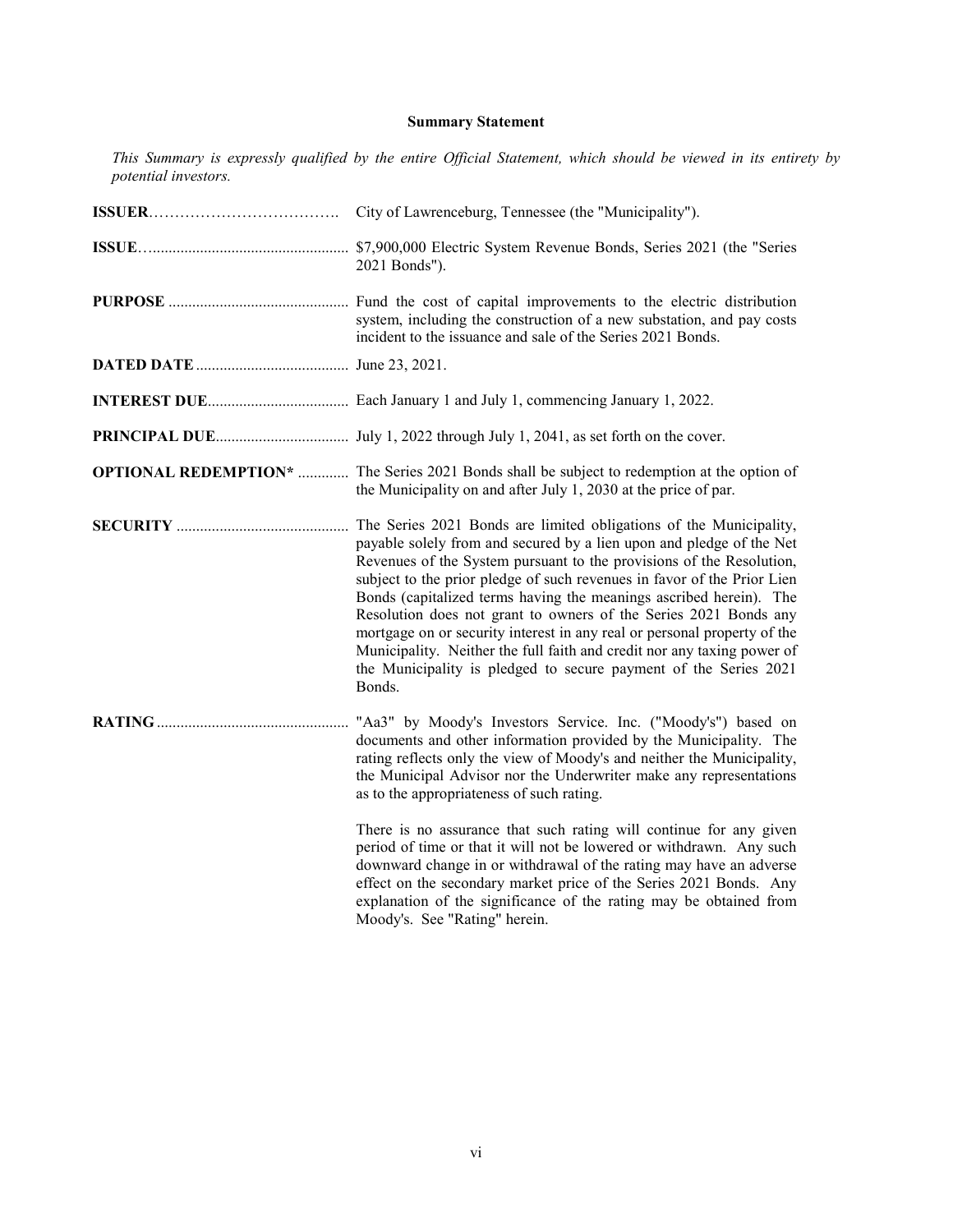|                                                         | In the opinion of Bond Counsel, based on existing law and assuming<br>compliance with certain tax covenants of the Municipality, interest on<br>the Series 2021 Bonds will be excluded from gross income for federal<br>income tax purposes pursuant to Section 103 of the Internal Revenue<br>Code of 1986, as amended (the "Code"), and interest on the Series<br>2021 Bonds is not treated as an item of tax preference in calculating<br>the alternative minimum tax imposed on individuals under the Code.<br>For an explanation of certain tax consequences under federal law<br>which may result from the ownership of the Series 2021 Bonds, see<br>the discussion under the heading "Tax Matters" herein. Under existing<br>law, the Series 2021 Bonds and the income therefrom will be exempt<br>from all state, county and municipal taxation in the State of<br>Tennessee, except Tennessee franchise and excise taxes. (See "Tax<br>Matters" herein). |
|---------------------------------------------------------|--------------------------------------------------------------------------------------------------------------------------------------------------------------------------------------------------------------------------------------------------------------------------------------------------------------------------------------------------------------------------------------------------------------------------------------------------------------------------------------------------------------------------------------------------------------------------------------------------------------------------------------------------------------------------------------------------------------------------------------------------------------------------------------------------------------------------------------------------------------------------------------------------------------------------------------------------------------------|
|                                                         | <b>BANK QUALIFICATION</b> The Bonds will be "qualified tax-exempt obligations" pursuant to<br>Section 265(b) of the Internal Revenue Code of 1986, as amended.                                                                                                                                                                                                                                                                                                                                                                                                                                                                                                                                                                                                                                                                                                                                                                                                     |
| <b>REGISTRATION AND PAYING</b>                          |                                                                                                                                                                                                                                                                                                                                                                                                                                                                                                                                                                                                                                                                                                                                                                                                                                                                                                                                                                    |
| MUNICIPAL ADVISOR  Stephens Inc., Nashville, Tennessee. |                                                                                                                                                                                                                                                                                                                                                                                                                                                                                                                                                                                                                                                                                                                                                                                                                                                                                                                                                                    |
|                                                         |                                                                                                                                                                                                                                                                                                                                                                                                                                                                                                                                                                                                                                                                                                                                                                                                                                                                                                                                                                    |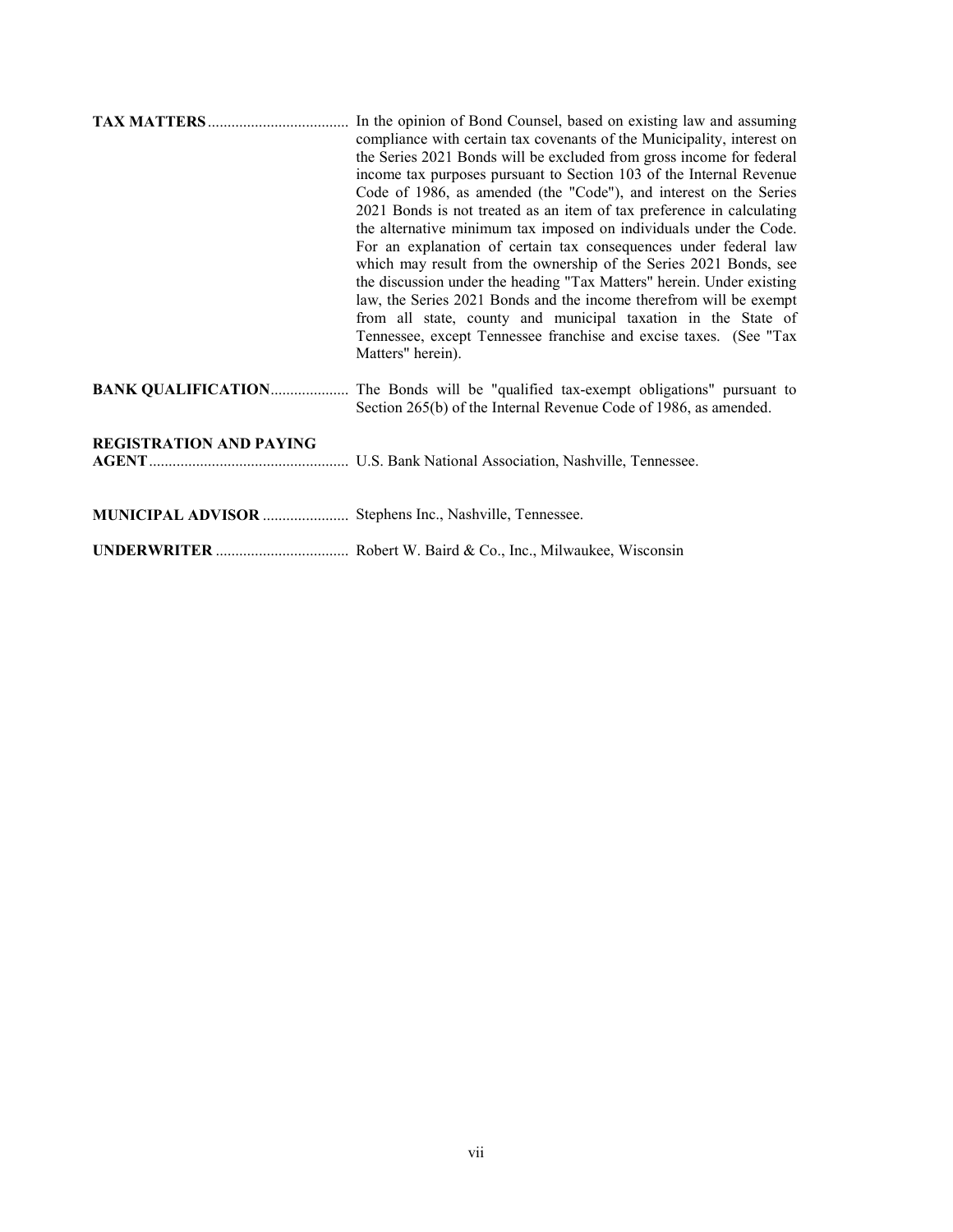### **\$7,900,000**

#### **City of Lawrenceburg, Tennessee**

#### **Electric System Revenue Bonds, Series 2021**

### **(Bank-Qualified)**

# **INTRODUCTION**

The purpose of this Official Statement, which includes the cover page and the Appendices hereto, is to furnish certain information in connection with the sale by City of Lawrenceburg, Tennessee (the "Municipality") of \$7,900,000 in aggregate principal amount of its Electric System Revenue Bonds, Series 2021 (the "Series 2021 Bonds"). Capitalized terms used but not defined herein shall have the meanings assigned to them in the Resolution (hereinafter defined). (See Appendix A - Summary of Certain Provisions of the Resolution.)

*This introduction is not a summary of this Official Statement and is intended only for quick reference. It is only a brief description of and guide to, and is qualified in its entirety by reference to, more complete and detailed information contained in the entire Official Statement, including the cover page and the Appendices hereto, and the documents summarized or described herein. A full review should be made of the entire Official Statement and of the documents summarized or described herein, if necessary. The offering of the Series 2021 Bonds to potential*  investors is made only by means of the entire Official Statement, including the Appendices hereto. No person is *authorized to detach this Introduction from the Official Statement or to otherwise use it without the entire Official Statement, including the Appendices hereto.*

The Municipality, the issuer of the Series 2021 Bonds, is a political subdivision of the State of Tennessee and, through its board of public utilities known as Lawrenceburg Utility Systems, owns and operates an electrical power transmission and distribution system (the "System"). See Appendix B.

The Series 2021 Bonds are being issued in accordance with the Constitution of the State of Tennessee and laws of the State of Tennessee, and pursuant to a resolution of the Board of Mayor and Council (the "Governing Body") of the Municipality adopted on May 13, 2021 (the "Resolution"). A summary of certain provisions of the resolution is attached hereto as Appendix A.

Audited financial statements for the System's fiscal year ended June 30, 2020 are attached hereto as Appendix C and certain statistical and demographic information regarding the System is attached hereto as Appendix B.

This Official Statement and the Appendices hereto contain brief descriptions of, among other matters, the Municipality, the Series 2021 Bonds, and the security and sources of payment for the Series 2021 Bonds. Such descriptions and information do not purport to be comprehensive or definitive. The summaries of various constitutional provisions, statutes, the Resolution, and other documents are intended as summaries only and are qualified in their entirety by reference to such documents, and references herein to the Series 2021 Bonds are qualified in their entirety to the form thereof included in the Resolution. Copies of the Resolution and other documents and information are available, upon request, from the Financial Controller, Lawrenceburg Utility Systems, 1607 North Locust Avenue, Lawrenceburg, Tennessee 38464.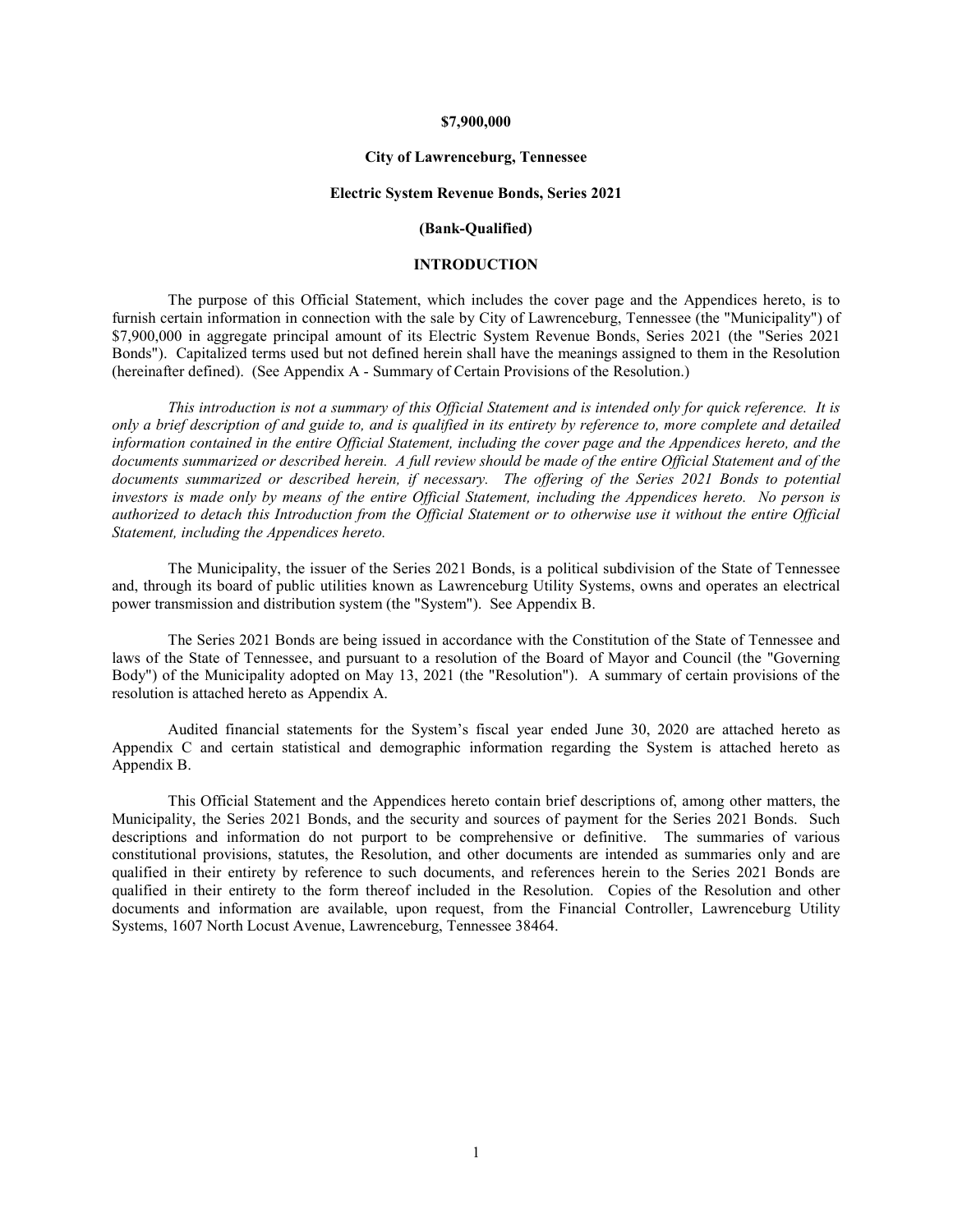# **PLAN OF FINANCING**

The Series 2021 Bonds are being issued for the purpose of funding the costs of capital improvements to the System, and paying the costs of issuing the Series 2021 Bonds.

#### **Estimated Sources and Uses of Funds**

The sources and uses of funds in connection with the issuance of the Series 2021 Bonds are estimated below.

| Sources of Funds:               |                |
|---------------------------------|----------------|
| Par Amount of Series 2021 Bonds | \$7,900,000.00 |
| Original Issue Premium          | 804,635.50     |
| <b>Total Sources of Funds</b>   | \$8,704,635.50 |
| Uses of Funds:                  |                |
| Deposit to Project Fund         | \$8,552,442.70 |
| Costs of Issuance $^{(1)}$      | 152,192.80     |
| Total Uses of Funds             | \$8,704,635.50 |

 $\overline{p}$  Includes legal and accounting fees, underwriter's fees, municipal advisory fees, rating agency fees, printing, and other costs of issuance.

#### **The Project**

A portion of the proceeds of the Series 2021 Bonds are being used to fund capital improvements for the System, including the construction of a new substation (the "Project"). Pursuant to the Resolution, the portion of proceeds of the Series 2021 Bonds described above will be deposited in a project fund (the "Project Fund") to be held and invested by Lawrenceburg Utility Systems, and used to pay costs of the Project. Monies in the Project Fund may be invested as permitted by Tennessee law and may not be used for any purpose other than the Project.

### **DESCRIPTION OF THE SERIES 2021 BONDS**

### **General**

The Series 2021 Bonds are dated as of the date of their delivery, and bear interest from such date at the rates per annum set forth on the cover page of this Official Statement (computed on the basis of a 360-day year of twelve 30-day months). Interest on the Series 2021 Bonds is payable on each January 1 and July 1, commencing January 1, 2022.

Payment of the principal of and interest on the Series 2021 Bonds will be made by the Registration Agent directly to Cede & Co., as nominee of DTC, and will subsequently be disbursed to DTC Participants and thereafter to Beneficial Owners of the Series 2021 Bonds. See "Book-Entry Only Bonds."

When not in book-entry form, interest on the Series 2021 Bonds will be paid by check or draft on the Registration Agent, and will be mailed on the date due by first class mail to the registered owners of record as of the 15th day of the calendar month (the "Regular Record Date") immediately preceding the applicable Interest Payment Date, at the address shown on the registration books of the Municipality maintained by the Registration Agent. When not in book-entry form, the principal of and redemption premium (if any) on the Series 2021 Bonds will be paid upon the presentation and surrender of the Series 2021 Bonds at the principal corporate trust office of the Registration Agent.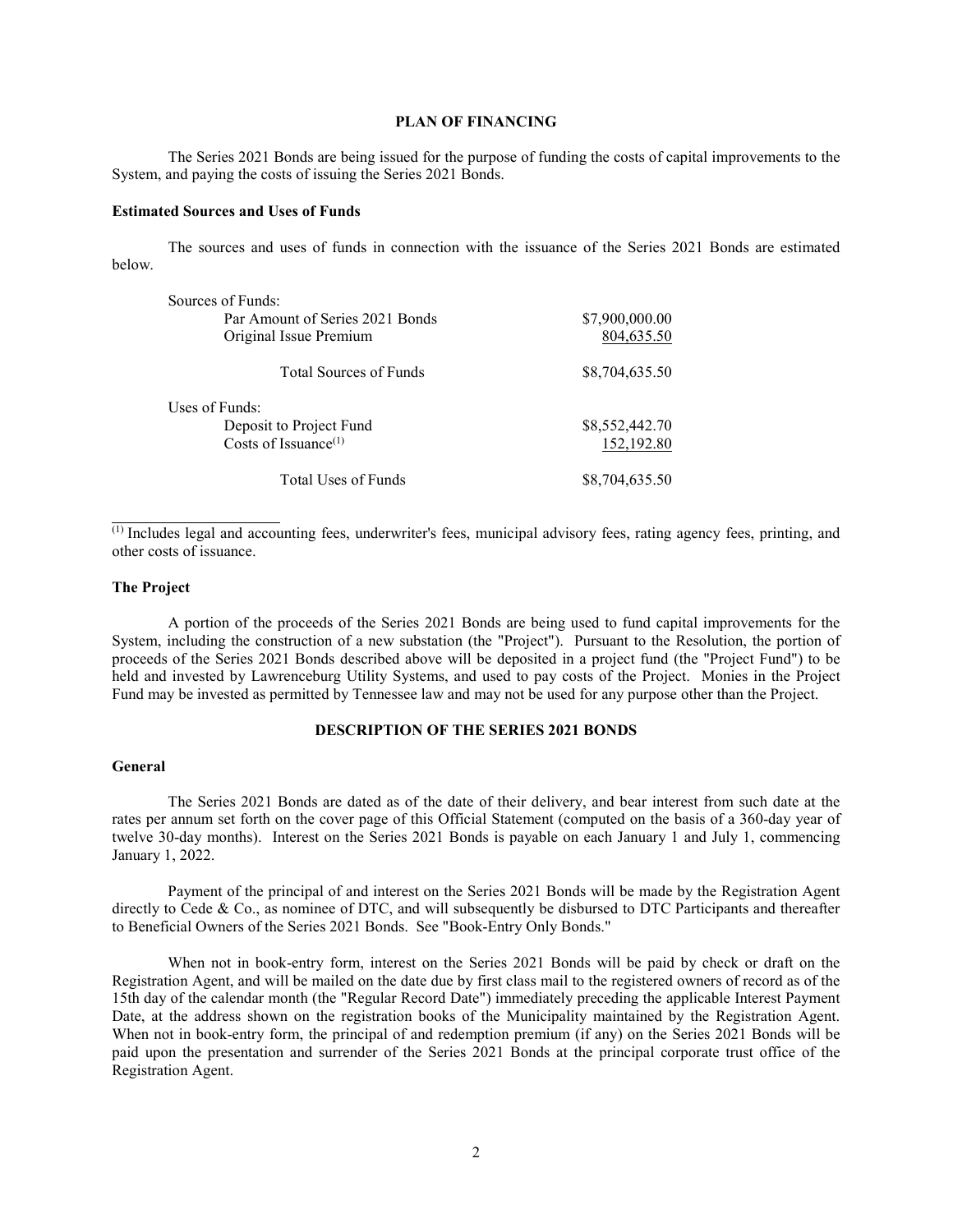Any interest on any Series 2021 Bond that is payable but is not punctually paid or duly provided for on an Interest Payment Date (the "Defaulted Interest") will cease to be payable to the registered owner on the relevant Regular Record Date; and, in lieu thereof, such Defaulted Interest will be paid by the Municipality to the persons in whose names the Series 2021 Bonds are registered at the close of business on a date (the "Special Record Date") for the payment of such Defaulted Interest, which date will be fixed in the following manner: the Municipality will notify the Registration Agent of the amount of Defaulted Interest proposed to be paid on each Series 2021 Bond and the date of the proposed payment. Thereupon, not less than ten days after the receipt by the Registration Agent of the notice of the proposed payment, the Registration Agent will fix a Special Record Date for the payment of such Defaulted Interest, which date will be not more than 15 nor less than 10 days prior to the date of the proposed payment to the registered owners. The Registration Agent will promptly notify the Municipality of such Special Record Date, and in the manner and at the expense of the Municipality, not less than ten days prior to such Special Record Date, will cause notice of the proposed payment of such Defaulted Interest and the Special Record Date to be mailed, first-class postage prepaid, to each registered owner at the address thereof as it appears in the registration records maintained by the Registration Agent as to the date of such notice.

#### **Denominations, Registration, Transfers and Exchanges**

The Series 2021 Bonds will be issued in fully registered form in the denomination of \$5,000 each or integral multiples thereof. The Series 2021 Bonds will be registered as to principal and interest on the registration books kept by the Registration Agent. The registered owner thereof shall be treated as the absolute owner thereof for all purposes, including payment, and payment to the registered owner thereof shall satisfy all liability thereon to the extent of sums so paid.

When in book-entry form, Series 2021 Bonds held by DTC or Cede & Co., as its nominee, on behalf of the Beneficial Owners thereof, are transferable upon delivery to DTC or Cede & Co., as its nominee, of an assignment executed by the Beneficial Owner or the Beneficial Owner's duly authorized attorney. See "Book-Entry Only Bonds."

When not in book-entry form, ownership of any Series 2021 Bond will be transferable upon surrender thereof to the Registration Agent, together with an assignment duly executed by the registered owner or his attorney, in such form as shall be satisfactory to the Registration Agent. Upon any such transfer of ownership, the Registration Agent will cause to be authenticated and delivered a new Series 2021 Bond or Series 2021 Bonds registered in the name of the transferee in the authorized denomination in the same aggregate principal amount and interest rate as the Series 2021 Bonds surrendered for such transfer. When not in book-entry form, the Series 2021 Bonds may be exchanged for a like principal amount of Series 2021 Bonds of the same interest rate of other authorized denominations. For every exchange or registration of transfer, the Registration Agent, may charge an amount sufficient to reimburse it for any tax or other governmental charge required to be paid with respect to such exchange or registration or transfer, but no other charge may be made to the owner for any exchange or registration of transfer of the Series 2021 Bonds.

#### **Optional Redemption**

The Series 2021 Bonds are subject to redemption prior to maturity at the option of the Municipality on or after July 1, 2030, in whole or in part at any time, at a redemption price equal to 100% of the principal amount thereof, plus accrued interest to the redemption date.

If less than all the Series 2021 Bonds shall be called for redemption, the maturities to be redeemed shall be selected by the Mayor of the Municipality in his discretion. If less than all of the Series 2021 Bonds within a single maturity shall be called for redemption, the interests within the maturity to be redeemed shall be selected as follows:

- (i) if the Series 2021 Bonds are being held under a Book-Entry System by DTC, or a successor Depository, the Series 2021 Bonds to be redeemed shall be determined by DTC, or such successor Depository, by lot or such other manner as DTC, or such successor Depository, shall determine; or
- (ii) if the Series 2021 Bonds are not being held under a Book-Entry System by DTC, or a successor Depository, the Series 2021 Bonds within the maturity to be redeemed shall be selected by the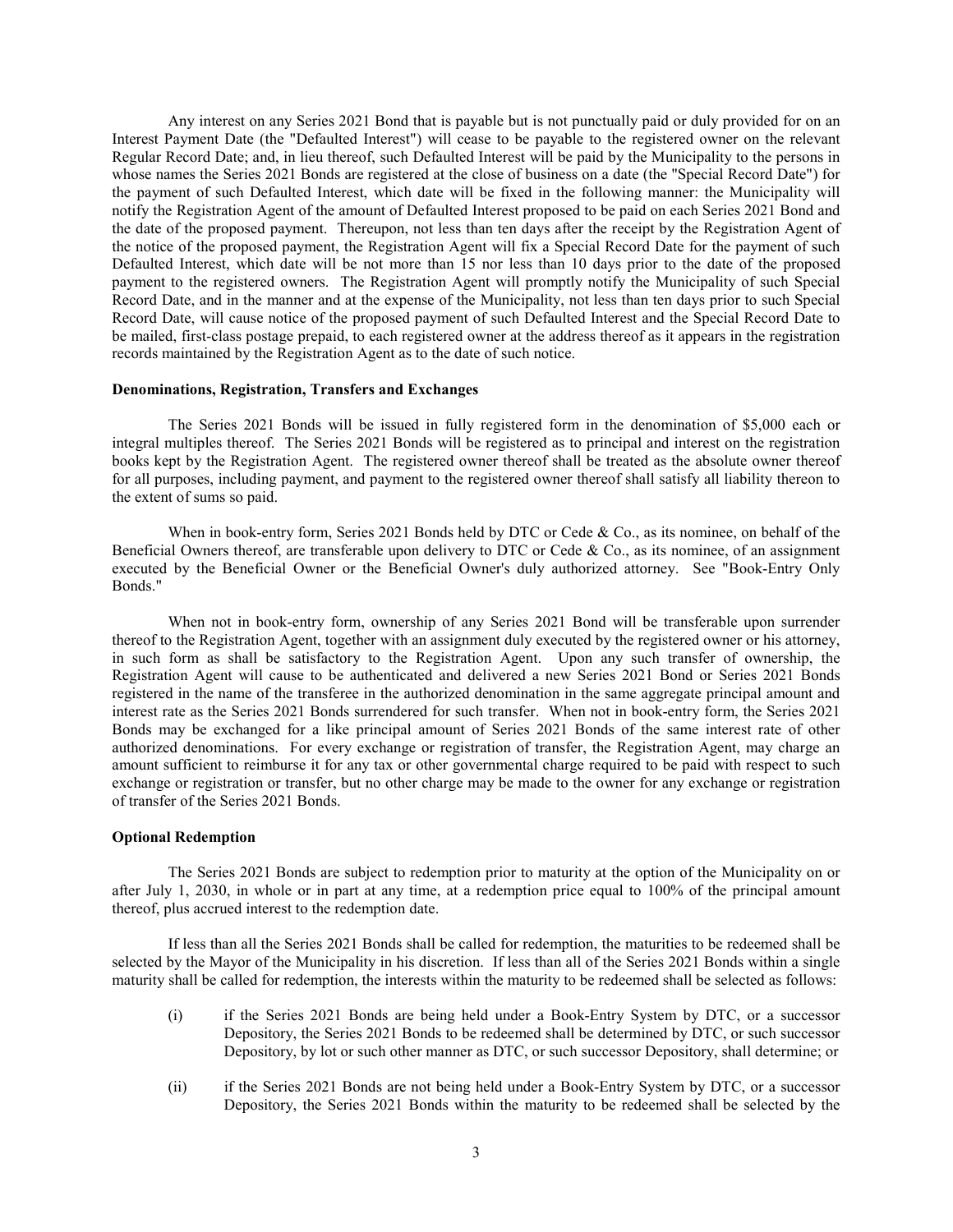Registration Agent by lot or such other random manner as the Registration Agent in its discretion shall determine.

#### **Notice of Redemption**

Notice of call for redemption shall be given by the Registration Agent not less than thirty (30) nor more than sixty (60) days prior to the date fixed for redemption by sending an appropriate notice to the registered owners of the Series 2021 Bonds to be redeemed by first-class mail, postage prepaid, at the addresses shown on the registration records of the Registration Agent as of the date of the notice; but neither failure to mail such notice nor any defect in any such notice so mailed shall affect the sufficiency of the proceedings for the redemption of any of the Series 2021 Bonds for which proper notice was given. An optional redemption notice may state that it is conditioned upon the deposit of moneys in an amount equal to the amount necessary to affect the redemption with the Registration Agent no later than the redemption date ("Conditional Redemption"). As long as DTC, or a successor Depository, is the registered owner of the Series 2021 Bonds, all redemption notices shall be mailed by the Registration Agent to DTC, or such successor Depository, as the registered owner of the Series 2021 Bonds, as and when above provided, and neither the Municipality nor the Registration Agent shall be responsible for mailing notices of redemption to DTC Participants or Beneficial Owners. Failure of DTC, or any successor Depository, to provide notice to any DTC Participant will not affect the validity of such redemption. From and after any redemption date, all Series 2021 Bonds called for redemption shall cease to bear interest if funds are available at the office of the Registration Agent for the payment thereof and if notice has been duly provided as set forth in the Resolution. In the case of a Conditional Redemption, the failure of the Municipality to make funds available in part or in whole on or before the redemption date shall not constitute an event of default, and the Registration Agent shall give immediate notice to the Depository or the affected Bondholders that the redemption did not occur and that the Bonds called for redemption and not so paid remain outstanding.

#### **Book-Entry Only System**

Except as otherwise provided in the Detailed Notice of Sale, the Depository Trust Company ("DTC"), New York, NY, will act as securities depository for the Series 2021 Bonds. The Series 2021 Bonds will be issued as fullyregistered securities registered in the name of Cede & Co. (DTC's partnership nominee) or such other name as may be requested by an authorized representative of DTC. One fully-registered Series 2021 Bond certificate will be issued for each maturity of the Series 2021 Bonds, in the aggregate principal amount of such maturity, and will be deposited with DTC.

DTC, the world's largest depository, is a limited-purpose trust company organized under the New York Banking Law, a "banking organization" within the meaning of the New York Banking Law, a member of the Federal Reserve System, a "clearing corporation" within the meaning of the New York Uniform Commercial Code, and a "clearing agency" registered pursuant to the provisions of Section 17A of the Securities Exchange Act of 1934. DTC holds and provides asset servicing for over 2.2 million issues of U.S. and non-U.S. equity, corporate and municipal debt issues, and money market instrument from over 100 countries that DTC's participants ("Direct Participants") deposit with DTC. DTC also facilitates the post-trade settlement among Direct Participants of sales and other securities transactions in deposited securities through electronic computerized book-entry transfers and pledges between Direct Participants' accounts. This eliminates the need for physical movement of securities certificates. Direct Participants include both U.S. and non-U.S. securities brokers and dealers, banks, trust companies, clearing corporations, and certain other organizations. DTC is a wholly-owned subsidiary of The Depository Trust & Clearing Corporation ("DTCC"). DTCC, in turn, is owned by a number of Direct Participants of DTC and Members of the National Securities Clearing Corporation, Fixed Income Clearing Corporation, and Emerging Markets Clearing Corporation (NSCC, FICC, and EMCC, also subsidiaries of DTCC), as well as by the New York Stock Exchange, Inc., the American Stock Exchange LLC, and the National Association of Securities Dealers, Inc. Access to the DTC system is also available to others such as both U.S. and non-U.S. securities brokers and dealers, banks, trust companies, and clearing corporations that clear through or maintain a custodial relationship with a Direct Participant, either directly or indirectly ("Indirect Participants"). DTC has Standard & Poor's highest rating: AAA. The DTC Rules applicable to its Participants are on file with the Securities and Exchange Commission. More information about DTC can be found at www.dtcc.com and www.dtc.org.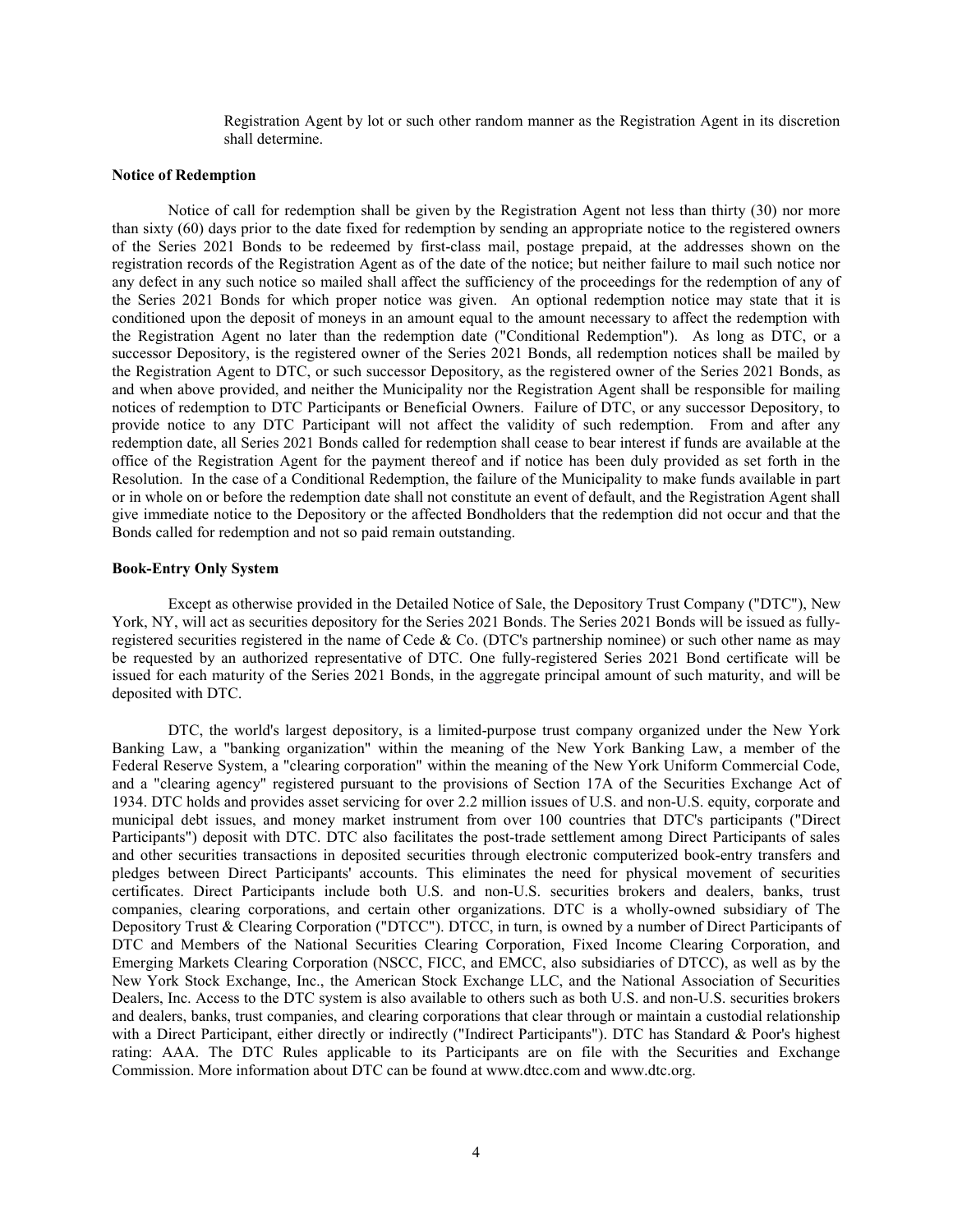Purchases of Series 2021 Bonds under the DTC system must be made by or through Direct Participants, which will receive a credit for the Series 2021 Bonds on DTC's records. The ownership interest of each actual purchaser of each Security ("Beneficial Owner") is in turn to be recorded on the Direct and Indirect Participants' records. Beneficial Owners will not receive written confirmation from DTC of their purchase. Beneficial Owners are, however, expected to receive written confirmations providing details of the transaction, as well as periodic statements of their holdings, from the Direct or Indirect Participant through which the Beneficial Owner entered into the transaction. Transfers of ownership interests in the Series 2021 Bonds are to be accomplished by entries made on the books of Direct and Indirect Participants acting on behalf of Beneficial Owners. Beneficial Owners will not receive certificates representing their ownership interests in Securities, except in the event that use of the book-entry system for the Series 2021 Bonds is discontinued.

To facilitate subsequent transfers, all Series 2021 Bonds deposited by Direct Participants with DTC are registered in the name of DTC's partnership nominee, Cede & Co. or such other name as may be requested by an authorized representative of DTC. The deposit of Series 2021 Bonds with DTC and their registration in the name of Cede & Co. or such other nominee do not affect any change in beneficial ownership. DTC has no knowledge of the actual Beneficial Owners of the Securities; DTC's records reflect only the identity of the Direct Participants to whose accounts such Series 2021 Bonds are credited, which may or may not be the Beneficial Owners. The Direct and Indirect Participants will remain responsible for keeping account of their holdings on behalf of their customers.

Conveyance of notices and other communications by DTC to Direct Participants, by Direct Participants to Indirect Participants, and by Direct Participants and Indirect Participants to Beneficial Owners will be governed by arrangements among them, subject to any statutory or regulatory requirements as may be in effect from time to time.

Redemption notices shall be sent to DTC. If less than all of the Series 2021 Bonds within an issue are being redeemed, DTC's practice is to determine by lot the amount of the interest of each Direct Participant in such issue to be redeemed.

Neither DTC nor Cede & Co. (nor such other DTC nominee) will consent or vote with respect to the Series 2021 Bonds unless authorized by a Direct Participant in accordance with DTC's Procedures. Under its usual procedures, DTC mails an Omnibus Proxy to Issuer as soon as possible after the record date. The Omnibus Proxy assigns Cede & Co.'s consenting or voting rights to those Direct Participants to whose accounts the Series 2021 Bonds are credited on the record date (identified in a listing attached to the Omnibus Proxy).

Redemption proceeds, distributions, and dividend payments on the Series 2021 Bonds will be made to Cede & Co., or such other nominee as may be requested by an authorized representative of DTC. DTC's practice is to credit Direct Participants' accounts, upon DTC's receipt of funds and corresponding detail information from Issuer or Agent on payable date in accordance with their respective holdings shown on DTC's records. Payments by Participants to Beneficial Owners will be governed by standing instructions and customary practices, as is the case with securities held for the accounts of customers in bearer form or registered in "street name," and will be the responsibility of such Participant and not of DTC nor its nominee, Agent, or Issuer, subject to any statutory or regulatory requirements as may be in effect from time to time. Payment of redemption proceeds, distributions, and dividend payments to Cede & Co. (or such other nominee as may be requested by an authorized representative of DTC) is the responsibility of County or Agent, disbursement of such payments to Direct Participants will be the responsibility of DTC, and disbursement of such payments to the Beneficial Owners will be the responsibility of Direct and Indirect Participants.

DTC may discontinue providing its services as securities depository with respect to the Series 2021 Bonds at any time by giving reasonable notice to the Municipality or Registration Agent. Under such circumstances, in the event that a successor securities depository is not obtained, Series 2021 Bond certificates are required to be printed and delivered.

The Municipality may decide to discontinue use of the system of book-entry-only transfers through DTC (or a successor securities depository). In that event, Security certificates will be printed and delivered to DTC.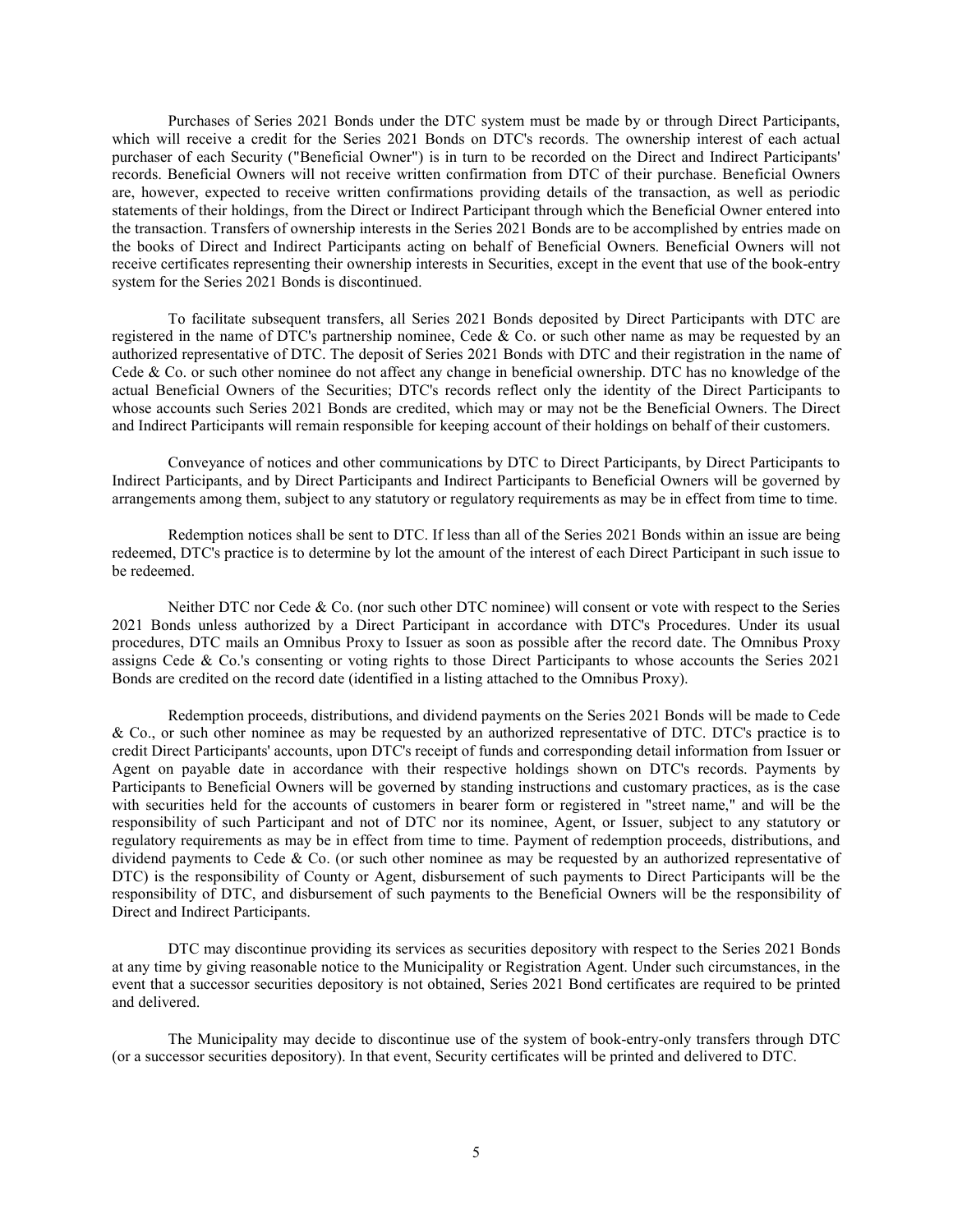The information in this section concerning DTC and DTC's book-entry system has been obtained from sources that Municipality believes to be reliable, but the Municipality takes no responsibility for the accuracy thereof.

**THE CITY AND THE REGISTRATION AGENT HAVE NO RESPONSIBILITY OR OBLIGATION TO PARTICIPANTS, OR TO ANY BENEFICIAL OWNER WITH RESPECT TO (I) THE ACCURACY OF ANY RECORDS MAINTAINED BY DTC OR ANY PARTICIPANT; (II) THE PAYMENT BY DTC OR ANY PARTICIPANT OF ANY AMOUNT WITH RESPECT TO THE PRINCIPAL OF OR INTEREST ON THE BONDS; (III) THE DELIVERY OR TIMELINESS OF DELIVERY BY ANY PARTICIPANT OR ANY NOTICE TO ANY BENEFICIAL OWNER WHICH IS REQUIRED OR PERMITTED UNDER THE TERMS OF THE RESOLUTION TO BE GIVEN TO BONDHOLDERS; OR (IV) ANY CONSENT GIVEN OR OTHER ACTION TAKEN BY DTC OR CEDE & CO. AS BONDHOLDER.**

#### **SECURITY AND SOURCES OF PAYMENT OF THE SERIES 2021 BONDS**

Neither the full faith and credit nor the taxing power of the State of Tennessee or any political subdivision thereof, including the Municipality, is pledged to the payment of the Series 2021 Bonds. The Series 2021 Bonds are limited obligations of the Municipality and are payable solely from the Net Revenues (as described below and as defined in Appendix A hereto) of the System, subject to the prior pledge thereof in favor of the Municipality's outstanding Loan Agreement with the Public Building Authority of the City of Lawrenceburg (the "PBA"), dated March 1, 2002, securing the PBA's Electric System Revenue Refunding Bonds, Series 2002, dated April 2, 2002, its General Obligation Refunding Bonds, Series 2015C, dated June 25, 2015, and its General Obligation Refunding Bonds, Series 2019A, dated September 20, 2019 (collectively, the "Prior Lien Bonds"). The Series 2021 Bonds do not constitute a charge, lien or encumbrance upon any other property of the Municipality.

The Municipality, through Lawrenceburg Utility Systems ("LUS"), also owns and operates a water, sewer and gas system (the "Other Systems"). The Other Systems are separate from the System and their revenues are not pledged to or available for the payment of the Series 2021 Bonds.

#### **Pledge of Net Revenues**

Under the terms of the Resolution, the Series 2021 Bonds are secured by a pledge of and lien on the Net Revenues, subject to the prior pledge of such revenues in favor of the Prior Lien Bonds. Generally, Net Revenues means all revenues of the System, from whatever source, minus System operating expenses other than depreciation, amortization and interest expense. See Appendix A for a more detailed definition of Net Revenues. See Appendix B for information regarding the System, and "DEBT SERVICE SCHEDULE" for information regarding the Municipality's debt service obligations.

### **Flow of Funds**

Pursuant to the Resolution, LUS has agreed to deposit all revenues derived from the operation of the System into the Revenue Fund and to apply such moneys as follows:

- First, to pay operating expenses
- Next, to pay debt service on the Prior Lien Bonds
- Next, to pay debt service on the Series 2021 Bonds and any Parity Bonds
- Next, to fund debt service reserves for the Series 2021 Bonds and any Parity Bonds, if applicable (the Municipality has not established a debt service reserve for the Series 2021 Bonds)
- Last, to pay debt service on Subordinate Lien Bonds and to pay any other legal purpose

See Appendix A for a more detailed description of the flow of funds.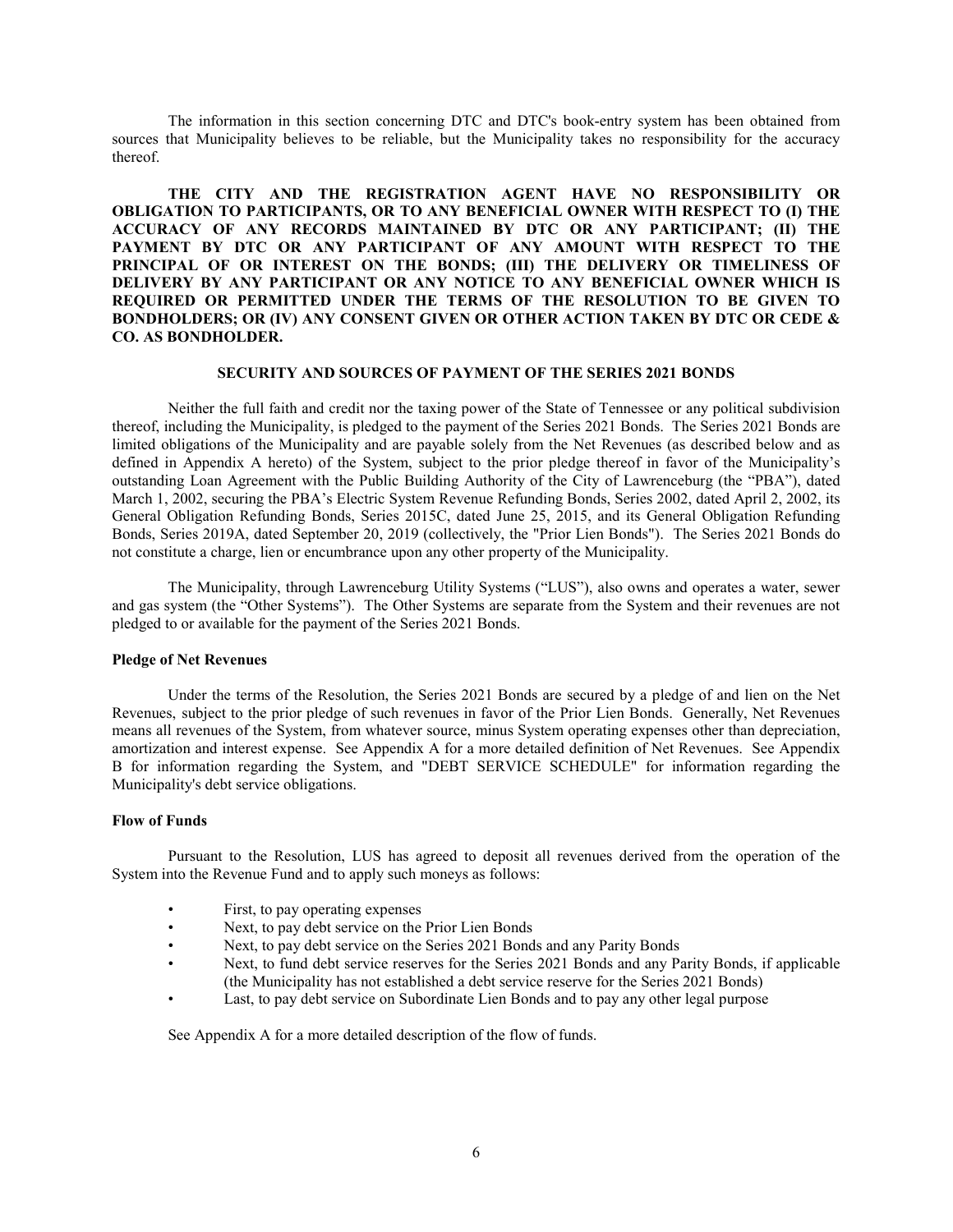#### **Rate Covenant**

Under the terms of the Resolution, prior to the commencement of each Fiscal Year, LUS must estimate the revenues and expenditures for the upcoming Fiscal Year, based on rates then in effect, and, based on such estimate, adjust rates to the extent necessary to produce Net Revenues for the upcoming Fiscal Year (i) equal to not less than 1.20 times the debt service payable during the upcoming Fiscal Year on the Prior Lien Bonds, the Series 2021 Bonds and any Parity Bonds, (ii) sufficient, in addition, to provide for any required deposits during the upcoming Fiscal Year to the Reserve Fund and any other funds established by the Municipality or LUS pursuant to the Resolution and the resolutions authorizing any Prior Lien Bonds or Subordinate Lien Bonds or pursuant to sound and prudent operating practices as determined by LUS, (iii) sufficient to pay debt service on any Subordinate Lien Bonds, and (iv) sufficient to pay any amounts payable during such Fiscal Year under any Financial Guaranty Agreement, with respect to any Reserve Fund Credit Facility or under any financial guaranty agreement entered into pursuant to the resolutions authorizing the Series 2021 Bonds, Parity Bonds or any Subordinate Lien Bonds.

#### **Bond Fund and Reserve Fund**

The Resolution establishes a Bond Fund for the Series 2021 Bonds and any Parity Bonds. The Resolution requires LUS to make monthly deposits to the Bond Fund sufficient to accumulate funds necessary to pay scheduled debt service on the Series 2021 Bonds and any Parity Bonds. The money on deposit in the Bond Fund will be used to pay the principal of and interest on the Series 2021 Bonds and any Parity Bonds as the same become due.

The Resolution does not require that the Municipality or LUS fund a Reserve Fund for the Series 2021 Bonds.

#### **Parity Bonds**

The Municipality may, from time to time, issue Parity Bonds under the terms of the Resolution. Parity Bonds will have a lien on the Net Revenues of the System on a parity with the lien on the Net Revenues of the System securing the Series 2021 Bonds. See Appendix A for the conditions under which such Parity Bonds may be issued. The Municipality may not issue bonds payable from or secured by a lien on the Net Revenues senior to that securing the payment of the Series 2021 Bonds, including without limitation bonds on parity with the Prior Lien Bonds.

#### **Subordinate Lien Bonds**

The Municipality may, from time to time, issue Subordinate Lien Bonds under the terms of the Resolution. Subordinate Lien Bonds will either (i) have a lien on the Net Revenues of the System subordinate to the lien on the Net Revenues of the System securing the Series 2021 Bonds, or (ii) be payable from, but not have a lien on the Net Revenues of the System.

# **Additional Borrowing Plans**

While LUS routinely funds capital improvements to the System, LUS does not anticipate the Municipality issuing or incurring any additional indebtedness payable from revenues of the System in the next two years. The Municipality does anticipate issuing additional System indebtedness to refinance outstanding debt and achieve debt service savings.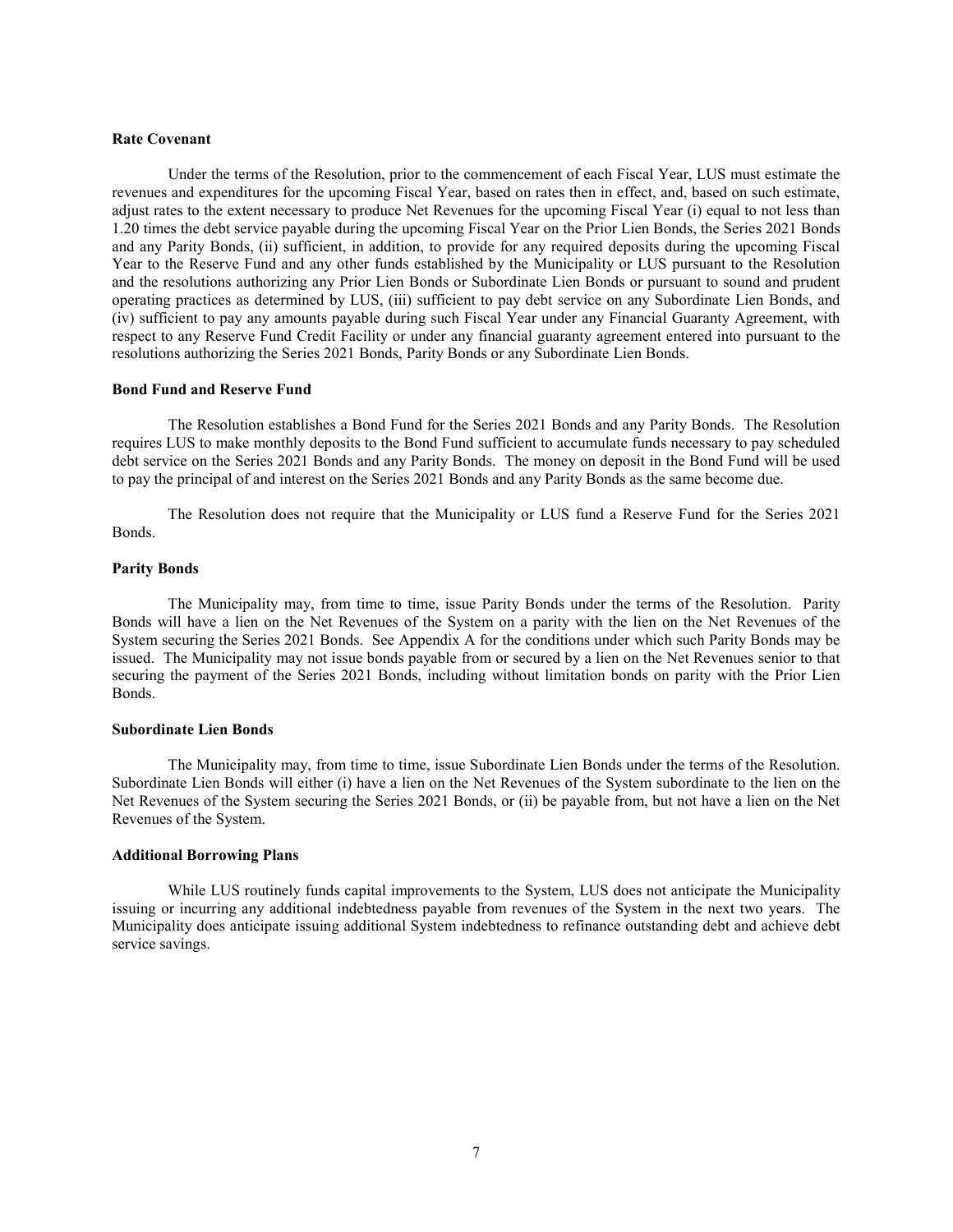# **LEGAL MATTERS**

#### **Pending Litigation**

The Municipality, like other similar bodies, is subject to a variety of suits and proceedings arising in the ordinary conduct of its affairs. The Municipality, after reviewing the current status of all pending and threatened litigation with its counsel believes that, while the outcome of litigation cannot be predicted, the final settlement of all lawsuits which have been filed and of any actions or claims pending or threatened against the Municipality or its officials in such capacity are adequately covered by insurance or sovereign immunity or will not have a material adverse effect upon the financial position or results of operations of the System.

There is no litigation now pending or, to the knowledge of the Municipality, threatened which restrains or enjoins the issuance or delivery of the Series 2021 Bonds, the use of Net Revenues for the payment of the Series 2021 Bonds, or the use of the proceeds of the Series 2021 Bonds or which questions or contests the validity of the Series 2021 Bonds or the proceedings and Municipality under which they are to be issued. Neither the creation, organization, or existence of the Municipality, nor the title of the present members or other officials of the Municipality to their respective offices, is being contested or questioned.

# **Opinions of Bond Counsel**

Legal matters incident to the authorization, validity, and issuance of the Series 2021 Bonds are subject to the approving opinion of Bass, Berry & Sims PLC, Nashville, Tennessee, Bond Counsel. The form of opinion of Bond Counsel is attached to this Official Statement as Appendix D. Copies of the opinion will be available at the time of the initial delivery of the Series 2021 Bonds. Certain legal matters will be passed upon for the Municipality by Alan Betz, Esq., counsel to the Municipality.

### **TAX MATTERS**

#### **Federal**

**General**. Bass, Berry & Sims PLC, Nashville, Tennessee, is Bond Counsel for the Series 2021 Bonds. Their opinion under existing law, relying on certain statements by the Municipality and assuming compliance by the Municipality with certain covenants, is that interest on the Series 2021 Bonds:

- is excluded from gross income for federal income tax purposes pursuant to Section 103 of the Internal Revenue Code of 1986, as amended (the "Code"), and
- is not treated as an item of tax preference in calculating the alternative minimum tax imposed on individuals under the Code.

The Code imposes requirements on the Series 2021 Bonds that the Municipality must continue to meet after the Series 2021 Bonds are issued. These requirements generally involve the way that the Series 2021 Bond proceeds must be invested and ultimately used. If the Municipality does not meet these requirements, it is possible that a bondholder may have to include interest on the Series 2021 Bonds in its federal gross income on a retroactive basis to the date of issue. The Municipality has covenanted to do everything necessary to meet these requirements of the Code.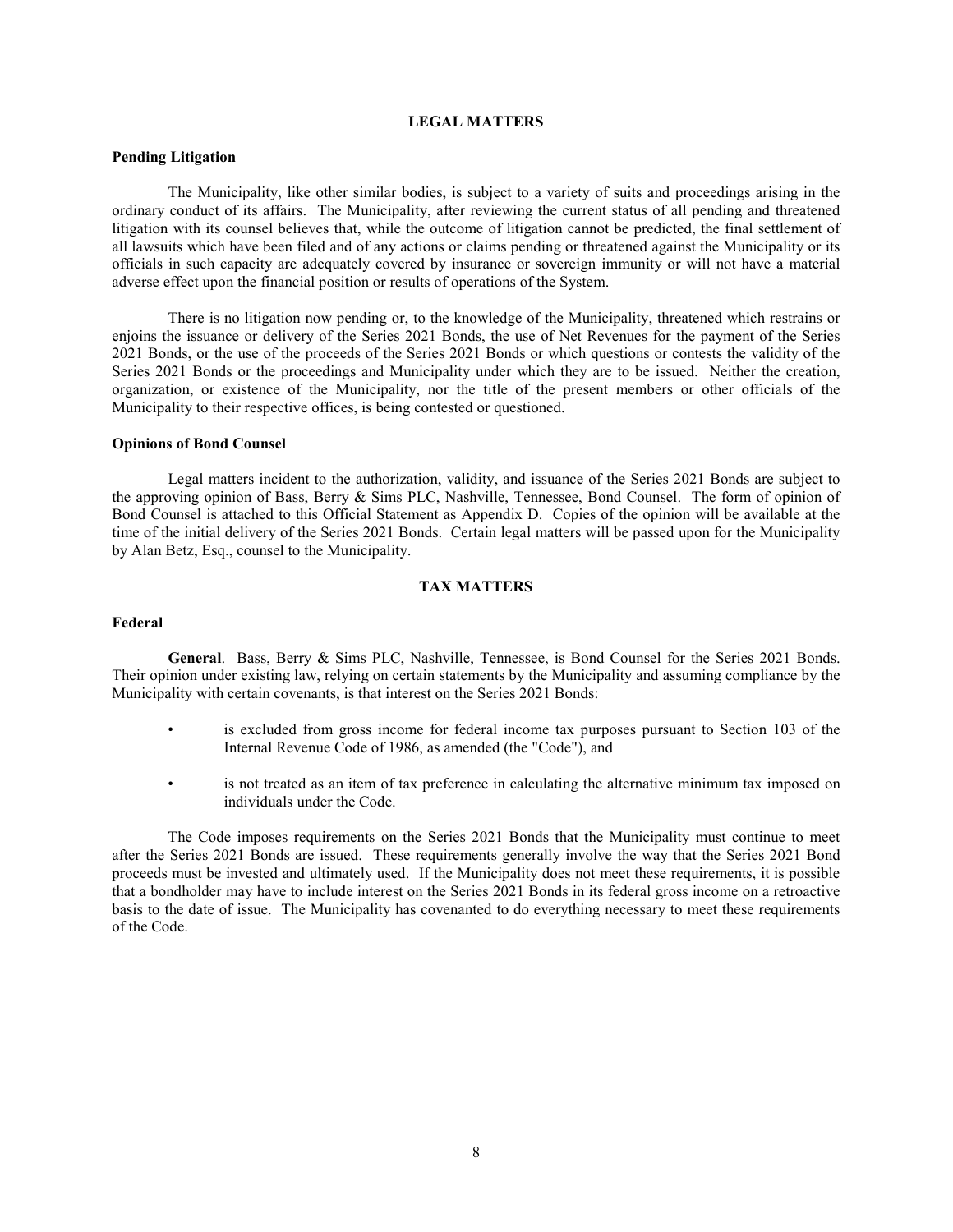A bondholder or who is a particular kind of taxpayer may also have additional tax consequences from owning the Series 2021 Bonds. This is possible if a bondholder is:

- an S corporation,
- a United States branch of a foreign corporation,
- a financial institution,
- a property and casualty or a life insurance company,
- an individual receiving Social Security or railroad retirement benefits,
- an individual claiming the earned income credit or
- a borrower of money to purchase or carry the Series 2021 Bonds.

If a bondholder is in any of these categories, it should consult its tax advisor.

Bond Counsel is not responsible for updating its opinion in the future. It is possible that future events or changes in applicable law could change the tax treatment of the interest on the Series 2021 Bonds or affect the market price of the Series 2021 Bonds. See also "Changes in Federal and State Tax Law" below in this heading.

Bond Counsel expresses no opinion on the effect of any action taken or not taken in reliance upon an opinion of other counsel on the federal income tax treatment of interest on the Series 2021 Bonds, or under State, local or foreign tax law.

**Bond Premium**. If a bondholder purchases a Series 2021 Bond for a price that is more than the principal amount, generally the excess is "bond premium" on that Series 2021 Bond. The tax accounting treatment of bond premium is complex. It is amortized over time and as it is amortized a bondholder's tax basis in that Series 2021 Bond will be reduced. The holder of a Series 2021 Bond that is callable before its stated maturity date may be required to amortize the premium over a shorter period, resulting in a lower yield on such Series 2021 Bonds. A bondholder in certain circumstances may realize a taxable gain upon the sale of a Series 2021 Bond with bond premium, even though the Series 2021 Bond is sold for an amount less than or equal to the owner's original cost. If a bondholder owns any Series 2021 Bonds with bond premium, it should consult its tax advisor regarding the tax accounting treatment of bond premium.

**Original Issue Discount**. A Series 2021 Bond will have "original issue discount" if the price paid by the original purchaser of such Series 2021 Bond is less than the principal amount of such Series 2021 Bond. Bond Counsel's opinion is that any original issue discount on these Series 2021 Bonds as it accrues is excluded from a bondholder's federal gross income under the Internal Revenue Code. The tax accounting treatment of original issue discount is complex. It accrues on an actuarial basis and as it accrues a bondholder's tax basis in these Series 2021 Bonds will be increased. If a bondholder owns one of these Series 2021 Bonds, it should consult its tax advisor regarding the tax treatment of original issue discount.

**Information Reporting and Backup Withholding**. Information reporting requirements apply to interest on tax-exempt obligations, including the Series 2021 Bonds. In general, such requirements are satisfied if the interest recipient completes, and provides the payor with a Form W-9, "Request for Taxpayer Identification Number and Certification," or if the recipient is one of a limited class of exempt recipients. A recipient not otherwise exempt from information reporting who fails to satisfy the information reporting requirements will be subject to "backup withholding," which means that the payor is required to deduct and withhold a tax from the interest payment, calculated in the manner set forth in the Code. For the foregoing purpose, a "payor" generally refers to the person or entity from whom a recipient receives its payments of interest or who collects such payments on behalf of the recipient.

If an owner purchasing a Series 2021 Bond through a brokerage account has executed a Form W-9 in connection with the establishment of such account, as generally can be expected, no backup withholding should occur. In any event, backup withholding does not affect the excludability of the interest on the Series 2021 Bonds from gross income for Federal income tax purposes. Any amounts withheld pursuant to backup withholding would be allowed as a refund or a credit against the owner's Federal income tax once the required information is furnished to the Internal Revenue Service.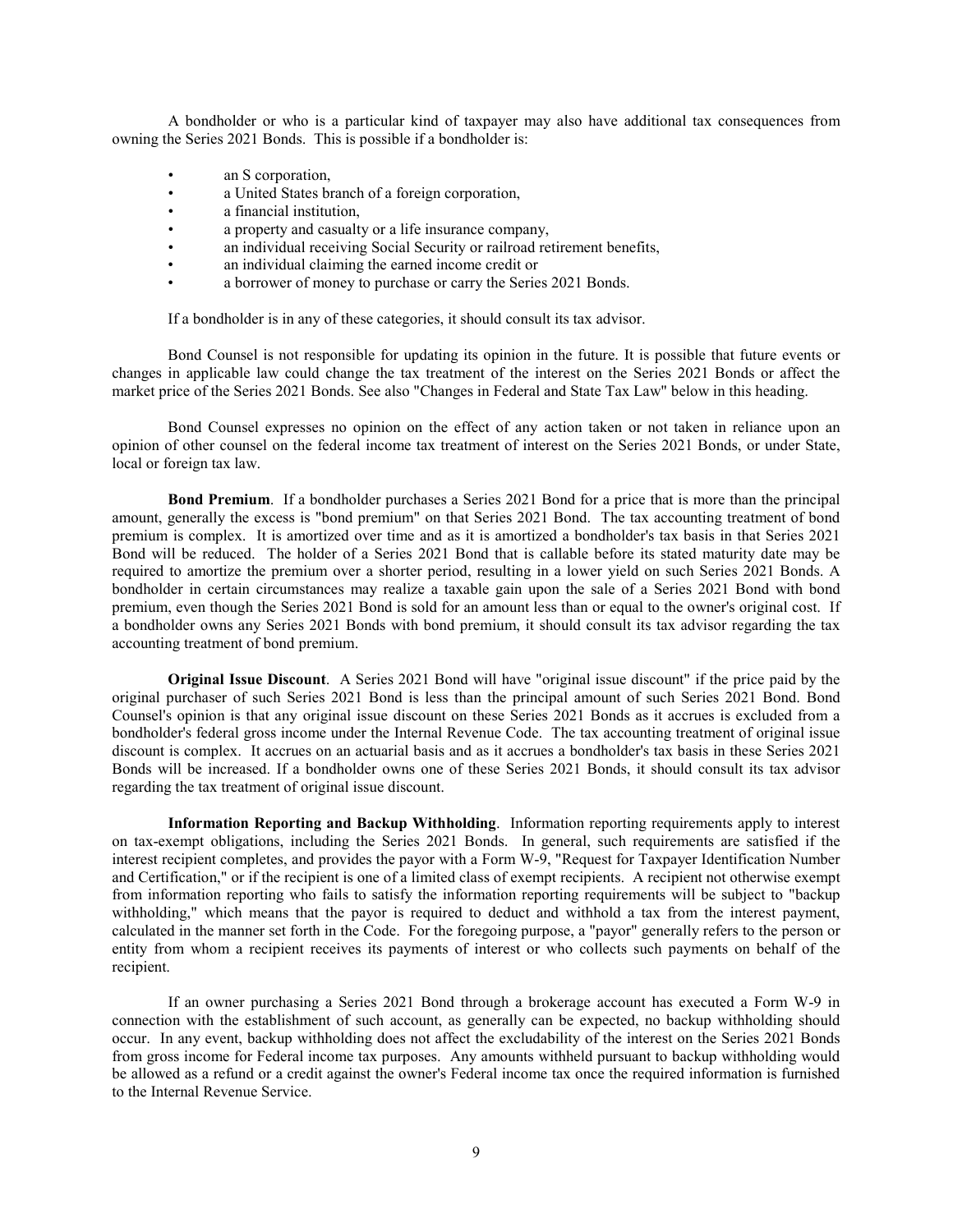#### **State Taxes**

Under existing law, the Series 2021 Bonds and the income therefrom are exempt from all present state, county and municipal taxes in Tennessee except (a) Tennessee excise taxes on interest on the Series 2021 Bonds during the period the Series 2021 Bonds are held or beneficially owned by any organization or entity, or other than a sole proprietorship or general partnership doing business in the State of Tennessee, and (b) Tennessee franchise taxes by reason of the inclusion of the book value of the Series 2021 Bonds in the Tennessee franchise tax base of any organization or entity, other than a sole proprietorship or general partnership, doing business in the State of Tennessee.

# **Qualified Tax-Exempt Obligations**

Under the Code, in the case of certain financial institutions, no deduction from income under the federal tax law will be allowed for that portion of such institution's interest expense which is allocable to tax-exempt interest received on account of tax-exempt obligations acquired after August 7, 1986. The Code, however, provides that certain "qualified tax-exempt obligations", as defined in the Code, will be treated as if acquired on August 7, 1986. Based on an examination of the Code and the factual representations and covenants of the Municipality as to the Series 2021 Bonds, Bond Counsel has determined that the Series 2021 Bonds upon issuance will be "qualified taxexempt obligations" within the meaning of the Code.

#### **Changes in Federal and State Tax Law**

From time to time, there are presidential proposals, proposals of various federal and Congressional committees, and legislative proposals in the Congress and in the states that, if enacted, could alter or amend the federal and state tax matters referred to herein or adversely affect the marketability or market value of the Series 2021 Bonds or otherwise prevent holders of the Series 2021 Bonds from realizing the full benefit of the tax exemption of interest on the Series 2021 Bonds. It cannot be predicted whether, or in what form, these proposals might be enacted or if enacted, whether they would apply to Series 2021 Bonds prior to enactment. In addition, regulatory actions are from time to time announced or proposed and litigation is threatened or commenced which, if implemented or concluded in a particular manner, could adversely affect the market value, marketability or tax status of the Series 2021 Bonds. It cannot be predicted whether any such regulatory action will be implemented, how any particular litigation or judicial action will be resolved, or whether the Series 2021 Bonds would be impacted. The opinions expressed by Bond Counsel are based upon existing legislation and regulations as interpreted by relevant judicial and regulatory authorities as of the date of issuance and delivery of the Series 2021 Bonds, and Bond Counsel has expressed no opinion as of any date subsequent thereto or with respect to any proposed or pending legislation, regulatory initiatives or litigation.

Prospective purchasers of the Series 2021 Bonds should consult their own tax advisors regarding the foregoing matters.

# **CONTINUING DISCLOSURE**

The Municipality will at the time the Series 2021 Bonds are delivered execute a Continuing Disclosure Agreement under which it will covenant for the benefit of holders and beneficial owners of the Series 2021 Bonds to provide certain financial information and operating data relating to the Municipality and the System by not later than twelve months after the end of each fiscal year commencing with the fiscal year ending June 30, 2021 (the "Annual Report"), and to provide notice of the occurrence of certain enumerated events. All continuing disclosure filings will be made with the Municipal Securities Rulemaking Board ("MSRB") at www.emma.msrb.org and any State Information Depository ("SID"). If the Municipality is unable to provide the Annual Report to the MSRB and the SID, if any, by the date set forth above for the filing of the Annual Report, notice of such failure shall be sent to the MSRB and the SID, if any, on or before such date. The specific nature of the information to be contained in the Annual Report or the notices of enumerated events is set forth in the form of Continuing Disclosure Agreement attached hereto as Appendix E. These covenants have been made in order to assist the Underwriter in complying with Securities and Exchange Commission Rule 15c2-12(b), as it may be amended from time to time (the "Rule").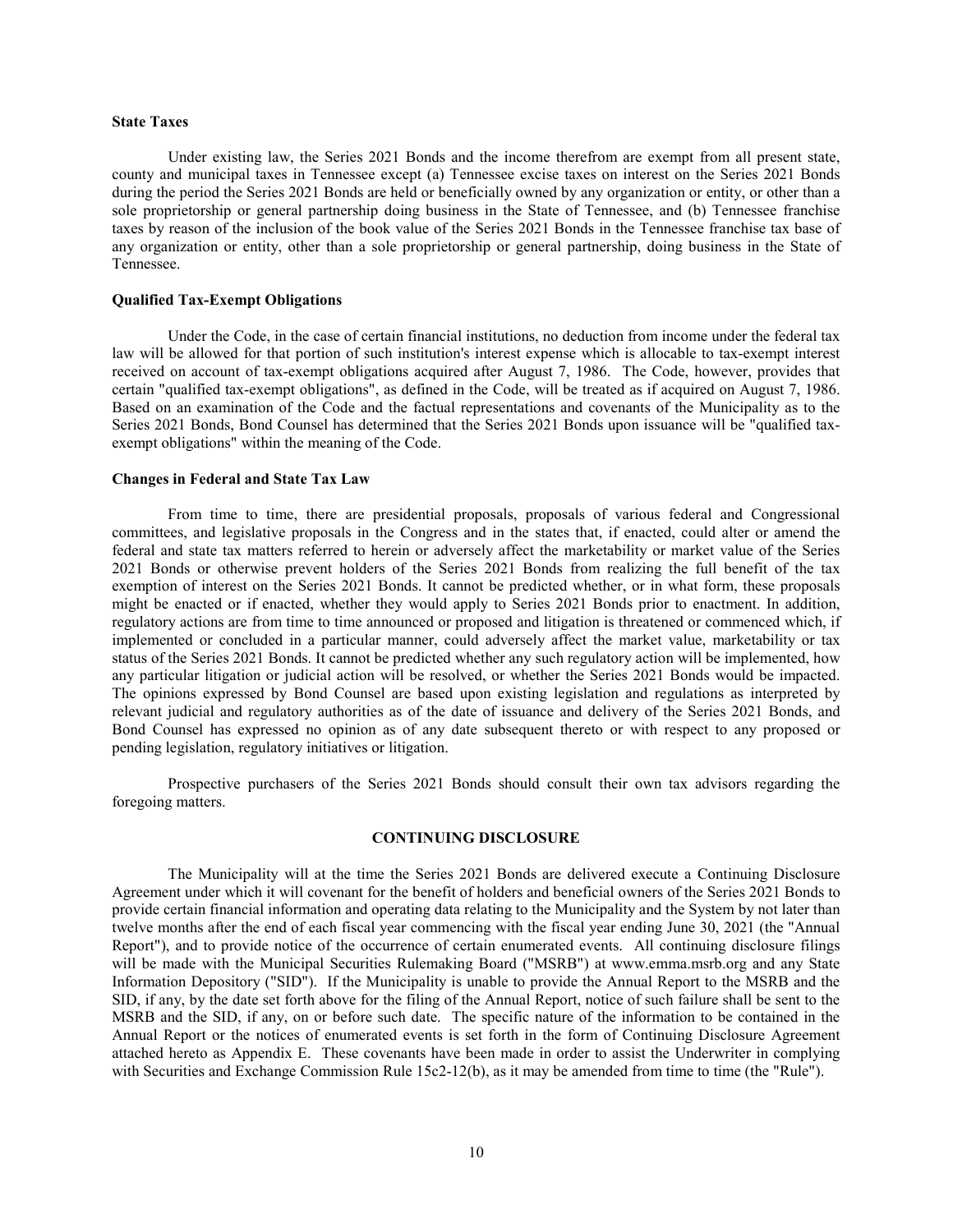While it is believed that all appropriate filings were made with respect to the ratings of the Issuer's outstanding bond issues, some of which were insured by the various municipal bond insurance companies, no absolute assurance can be made that all such rating changes of the bonds or various insurance companies which insured some transaction were made or made in a timely manner as required by Rule 15c2-12.

The Municipality does not believe such omissions, if any, are material. As a result, for the past five years, the Municipality believes that it has complied in all material respects with its existing continuing disclosure agreements in accordance with Rule 15c2-12.

#### **RATING**

Moody's Investors Service, Inc. (the "Rating Agency") has assigned the Series 2021 Bonds a rating of "Aa3". An explanation of the significance of such rating may be obtained from the Rating Agency. This rating is not a recommendation to buy, sell or hold the Series 2021 Bonds. Generally, rating agencies base their ratings on information and materials furnished to the agencies and on investigations, studies and assumptions by the agencies. There is no assurance that this rating will be maintained for any given period of time or that this rating will not be revised downward or withdrawn entirely by the Rating Agency if, in such agency's judgment, circumstances so warrant. Any such downward revision or withdrawal of this rating may have an adverse effect on the market price of the Series 2021 Bonds. Neither the Municipality, the Municipal Advisor nor the Underwriter has undertaken any responsibility to oppose any revision or withdrawal of the rating.

### **MUNICIPAL ADVISOR**

Stephens Inc. is serving as Municipal Advisor to Lawrenceburg Utility Systems ("LUS") in connection with the issuance of the Series 2021 Bonds. Stephens Inc., in its capacity as Municipal Advisor, has relied on the opinion of Bond Counsel and has not verified and does not assume any responsibility for the information, covenants and representations contained in any of the legal documents with respect to the federal or state income tax status of the Series 2021 Bonds or the possible impact of any present, pending or future actions taken by any legislative or judicial bodies. The information set forth herein has been obtained from LUS and other sources believed to be reliable, but has not been independently verified by Municipal Advisor.

The Municipal Advisor's fee for services rendered with respect to the sale of the Series 2021 Bonds is contingent upon the issuance and delivery of the Series 2021 Bonds.

The Municipal Advisor has reviewed the information in this Official Statement in accordance with, and as part of, its responsibilities to LUS and the Municipality and, as applicable, to investors under the federal securities laws as applied to the facts and circumstances of this transaction, but the Municipal Advisor does not guarantee the accuracy or completeness of such information.

### **UNDERWRITING**

Robert W. Baird & Co., Inc., Milwaukee, Wisconsin, acting for and on behalf of itself and such other securities dealers as it may designate, will purchase the Series 2021 Bonds for an aggregate purchase price of \$8,620,258.33, which is par, less \$84,377.17 underwriter's discount, plus original issue premium of \$804.635.50.

The Underwriter may offer and sell the Series 2021 Bonds to certain dealers (including dealer banks and dealers depositing the Series 2021 Bonds into investment trusts) and others at prices different from the public offering prices stated on the cover page of this Official Statement. Such initial public offering prices may be changed from time to time by the Underwriter.

### **INDEPENDENT AUDITORS**

The financial statements of the Municipality as of June 30, 2020 and for the year then ended, attached hereto as Appendix C, have been audited by Alexander Thompson Arnold PLLC, Jackson, Tennessee, independent auditors, as stated in their report thereon and are included in reliance upon the Municipality of such firm as independent auditors.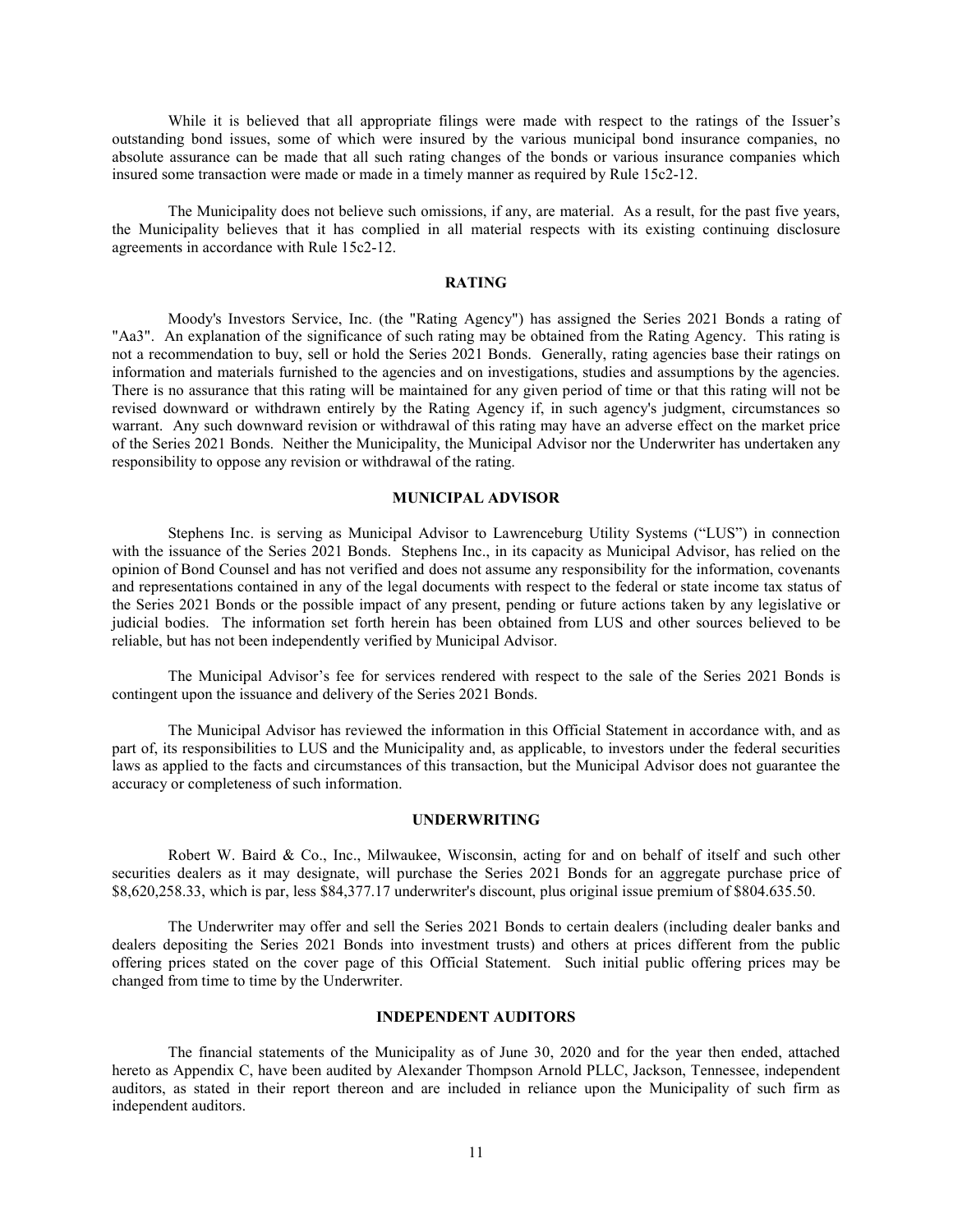# **MISCELLANEOUS**

Use of the words "shall" or "will" in this Official Statement in summaries of documents to describe future events or continuing obligations is not intended as a representation that such event or obligation will occur but only that the document contemplates or requires such event to occur or obligation to be fulfilled.

Any statements made in this Official Statement involving estimates or matters of opinion, whether or not so expressly stated, are set forth as such and not as representations of fact, and no representation is made that any of the estimates or matters of opinion will be realized. Neither this Official Statement nor any statement which may have been made orally or in writing is to be construed as a contract with the owners of the Series 2021 Bonds.

# **AUTHORIZATION OF AND CERTIFICATION CONCERNING OFFICIAL STATEMENT**

The Official Statement has been authorized by the Mayor of the Municipality and the Chairman of the Board of the System. Concurrently with the delivery of the Series 2021 Bonds, the undersigned will furnish an Agreement to the effect that nothing has come to the undersigned's attention which would lead the undersigned to believe that this Official Statement contained, as of the date of delivery of the Series 2021 Bonds, any untrue statement of a material fact or omitted to state a material fact which should be included herein for the purposes for which this Official Statement is intended to be used or which is necessary to make the statements contained herein, in light of the circumstances under which they were made, not misleading.

> /s/ *Blake Lay* Blake Lay, Mayor, City of Lawrenceburg

/s/ *Bobby Jones* Bobby Jones, Chairman, Lawrenceburg Utility Systems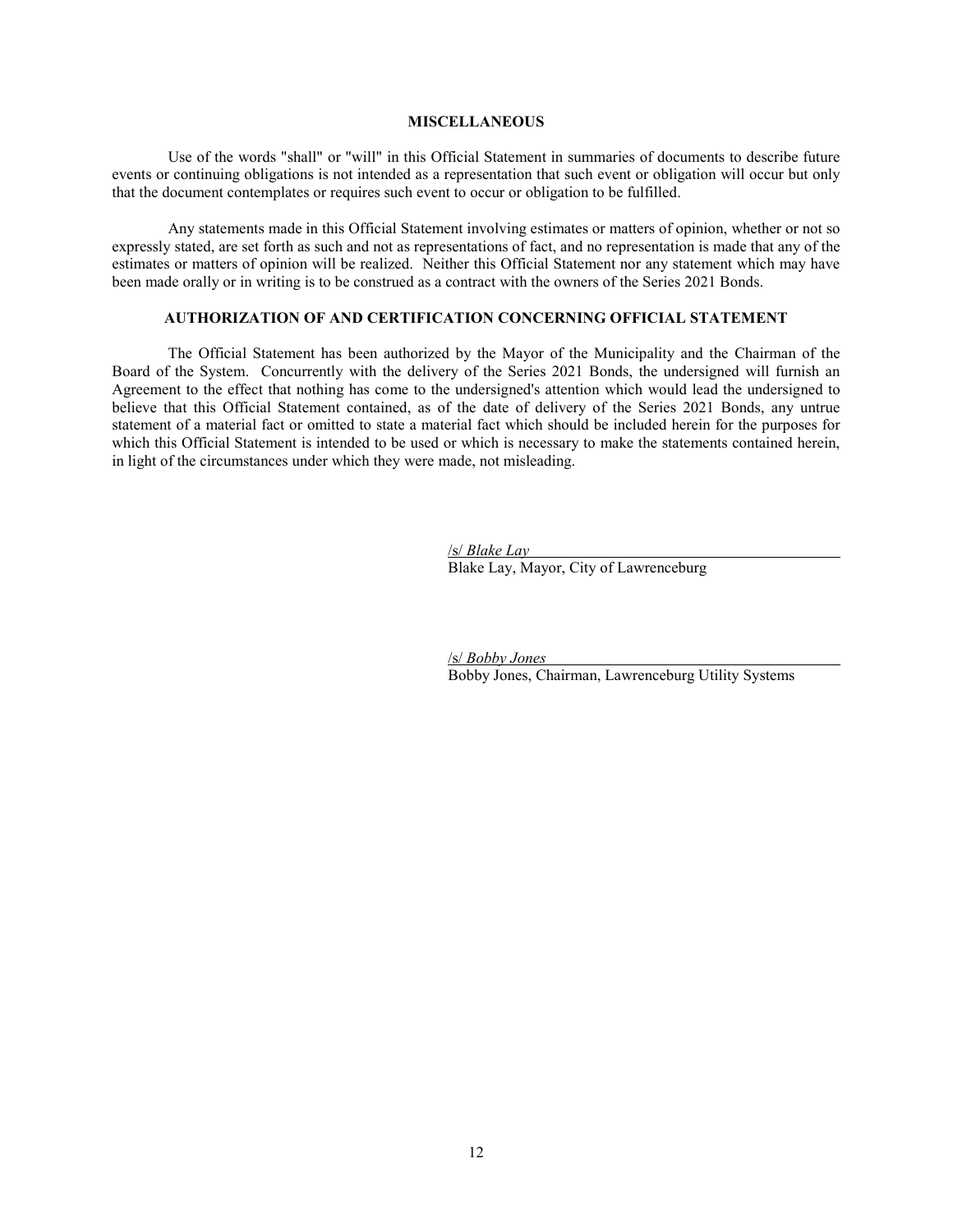**APPENDIX A**

**SUMMARY OF CERTAIN PROVISIONS OF THE RESOLUTION**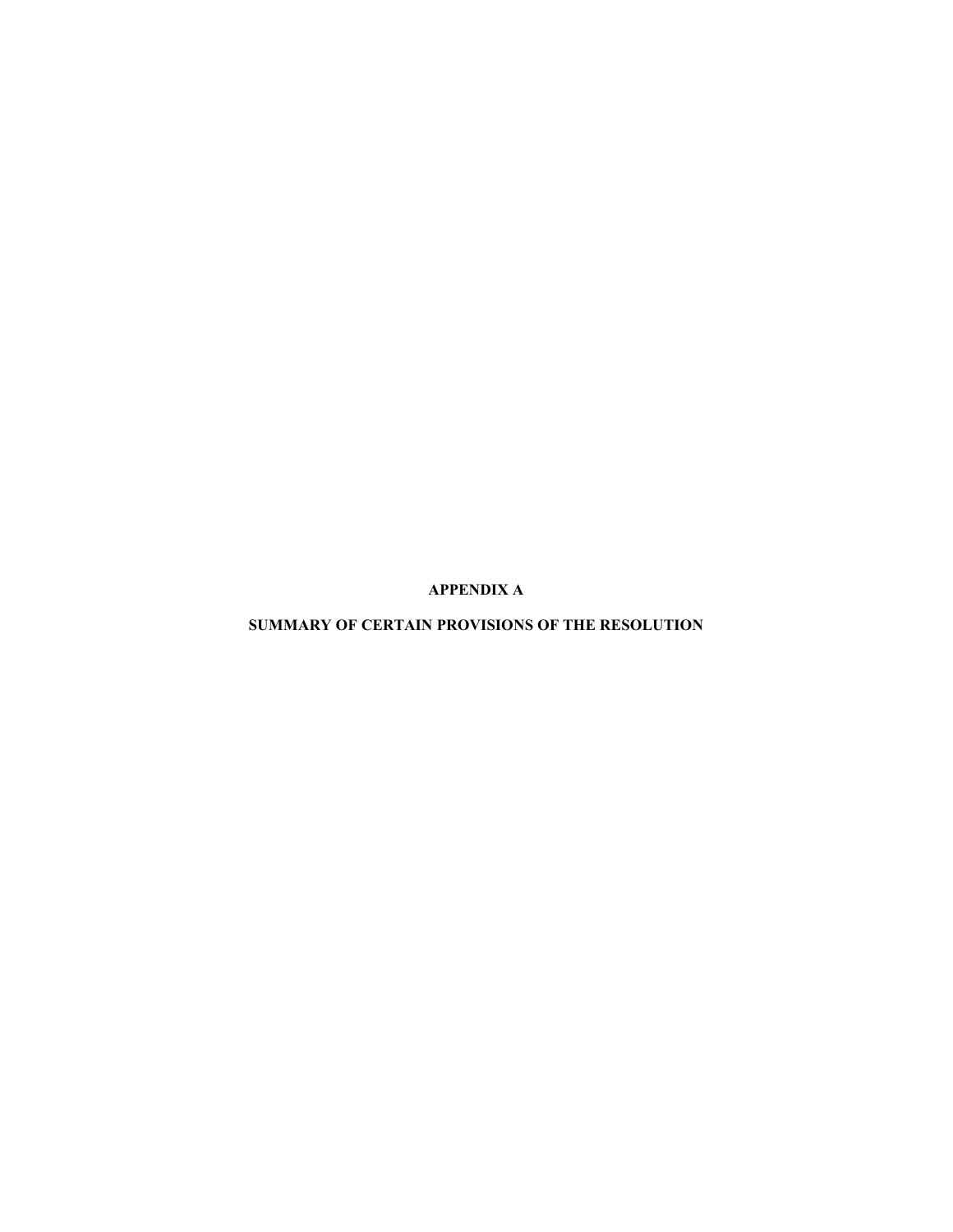# **SUMMARY OF RESOLUTION**

The following information is a brief summary of certain provisions of the Resolution, as hereinafter defined, copies of which are available at the offices of the Municipality. This summary is not to be considered a complete statement of the Resolution, and, accordingly, is qualified by reference thereto and is subject to the full text thereof.

### **Definitions of Certain Terms**

The following are definitions of certain terms used in the Resolution and in this Official Statement.

"Acquired System" shall mean any electrical power generation, transmission and/or distribution system acquired by the Municipality or LUS and/or any such facilities hereafter constructed or otherwise established by the Municipality or LUS pursuant to the Act.

"Act" shall mean Sections 7-34-101 et seq. and 9-21-101 et seq., Tennessee Code Annotated.

"Balloon Indebtedness" shall mean any bonds, notes or other indebtedness, other than Short-Term Indebtedness, 25% or more of the initial principal amount of which matures (or must be redeemed at the option of the holder) during any twelve month period, if such 25% or more is not to be amortized to below 25% by mandatory redemption prior to the beginning of such twelve month period.

"Board" means the Board of Directors of LUS.

"Bond Fund" shall mean the Series 2021 Principal and Interest Sinking Fund established by the Resolution.

"Bonds" means the Series 2021 Bonds and any Parity Bonds.

"Capital Appreciation Bonds" shall mean bonds which bear interest at a stated interest rate of 0.0% per annum, have a value on any applicable date equal to the Compound Accreted Value thereof on that date, and are payable only at maturity or earlier redemption.

"Code" means the Internal Revenue Code of 1986, as amended, and any lawful regulations promulgated or proposed thereunder.

"Compound Accreted Value" shall mean the value at any applicable date of any Capital Appreciation Bonds computed as the original principal amount thereof for each maturity date plus an amount equal to interest on said principal amount (computed on the basis of a 360-day year of twelve 30-day months) compounded semiannually on such dates as shall be established by the resolution authorizing Capital Appreciation Bonds, from the dated date to said applicable date at an interest rate which will produce at maturity the Maturity Amount for such maturity date.

"Credit Facility" means any municipal bond insurance policy, letter of credit, surety bond, line of credit, guarantee, or other agreement under which any person other than the Municipality or LUS provides additional security for any Bonds and guarantees timely payment of or purchase price equal to the principal of and interest on all or a portion of any Bond and shall include any Reserve Fund Credit Facility.

"Debt Service Requirement" means the total principal, Maturity Amounts and interest coming due, whether at maturity or upon mandatory redemption (less any amount of interest that is capitalized and payable with the proceeds of debt on deposit with the Municipality or LUS or any paying agent for the Bonds or other obligations of the Municipality or LUS payable from all or some portion of Gross Earnings), for any period of 12 consecutive calendar months for which such a determination is made, provided: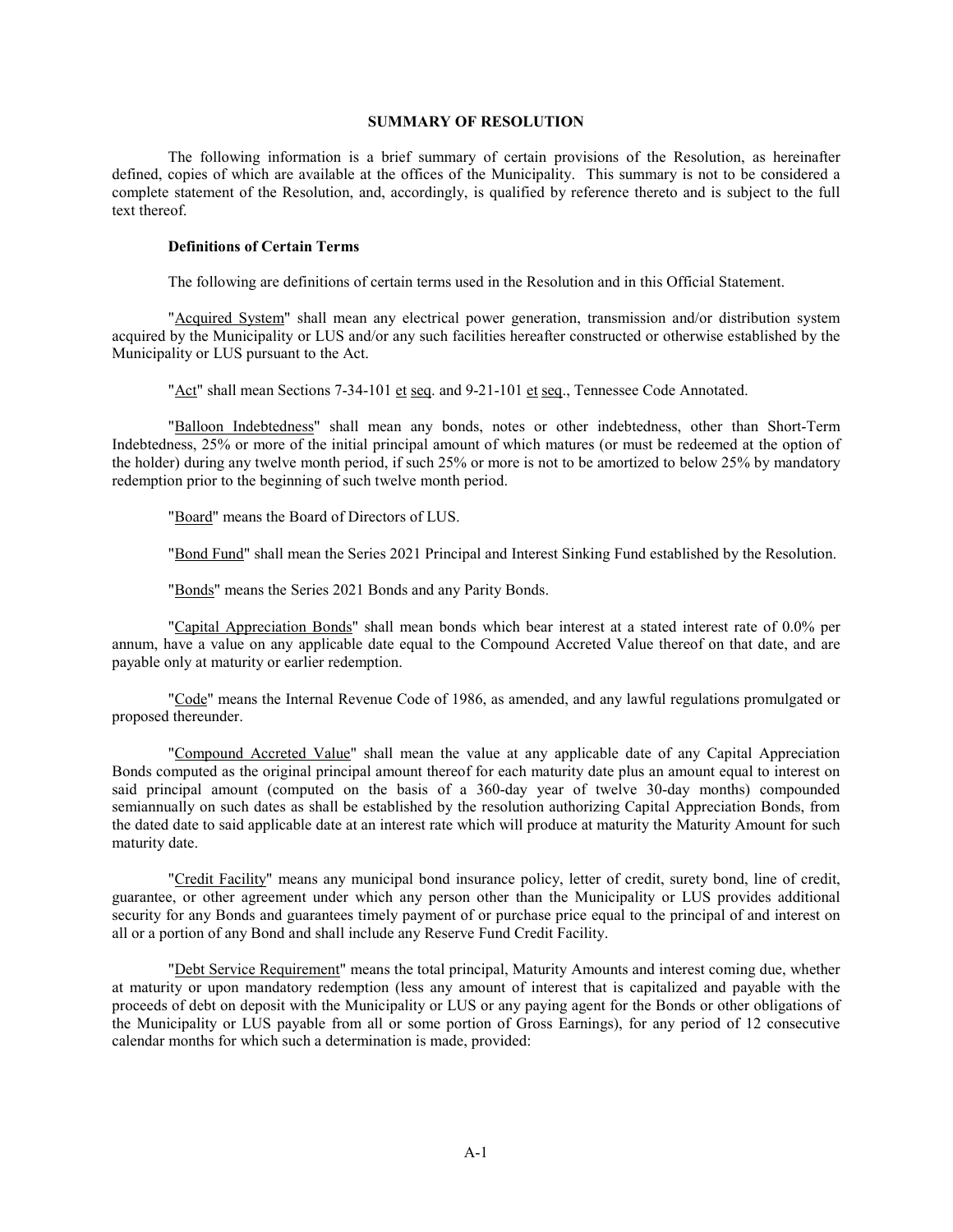(a) The Debt Service Requirement with respect to Variable Rate Indebtedness shall be determined as if the variable rate in effect at all times during future periods equaled, at the option of LUS, either (A) the average of the actual variable rate which was in effect (weighted according to the length of the period during which each such variable rate was in effect) for the most recent 12-month period immediately preceding the date of calculation for which such information is available (or shorter period if such information is not available for a 12 month period), or (B) the current average annual fixed rate of interest on securities of similar quality having a similar maturity date, as certified by a Financial Adviser.

(b) For the purpose of calculating the Debt Service Requirement on Balloon Indebtedness and Short-Term Indebtedness, at the option of LUS, (i) the actual principal and interest on such Balloon Indebtedness and Short Term Indebtedness shall be included in the Debt Service Requirement, subject to the other assumptions contained herein, or (ii) such Balloon Indebtedness and Short Term Indebtedness shall be assumed to be amortized in substantially equal annual amounts to be paid for principal and interest over an assumed amortization period of 20 years at an assumed interest rate (which shall be the interest rate certified by a Financial Adviser to be the interest rate at which the Municipality could reasonably expect to borrow the same amount by issuing bonds with the same priority of lien as such Balloon Indebtedness and Short Term Indebtedness and with a 20-year term); provided, however, that if the maturity of such Balloon Indebtedness is in excess of 20 years from the date of issuance, then such Balloon Indebtedness shall be assumed to be amortized in substantially equal annual amounts to be paid for principal and interest over an assumed amortization period of years equal to the number of years from the date of issuance of such Balloon Indebtedness to maturity and at the interest rate applicable to such Balloon Indebtedness; provided further that this paragraph shall not be applicable for purposes of determining the Debt Service Requirement for purposes of the resolution unless the Municipality or LUS has a written commitment from a bank, underwriting firm or other financial institution to refinance at least 90% of the principal amount of such Balloon Indebtedness or Short-Term Indebtedness coming due in the relevant Fiscal Year.

Any principal or interest payable on the first day of a Fiscal Year shall be deemed to become due on the last day of the immediately preceding Fiscal Year.

"Defeasance Obligations" shall mean direct obligations of, or obligations, the principal of and interest on which are guaranteed by, the United States of America, which bonds or other obligations shall not be subject to redemption prior to their maturity other than at the option of the registered owner thereof.

"Financial Adviser" means an investment banking or financial/municipal advisory firm, commercial bank, or any other person who or which is retained by the Municipality or LUS for the purpose of passing on questions relating to the availability and terms of specified types of debt obligations or the financial condition or operation of the System and is actively engaged in and, in the good faith opinion of LUS, has a favorable reputation for skill and experience in providing financial advisory services of the type with respect to which the Financial Adviser has been retained.

"Financial Guaranty Agreement" shall mean any Financial Guaranty Agreement authorized herein to be executed in connection with a Reserve Fund Credit Facility.

"Fiscal Year" means the twelve-month period commencing July 1<sup>st</sup> of each year and ending June  $30<sup>th</sup>$  of the following year.

"Governing Body" means the Board of Mayor and Council of the Municipality.

"Gross Earnings" means all revenues, rentals, earnings and income of the System from whatever source, determined in accordance with generally accepted accounting principles; proceeds from the sale of System property; proceeds of System-related insurance and condemnation awards and compensation for damages, to the extent not applied to the payment of the cost of repairs, replacements and improvements; and all amounts realized from the investment of funds of the System, including money in any accounts and funds created by the Resolution, and resolutions authorizing any Parity Bonds or subordinate lien bonds (excluding any investment earnings from construction or improvement funds created for the deposit of bond proceeds pending use, to the extent such income is applied to the purposes for which the bonds were issued, and funds created to defease any outstanding obligations of the System); provided, however, at the election of the Board, the term "Gross Earnings" as used herein shall not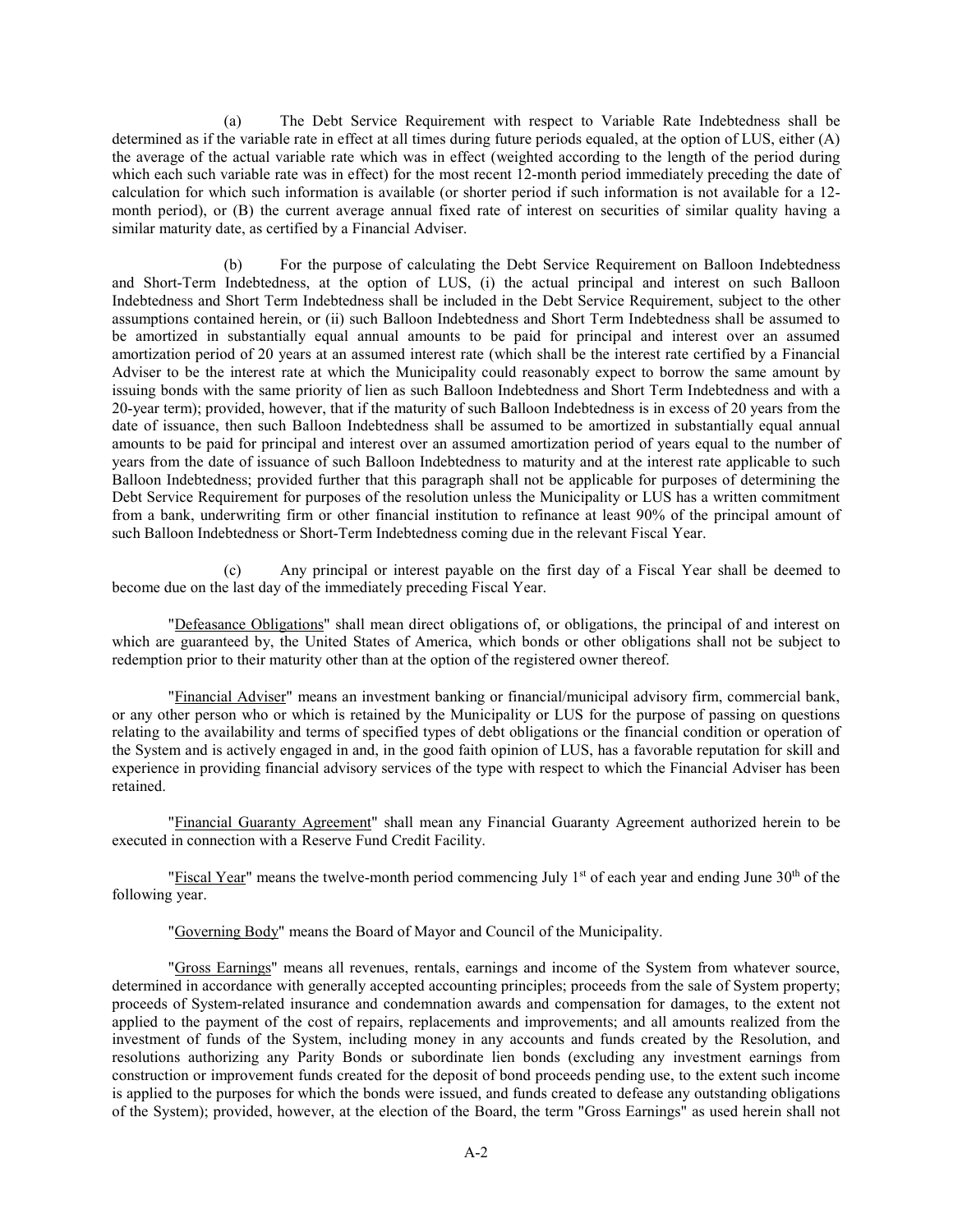include any revenues, rentals, earnings or other income received from the operation of an Acquired System, and any bonds or other obligations issued in connection with such Acquired System shall not be payable from or secured by Net Revenues or be deemed to be Parity Bonds.

"Loan Agreement" shall mean any agreement or contract entered into by the Municipality or LUS whereby a third party agrees to advance funds to the Municipality or LUS and the Municipality or LUS agrees to repay those funds with interest from all or a portion of Gross Earnings.

"LUS" means Lawrenceburg Utility Systems, a board of public utilities formed pursuant to T.C.A. § 7-52- 101 et seq.

"Maturity Amount" shall mean the Compound Accreted Value on the stated maturity date of a Capital Appreciation Bond.

"Maximum Annual Debt Service Requirement" means the maximum annual Debt Service Requirement for any Fiscal Year.

"Moody's" means Moody's Investors Service, Inc.

"Municipality" means the City of Lawrenceburg, Tennessee.

"Net Revenues" shall mean (i) Gross Earnings, excluding any profits or losses on the sale or other disposition, not in the ordinary course of business, of investments or fixed or capital assets and further excluding non-cash or non-recurring items, including but not limited to, non-cash contributions in aid of construction, less (ii) Operating Expenses.

"Operating Expenses" means and shall include but not be limited to, expenses for ordinary repairs, removals and replacements of the System, salaries and wages, employees' health, hospitalization, pension and retirement expenses, fees for services, materials and supplies, rents, administrative and general expenses (including legal, engineering, accounting and financial advisory fees and expenses and costs of other consulting or technical services not funded with proceeds of bonds, notes or other debt obligations), insurance expenses, taxes and other governmental charges, the imposition or amount of which is not subject to control of the Board, any payments made by LUS during any Fiscal Year to purchase electrical power for distribution and sale during or after the end of that Fiscal Year, and other payments made under any electrical power supply contract or commodity swap or other hedging mechanism, and any principal or interest payments made by LUS during any Fiscal Year on bonds, notes or other obligations, including loan agreements, issued or entered into for the purpose of financing the purchase of electrical power, and to the extent so provided by the resolution authorizing such bonds, notes or obligations and to the extent not inconsistent with generally accepted accounting principles. Operating Expenses do not include payments in lieu of taxes to the Municipality or other governmental jurisdictions, depreciation or obsolescence charges or reserves therefore, amortization of intangibles or other bookkeeping entries of a similar nature, on bonds, notes or other debt obligations of the System payable from Net Revenues of the System, costs or charges made therefor, capital additions, replacements, betterments, extensions or improvements to or retirement from the System which under generally accepted accounting principles are properly chargeable to the capital account or the reserve for depreciation, and do not include losses from the sale, abandonment, reclassification, revaluation or other disposition of any properties of the System, nor such property items, including taxes and fuels, which are capitalized pursuant to the then existing accounting practices of LUS or expenses of an Acquired System if revenues of the Acquired System are not included in Gross Earnings at the election of the Board.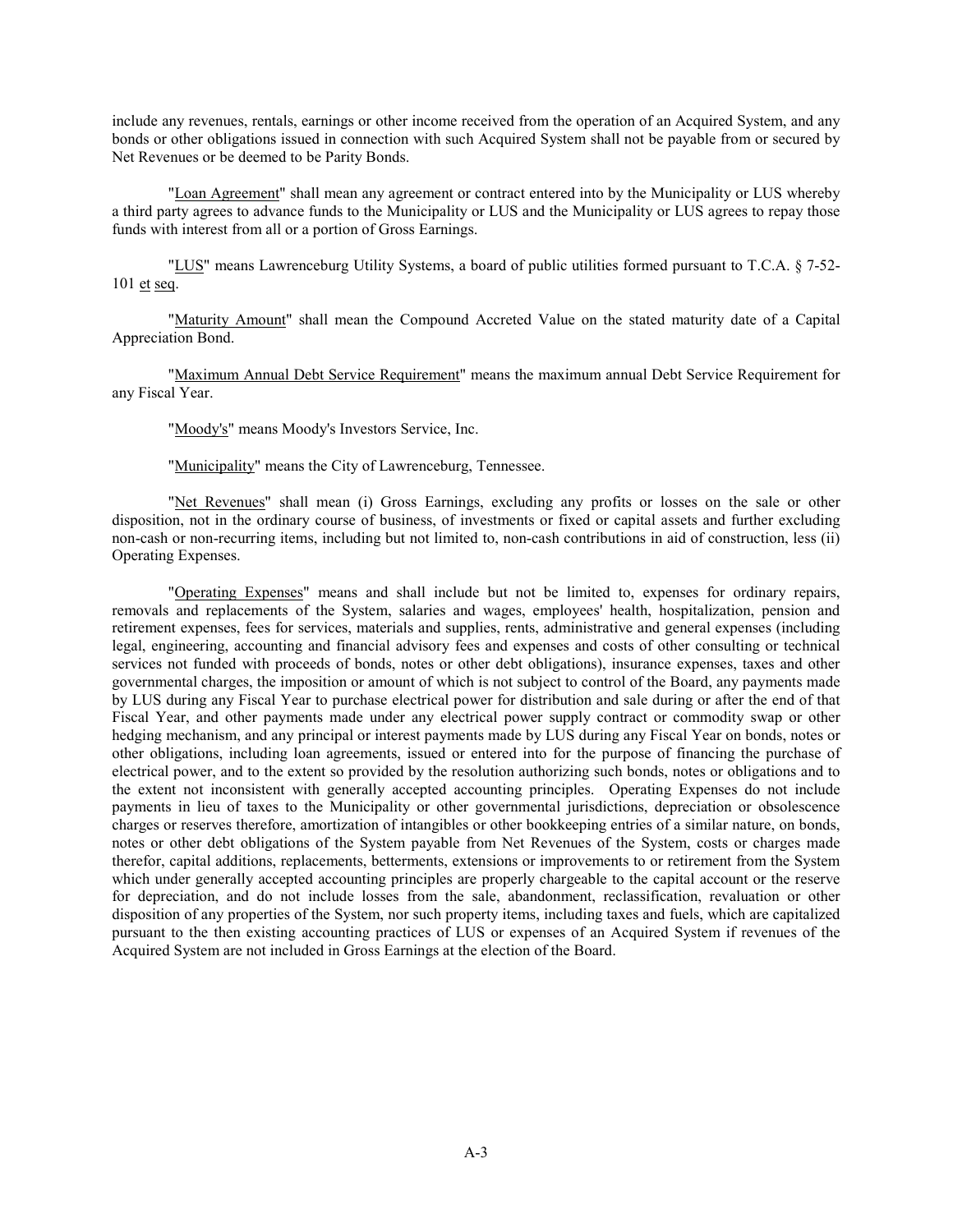"Parity Bonds" means bonds, notes, Loan Agreements, and other debt obligations, including Balloon Indebtedness, Short-Term Indebtedness and Variable Rate Indebtedness, issued or entered into by the Municipality or LUS on a parity with the Series 2021 Bonds herein authorized in accordance with the restrictive provisions of the Resolution, including any bonds or other obligations secured by a pledge of and/or lien on an Acquired System and the revenues derived from the operation of such Acquired System (provided such pledge and lien are subject only to normal and customary expenses of operating, maintaining, repairing and insuring any such System), so long as the Acquired System is not being operated separately from the System as is permitted herein or the revenues from such Acquired System are not excluded from Gross Earnings.

"Prior Lien Bonds" means the Municipality's outstanding Loan Agreement with the Public Building Authority of the City of Lawrenceburg (the "PBA"), dated March 1, 2002, securing the PBA's Electric System Revenue Refunding Bonds, Series 2002, dated April 2, 2002; its General Obligation Refunding Bonds, Series 2015C, dated June 25, 2015, and its General Obligation Refunding Bonds, Series 2019A, dated September 20, 2019.

"Rate Covenant Requirement" means an amount of Net Revenues which is equal to the sum of: (a) 120% of the Debt Service Requirement for the forthcoming Fiscal Year on the Prior Lien Bonds and the Bonds, plus (b) 100% of (i) the amounts, if any, required by the Resolution to be deposited by the Issuer into the Reserve Fund during the forthcoming Fiscal Year, (ii) debt service payable on, or reserve fund funding requirements for, any subordinate lien indebtedness, and (iii) any required payments in lieu of taxes to the Municipality or other governmental entities.

"Rating" means a rating in one of the categories by a Rating Agency, disregarding pluses, minuses, and numerical gradations.

"Rating Agencies" or "Rating Agency" means Moody's and S&P, or any successors thereto and any other nationally recognized credit rating agency.

"Reserve Fund" shall mean the Debt Service Reserve Fund established in the Resolution.

"Reserve Fund Credit Facility" means a municipal bond insurance policy, surety bond, letter of credit, line of credit, guarantee or other agreement provided by a Reserve Fund Credit Facility which provides for payment of amounts equal to all or any portion of the Reserve Fund Requirement in the event of an insufficiency of moneys in the Bond Fund to pay when due principal of and interest on all or a portion of the Bonds.

"Reserve Fund Credit Facility Issuer" means the issuer of a Reserve Fund Credit Facility that is, at the time such Reserve Fund Credit Facility is procured by the Issuer, assigned a financial strength rating of at least "AA-" by S&P or "Aa3" by Moody's.

"Reserve Fund Requirement" means an amount determined from time to time by the Municipality as a reasonable reserve, if any, for the payment of principal of and interest on a series of Bonds pursuant, which shall be set forth in the supplemental resolution authorizing such Bonds. With respect to the Series 2021 Bonds authorized herein, the Reserve Fund Requirement shall be \$0.

"Revenue Fund" shall mean the Revenue Fund established in the Resolution.

"Series 2021 Bonds" means the Municipality's \$7,900,000 Electric System Revenue Bonds, Series 2021.

"Short-Term Indebtedness" means bonds, notes, Loan Agreements or other debt obligations, including Variable Rate Indebtedness, maturing five years or less from their date of issuance, issued by the Municipality or LUS as Parity Bonds in accordance with the restrictive provisions of the Resolution.

"State" means the State of Tennessee.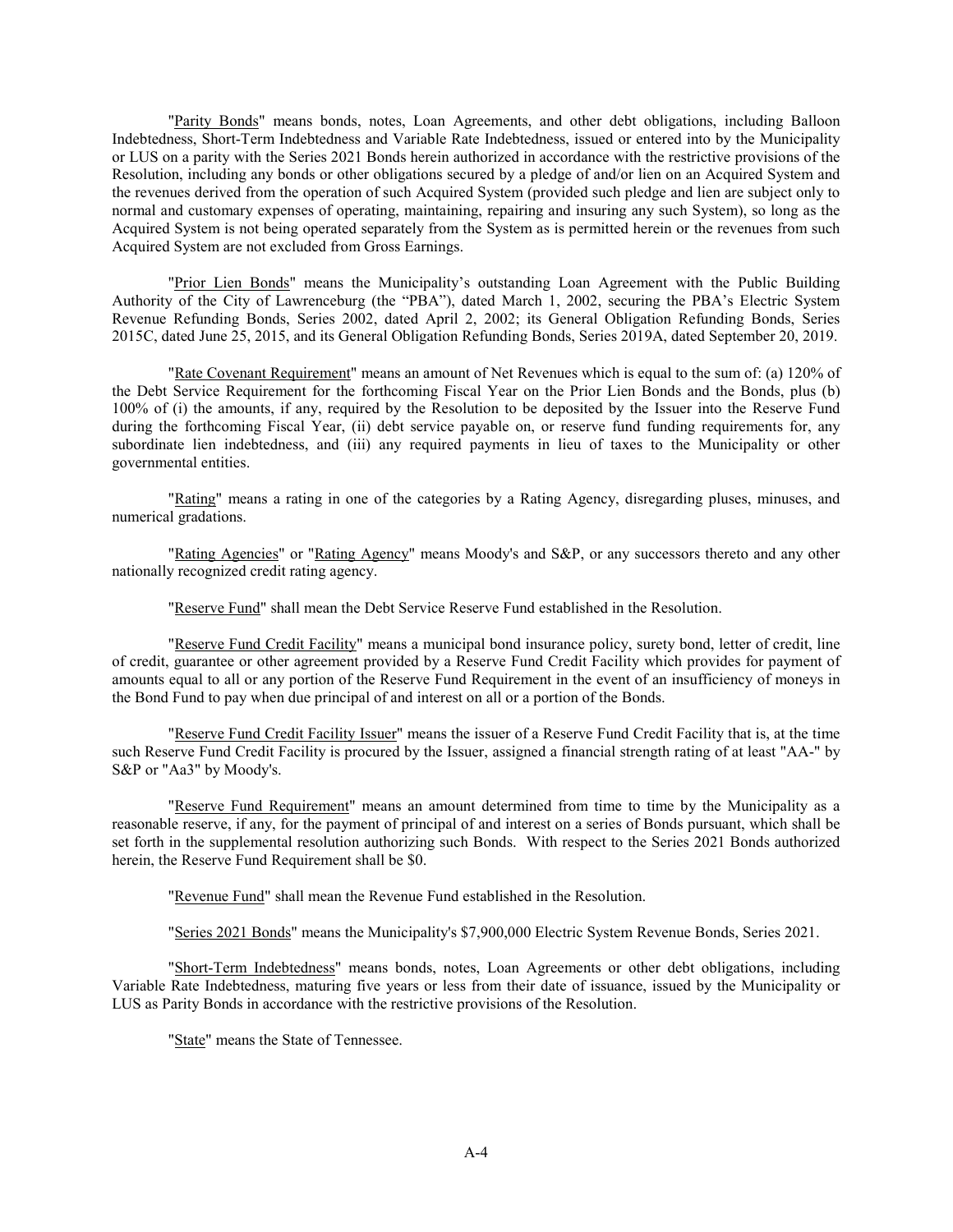"System" means the electrical power distribution system operated by LUS, any electrical power distribution and/or transmission system hereafter acquired, constructed or otherwise established, including all improvements and extensions made by LUS while the Bonds remain outstanding, and including all real and personal property of every nature comprising part of or used or useful in connection with the foregoing, and including all appurtenances, contracts, leases, franchises, and other intangibles; provided, however, at the election of the Board, an Acquired System may be included within the System as defined herein and become a part thereof or, at the election of the Board, not become a part of the System but be operated as a separate and independent system by LUS with the continuing right, upon the election of the Board, to incorporate such separately Acquired System within the System.

"S&P" means S&P Global Ratings.

"Variable Rate Indebtedness" means any Parity Bonds, the interest rate on which is subject to periodic adjustment, at intervals, at such times and in such manner as shall be determined by resolution authorizing such Parity Bonds; provided that if the interest rate shall have been fixed for the remainder of the term thereof, it shall no longer be Variable Rate Indebtedness.

# **Source of Payment and Security**

The Bonds shall be payable solely from and secured by a pledge of the Net Revenues, subject to the prior pledge thereof in favor of the Prior Lien Bonds. The punctual payment of principal of and premium, if any, and interest on the Bonds shall be secured equally and ratably by the Net Revenues without priority by reason of series, number or time of sale or delivery. The Net Revenues are hereby irrevocably pledged to the punctual payment of such principal, premium, if any, and interest as the same become due. The Bonds do not constitute a debt of the State of Tennessee or the City of Lawrenceburg (other than with respect to the Net Revenues).

#### **Application of Revenues**

*Application of Revenues.* From and after the delivery of any of the Series 2021 Bonds hereunder, and as long as any of the Bonds shall be outstanding and unpaid either as to principal or as to interest, or until the discharge and satisfaction of all the Bonds, the Gross Earnings of the System shall be deposited as collected by LUS to the Revenue Fund established by the Resolution, administered and controlled by the Board. The funds so deposited in the Revenue Fund created under this Series 2021 Resolution shall be used only as follows:

Operating Expenses and Prior Lien Bonds*.* The money in the Revenue Fund shall be used first from month to month for the payment of Operating Expenses and for the satisfaction of any payment obligations with respect to the Prior Lien Bonds

Bond Fund*.* The money thereafter remaining in the Revenue Fund shall next be used to make deposits into a separate and special fund, to be known as the "Series 2021 Principal and Interest Sinking Fund" (the "Bond Fund") to be kept separate and apart from all other funds of LUS and used to pay principal of and interest on the Bonds as the same become due, either by maturity or mandatory redemption. Such deposits shall be made monthly until the Bonds are paid in full or discharged and satisfied pursuant to the Resolution, beginning in the month next following delivery of the Series 2021 Bonds.

For the period commencing with the month next following the delivery of any Bonds, to and including the month of the next interest payment date for such Bonds, each monthly deposit as to interest shall be an amount that, together with all other monthly deposits of approximately equal amounts during such period and amounts otherwise in said Fund, will be equal to interest due on such Bonds on the next interest payment date, and for each six month period thereafter, each monthly deposit as to interest for such Bonds shall be an equal to not less than one-sixth (1/6th) of the interest coming due on such Bonds on the next interest payment date net of any interest earnings on such amounts.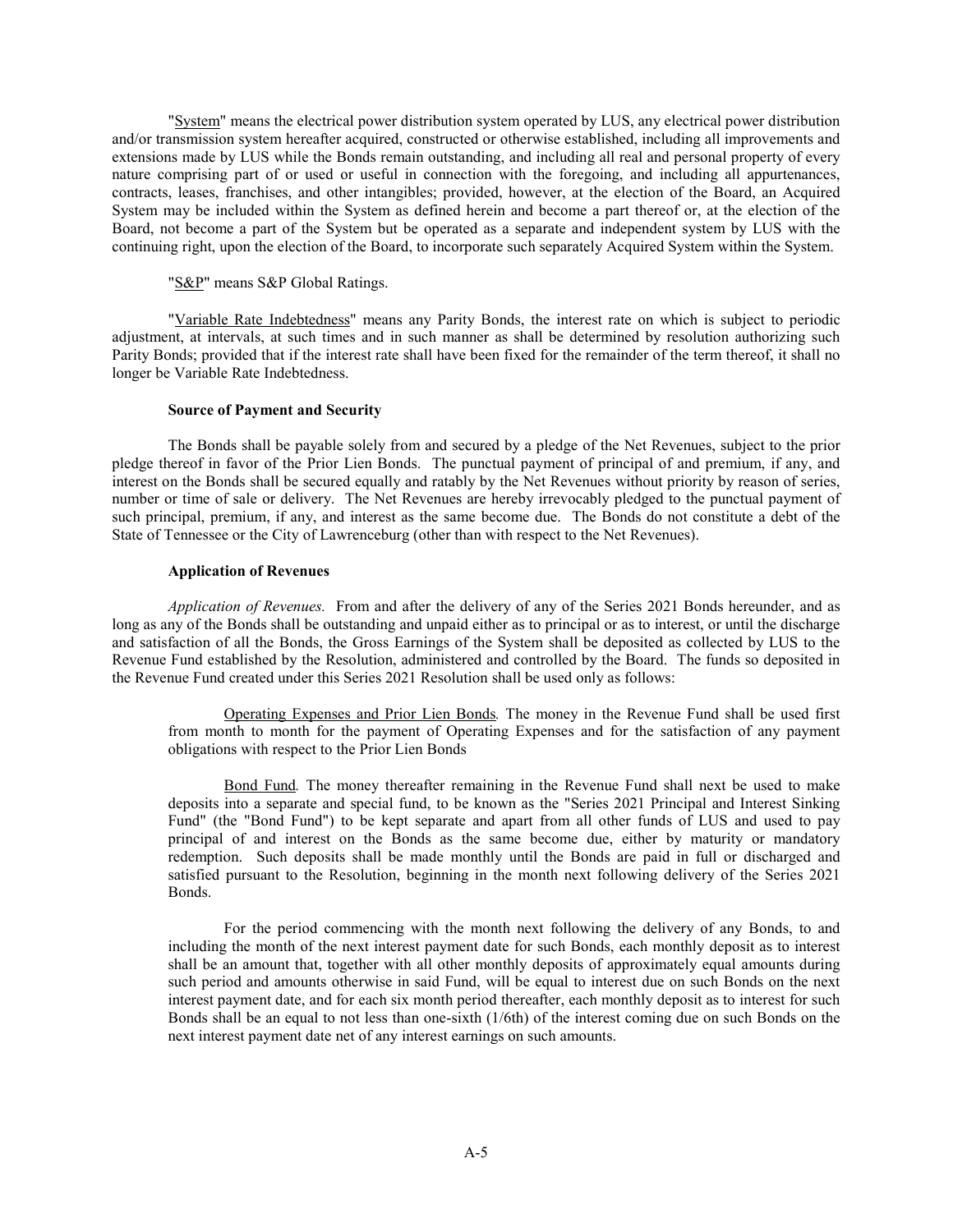For the period commencing with the month next following the delivery of any Bonds to and including the month of the next principal payment for such Bonds, each monthly deposit as to principal shall be an amount that, together with all other monthly deposits during such period and amounts otherwise in said Fund, will be equal to the principal due on such Bonds on the next principal payment date (provided that, in the event that the next principal payment date is more than 12 months following the month next following delivery of such Bonds, monthly deposits to the Bond Fund in respect of principal shall begin in the month which is 12 months prior to the month of the next principal payment date), and for each twelvemonth period thereafter, each monthly deposit as to principal for such Bonds shall be an amount equal to not less than one-twelfth (1/12th) of the principal amount or Maturity Amount, as the case may be, coming due on such Bonds, whether by maturity or mandatory redemption, on the next principal payment date net of any interest earnings on such amounts.

No further deposit shall be required as to any Bonds when the Bond Fund balance is equal to or greater than the amount needed to pay interest on the next interest payment date, the total of the principal amounts payable, either by maturity or mandatory redemption, during the applicable twelve-month period. Notwithstanding the foregoing, deposits for payment of interest and principal on Variable Rate Indebtedness shall be made as set forth in the resolution authorizing such Variable Rate Indebtedness, and if interest is not paid semi-annually and/or principal is not paid annually with respect to any Bonds, the deposits may be adjusted by the Municipality or LUS as provided in the resolution authorizing the issuance of such Bonds. Money in the Bond Fund shall be used and is hereby expressly pledged for the purpose of paying principal of and interest on the Bonds.

Repayment of Reserve Fund Credit Facility Issuers*.* The next available money in the Revenue Fund shall be paid to any Reserve Fund Credit Facility Issuer or Issuers (pro rata, if more than one) to the extent needed to reimburse the Reserve Fund Credit Facility Issuer for amounts advanced by the Reserve Fund Credit Facility Issuer or Issuers under the Reserve Fund Credit Facility, including any amounts payable under any Financial Guaranty Agreement, together with reasonable related expenses incurred by the Reserve Fund Credit Facility Issuer and interest as provided in the Financial Guaranty Agreement.

Reserve Fund*.* To the extent any series of the Bonds has a Reserve Fund Requirement and such Reserve Fund Requirement is not fully satisfied by a Reserve Fund Credit Facility or Facilities or funds of the Municipality, or a combination thereof, the next available money in the Revenue Fund shall be used to make deposits into the applicable subaccount of the Reserve Fund. No deposit shall be required to be made to the Reserve Fund unless the amount in the Reserve Fund, together with the Reserve Fund Credit Facility or Facilities, if any, becomes less than the applicable Reserve Fund Requirement. In the event deposits to the Reserve Fund shall be required pursuant to the preceding sentence, said deposits shall be payable monthly as hereafter provided and each deposit shall be in a minimum amount equal to 1/24th of the difference between the Reserve Fund Requirement and the amount in each subaccount of said Fund, together with the Reserve Fund Credit Facility or Facilities, if any, immediately following the occurrence of such deficiency, so that any deficiency in any subaccount of said Fund shall be replenished over a period of not greater than twenty four (24) consecutive months; provided, any monthly payments in excess of said minimum payments shall be a credit against the next ensuing payment or payments. Any deposits required to be made thereunder shall be made monthly at the same time as deposits are made to the Bond Fund, commencing the first month in which the amount in the Fund, together with the Reserve Fund Credit Facility or Facilities, if any, is less than the Reserve Fund Requirement. All deposits to the Reserve Fund shall be made from the first money in the Revenue Fund thereafter received which shall not then be required to pay Current Expenses, be transferred into the Bond Fund, or to be paid to the Reserve Fund Credit Facility Issuer or Issuers as above provided. Money in the Reserve Fund shall be used solely for the purpose of paying principal of or interest on the Bonds for the payment of which funds are not available in the Bond Fund. Funds in excess of the Reserve Fund Requirement may be released to be used by the Municipality for legally permissible purposes.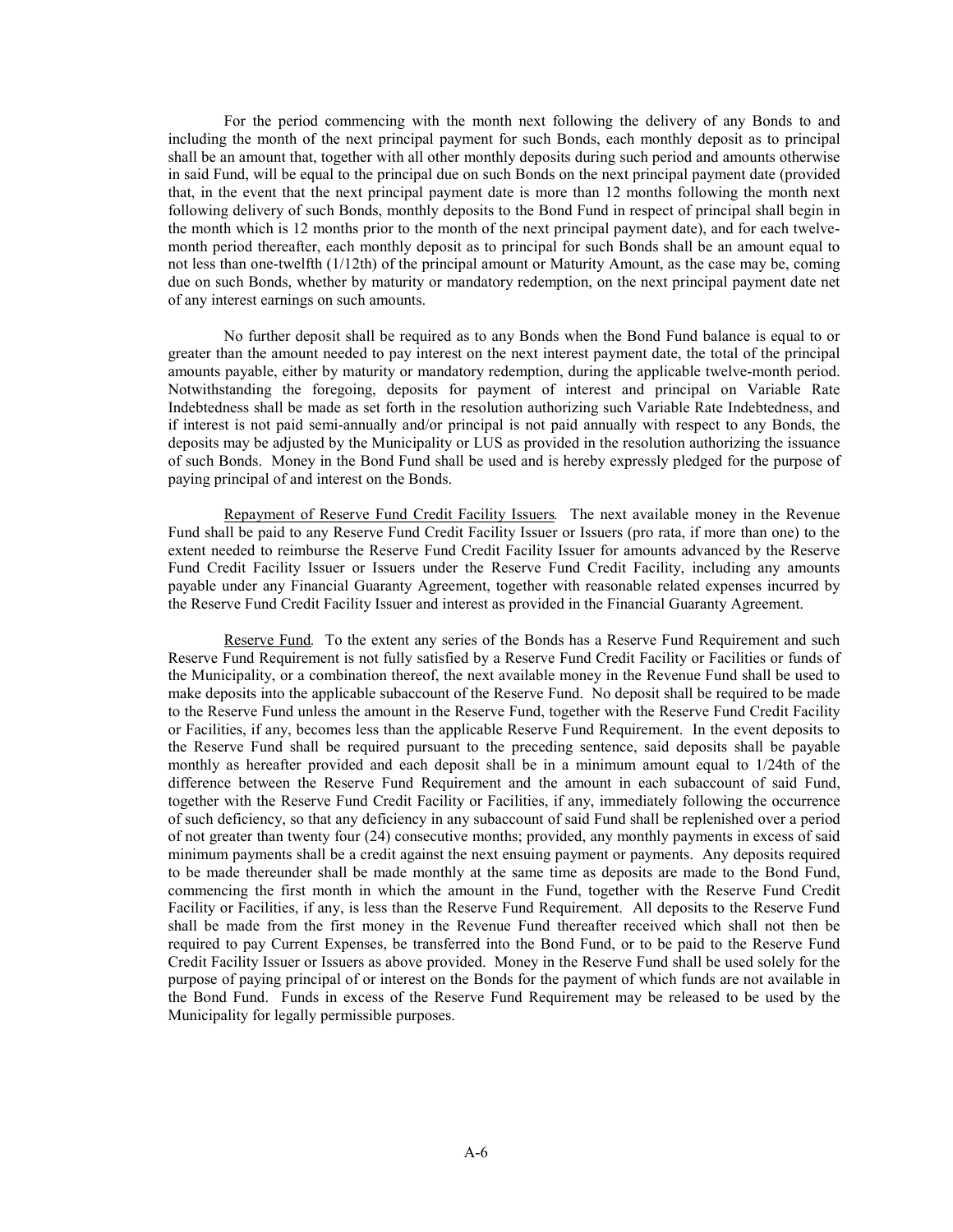At the option of the Municipality, the Municipality may satisfy the Reserve Fund Requirement applicable to a series of Bonds, or a portion thereof, by providing for the benefit of owners of such series of Bonds a Reserve Fund Credit Facility or Facilities, at any time, in an amount not greater than the Reserve Fund Requirement applicable to such series of Bonds and release an equal amount of funds on deposit in the corresponding subaccount of the Reserve Fund to be used by the Municipality for legally permissible purposes. At any time during the term hereof, the Municipality shall have the right and option to substitute a new Reserve Fund Credit Facility or Facilities for any Reserve Fund Credit Facility or Facilities previously delivered, upon notice to the Registration Agent and the Reserve Fund Credit Facility Issuer or Issuers and delivery of a Reserve Fund Credit Facility or Facilities in substitution therefor. In the event of the issuance of Parity Bonds pursuant to the restrictive provisions of the Resolution with a Reserve Fund Requirement or the substitution of a Reserve Fund Credit Facility or Facilities for less than the full amount of the Reserve Fund Requirement, the Municipality shall satisfy the applicable Reserve Fund Requirement by depositing funds to the Reserve Fund or obtaining a Reserve Fund Credit Facility or Facilities, or any combination thereof, in an aggregate amount equal to the applicable Reserve Fund Requirement for the series of Bonds taking into account any funds then held therein or the amount of any Reserve Fund Credit Facility or Facilities then in effect.

In the event of the necessity of a withdrawal of funds from the Reserve Fund during a time when the Reserve Fund Requirement is being satisfied by a Reserve Fund Credit Facility or Facilities and funds of the Municipality, the funds shall be disbursed completely before any demand is made on the Reserve Fund Credit Facility. In the event all or a portion of the Reserve Fund Requirement is satisfied by more than one Reserve Fund Credit Facility, any demand for payment shall be pro rata between or among the Reserve Fund Credit Facilities. If a disbursement is made by demand on a Reserve Fund Credit Facility, the Municipality, from Revenues after payment of Current Expenses and required deposits to the Bond Fund, shall reimburse the Reserve Fund Credit Facility Issuer for all amounts advanced under the Reserve Fund Credit Facility (pro rata, if more than one Reserve Fund Credit Facility), including all amounts payable under any Financial Guaranty Agreement or Agreements, and then replenish the Reserve Fund as provided herein.

In the event the Reserve Fund Requirement, or any part thereof, shall be satisfied with a Reserve Fund Credit Facility or Facilities, notwithstanding the terms of the Resolution, the terms, covenants, liability and liens provided or created herein or in any resolution supplemental hereto shall remain in full force and effect and said terms, covenants, liability and liens shall not terminate until all amounts payable under any Financial Guaranty Agreement have been paid in full and all obligations thereunder performed in full. If the Municipality shall fail to pay when due all amounts payable under any Financial Guaranty Agreement, the Reserve Fund Credit Facility Issuer shall be entitled to exercise any and all remedies available at law or under this Resolution other than remedies that would adversely affect owners of Bonds.

It shall be the responsibility of the Registration Agent to maintain adequate records, verified with the Reserve Fund Credit Facility Issuer or Issuers, as to the amount available to be drawn at any given time under the Reserve Fund Credit Facility or Facilities and as to the amounts paid and owing to the Reserve Fund Credit Facility Issuer or Issuers under the terms of any Financial Guaranty Agreement and to provide notice to the Reserve Fund Credit Facility Issuer at least two days before any payment is due. The Reserve Fund Credit Facility Issuer shall receive notice of the resignation or removal of the Registration Agent and the appointment of a successor thereto.

Notwithstanding anything herein to the contrary, the Municipality may issue Parity Bonds without a Reserve Fund Requirement, as shall be specified in the bond resolution authorizing such Parity Bonds.

Surplus Funds*.* The next available money in the Revenue Fund shall be used (i) to make payments in lieu of taxes to the Municipality and other governmental jurisdictions, (ii) for the purpose of the payment of principal of and interest on (including reasonable reserves therefor) any bonds or other obligations payable from revenues of the System, but junior and subordinate to the Bonds, and (iii) for any legally permissible purpose, as the Board shall determine.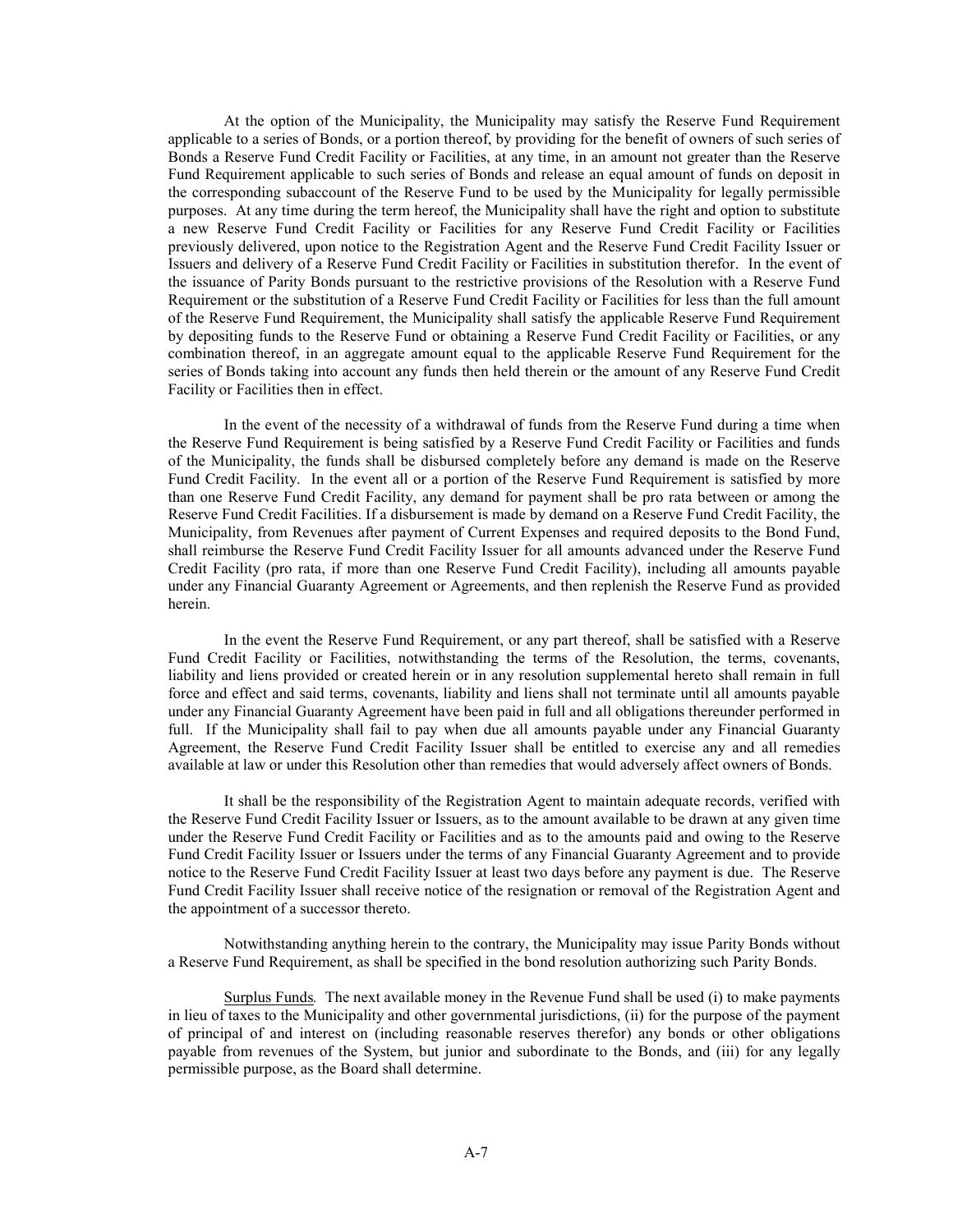*Investments and Maintenance of Funds.* Money on deposit in the Funds described in this Section may be invested by LUS in such investments as shall be permitted by applicable law, as determined by an authorized representative of LUS, all such investments to mature not later than the date on which the money so invested shall be required for the purpose for which the respective Fund was created. All income derived from such investments shall be regarded as revenues of the System and shall be deposited in the Revenue Fund. Such investments shall at any time necessary be liquidated and the proceeds thereof applied to the purpose for which the respective Fund was created; provided, however, that in no event shall moneys in the Reserve Fund be invested in instruments that mature or are subject to repurchase more than two years from the date the money is so invested. LUS is authorized to enter into contracts with third parties for the investment of funds in any of the Funds described herein.

The Revenue Fund, the Bond Fund, and the Reserve Fund (except to the extent funded with a Reserve Fund Credit Facility or Facilities) shall be held and maintained by LUS and, when not invested, kept on deposit with a bank or financial institution regulated by and the deposits of which are insured by the Federal Deposit Insurance Corporation or similar federal agency. All moneys in such Funds so deposited shall at all times be secured to the extent and in the manner required by applicable State law.

#### **Covenants Regarding the Operation of System**

*Charges for Services Supplied by the System.* While the Bonds remain outstanding and unpaid, LUS covenants and agrees that it will permit no free service to be furnished to any consumer or user whatsoever; that the charges for all services supplied through the medium of the System to all consumers and users shall be reasonable and just, taking into account and consideration the cost and value of the System and the cost of maintaining, operating, repairing and insuring the System, a proper and necessary allowance for the depreciation thereof, and the amounts necessary for the payment of principal of and interest on all obligations payable from revenues of the System; and that there shall be charged against all users of the services of the System such rates and amounts as shall be fully adequate to comply with the covenants of the Resolution.

LUS covenants that the System will be operated on a fully metered basis and that LUS will bill customers of the System on a monthly basis and will establish and maintain policies and procedures for discontinuing service to customers with delinquent bills.

*Insurance.* The Municipality or LUS (as applicable) shall maintain insurance on the properties of the System of a kind and in an amount which would normally be carried by private companies engaged in a similar type and size of business, provided, the Municipality and LUS shall not be required to insure beyond the limits of immunity provided by Sections 29-20-101 et seq., Tennessee Code Annotated, or other applicable law. The proceeds of any such insurance, except public liability insurance, shall be used to replace the part or parts of the System damaged or destroyed, or, if not so used, shall be placed in the Revenue Fund.

*Books and Accounts; Audits.* LUS will cause to be kept proper books and accounts adapted to the System, will cause the books and accounts to be audited in accordance with GAAP at the end of each Fiscal Year by a recognized independent certified public accountant or a firm of such accountant or accountants and, upon written request, will make available to any registered owner of the Bonds the balance sheet and the profit and loss statement of LUS as certified by such accountant or accountants.

All expenses incurred in the making of the audits required by this subsection shall be regarded and paid as Operating Expenses. LUS further agrees to cause copies of such audits to be furnished to the registered owner of any of the Bonds, at the written request thereof, within one year after the close of each Fiscal Year. If LUS fails to provide the audits and reports required by this subsection, the registered owner or owners of twenty-five percent (25%) in principal amount of the Bonds may cause such audits and reports to be prepared at the expense of LUS.

*Rate Covenant.* LUS shall, through the Board, establish, fix, prescribe and collect rates, charges and fees for the sale or use of System services furnished by the Issuer which, together with other income, are reasonably expected to yield Net Revenues which are at least equal to the Rate Covenant Requirement for the forthcoming Fiscal Year. The Issuer agrees that should the annual financial statement made in accordance with the provisions of the Resolution disclose that during the period covered by such financial statement the Net Revenues were not at least equal to the Rate Covenant Requirement, the Issuer shall revise the schedule of rates, charges and fees insofar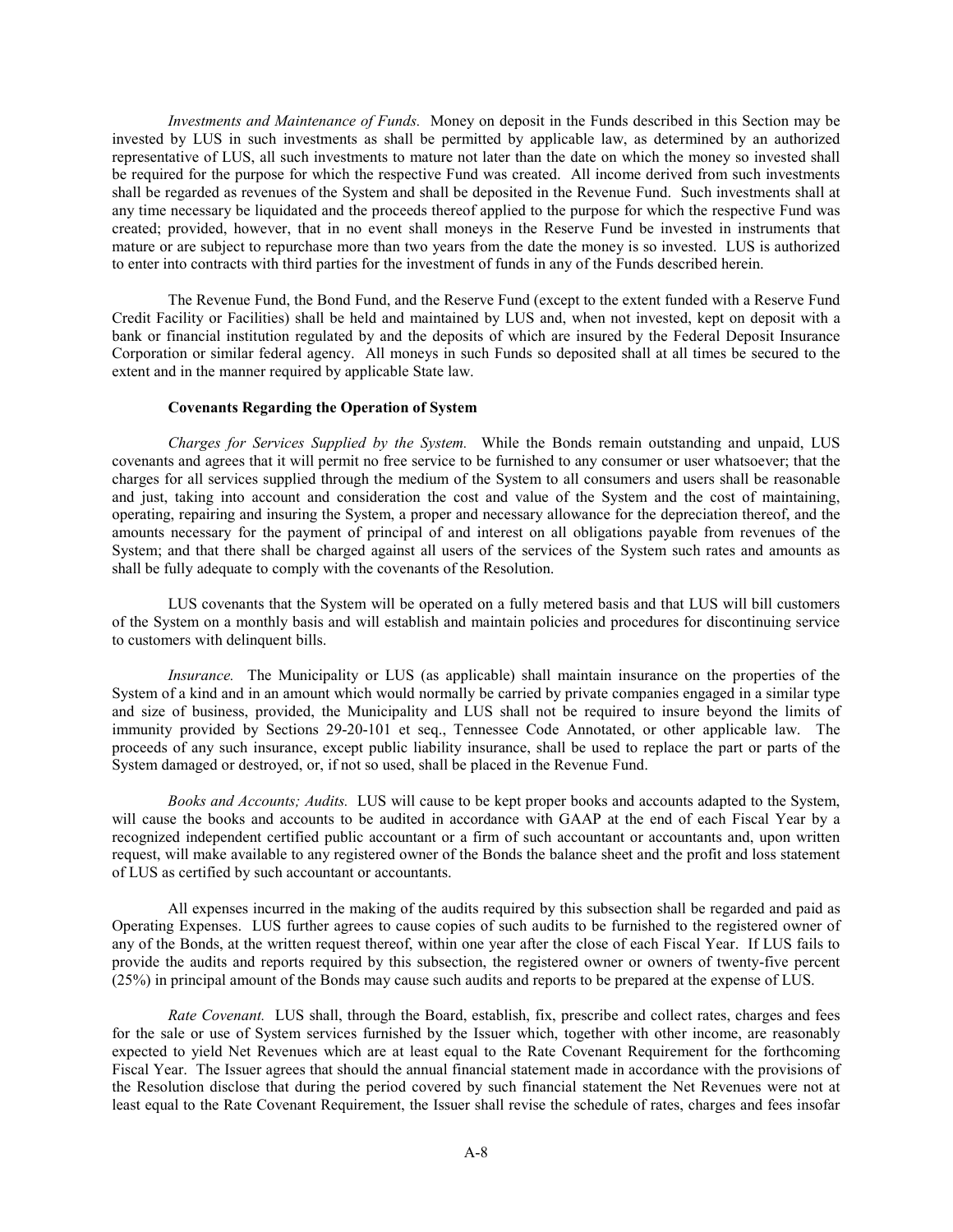as is practicable and further revise Operating Expenses so as to produce the necessary Net Revenues as herein required. The Issuer shall revise the schedules of rates, charges and fees as provided in the preceding sentence within 120 days after the filing of the financial statements pursuant to the Resolution.

*Sale or Disposal of System.* The Municipality and LUS will not sell, lease, mortgage, or in any manner dispose of the System, or any part thereof, including any and all extensions and additions that may be made thereto, or any facility necessary for the operation thereof; provided, however, the use of any of the System facilities may at any time be permanently abandoned or otherwise disposed of or any of the System facilities sold at fair market value, provided that:

(a) The Municipality and LUS are in full compliance with all covenants and undertakings in connection with all bonds, notes and other obligations then outstanding and payable from the revenues of the System and any required reserve funds for such bonds, notes and other obligations have been fully established and contributions thereto are current;

Any sale proceeds will be applied either  $(A)$  to redemption of Bonds in accordance with the provisions governing repayment of Bonds in advance of maturity, or (B) to the purchase of Bonds at the market price thereof so long as such price does not exceed the amount at which the Bonds could be redeemed on such date or the next optional redemption date as set forth herein or in the resolutions authorizing the Parity Bonds, or (C) to the construction or acquisition of facilities in replacement of the facilities so disposed of or other facilities constituting capital improvements to the System, or (D) the deposit to a replacement fund to be used to make capital improvements to the System;

(c) (i) The abandonment, sale or disposition is for the purpose of disposing of facilities which are no longer necessary or no longer useful to the operation of the System or (ii) the operation of the System or revenue producing capacity of the System is not materially impaired by such abandonment, sale or disposition or any facilities acquired in replacement thereof are of equivalent or greater value; and

(d) If the facilities are being sold or disposed to an entity that is not a state or local government and the facilities were financed with the proceeds of Bonds the interest on which is excludable from gross income for federal income tax purposes, the Municipality or LUS shall have received an opinion of nationally recognized bond counsel to the effect that such sale, lease, mortgage or other disposition will not jeopardize the exclusion from federal income taxation of interest on any Bonds then outstanding intended to be excludable from gross income for federal income tax purposes.

Nothing herein is intended to prohibit the lease purchase of equipment or facilities of the System hereafter to be put in service or to prohibit the transfer or exchange of service areas to provide for more efficient operation of the System so long as LUS is in full compliance with the covenants set forth herein immediately following such transfer or exchange.

Notwithstanding anything elsewhere provided in this resolution, and without being subject to any of the foregoing restrictions, with the approval of LUS, the Municipality shall have the right to sell, lease, transfer, or otherwise dispose of the System, as a whole or substantially as a whole, to any municipal corporation, county, political subdivision, governmental corporation, or governmental agency (each of which shall be included within the term "Transferee" as herein used), provided the Transferee thus acquiring the System from the Municipality will assume the performance of and be bound by all of the obligations of the Municipality and LUS to the holders of the Bonds under the covenants and provisions of the Resolution.

*Budgets.* Prior to the beginning of each Fiscal Year, the Board shall prepare, or cause to be prepared, and adopted an annual budget of estimated revenues, Operating Expenses, and capital expenditures for the System for the ensuing Fiscal Year in compliance with the rate covenant requirement set forth in the Resolution, and will undertake to operate the System within such budget to the best of its ability. Copies of such budgets and amendments thereto will be made available to any registered owner of a Bond upon written request.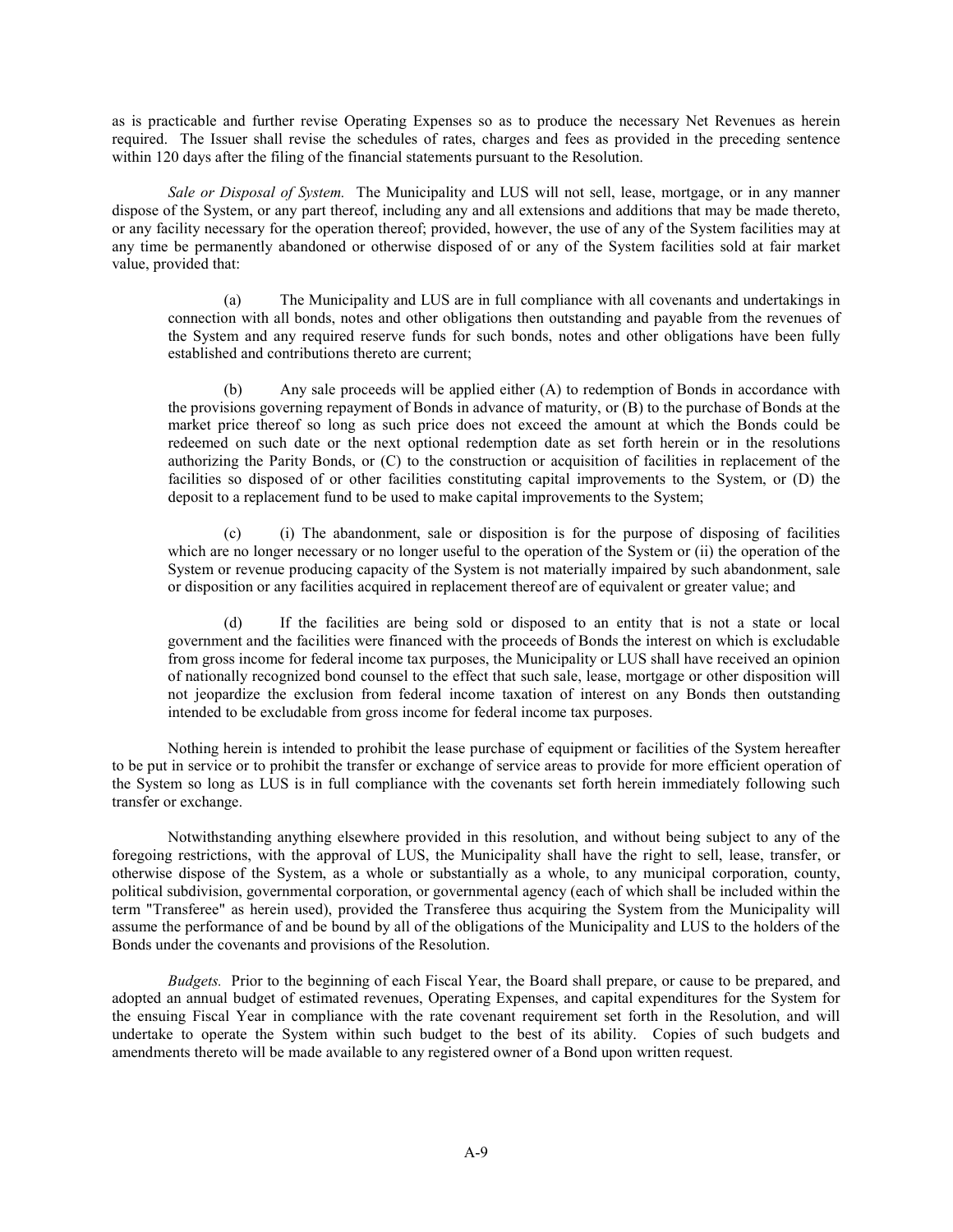*Franchises.* Neither the Municipality nor LUS will construct, finance or grant a franchise for the development or operation of facilities that compete for service with the services to be provided by the System or consent to the provision of any such services in the area currently or hereafter served by the Municipality or LUS by any other public or private entity and will take all steps necessary and proper, including appropriate legal action to prevent any such entity from providing such service; provided, nothing herein contained shall prohibit the transfer or exchange of service areas to provide for more efficient operation of the System so long as LUS is in full compliance with the covenants set forth herein immediately following such transfer or exchange.

*Control of System.* That for the purpose of assuring the efficient, impartial and nonpolitical operation of said system for the benefit of the Municipality and the Bondholders of the Bonds from time to time outstanding, the complete and independent control and operation of the system shall be vested in the Board, subject, however, to the obligation and duty on the part of said Board to carry out and perform faithfully all of the covenants and agreements contained in the Resolution. Notwithstanding anything herein to the contrary, all obligations of the Municipality hereunder with respect to the Bonds and the System shall be exercised and fulfilled by LUS, on behalf of the Municipality. Nothing herein is intended to limit the ability of the Municipality to dispose of the System in the manner described in the Resolution.

# **Remedies of Bond Owners**

Any registered owner of any of the Bonds may either at law or in equity, by suit, action, mandamus or other proceedings, in any court of competent jurisdiction enforce and compel performance of all duties imposed upon LUS or the Municipality by the provisions of this resolution, including the making and collecting of sufficient rates, the proper application of and accounting for revenues of the System, and the performance of all duties imposed by the terms hereof.

If any default be made in the payment of principal of, premium, if any, or interest on the Bonds, then upon the filing of suit by any registered owner of said Bonds, any court having jurisdiction of the action may appoint a receiver to administer the System in behalf of LUS or the Municipality with power to charge and collect rates sufficient to provide for the payment of all bonds and obligations outstanding against the System and for the payment of Operating Expenses, and to apply the income and revenues thereof in conformity with the provisions of this resolution.

# **Prohibition of Prior Lien; Parity Bonds**

*Prohibition of Prior Liens.* Neither the Municipality nor LUS will issue other bonds or obligations of any kind or nature payable from or enjoying a lien on the revenues of the System having priority over the Bonds, including without limitation any bonds issued on parity with the Prior Lien Bonds.

*Parity Bonds*. Additional bonds, notes, Loan Agreements or obligations may hereafter be issued on a parity with the Bonds under the following conditions but not otherwise:

(a) Any portion (including any maturities or portions thereof whether or not in chronological order and any amounts subject to mandatory redemption) or all of a series of the Bonds may be refunded at maturity, upon redemption in accordance with their terms, or upon payment, prepayment or redemption with the consent of the owners of such bonds, and the refunding bonds so issued shall constitute Parity Bonds secured on a parity with the Bonds thereafter outstanding, if all of the following conditions are satisfied:

(i) LUS shall have obtained a report from a Financial Adviser demonstrating that the refunding is expected to reduce the total debt service payments on the Bonds, including payments on related Credit Facilities; and

(ii) the requirements of subsections  $(b)(ii)$  and  $(iv)$  below are met with respect to such refunding.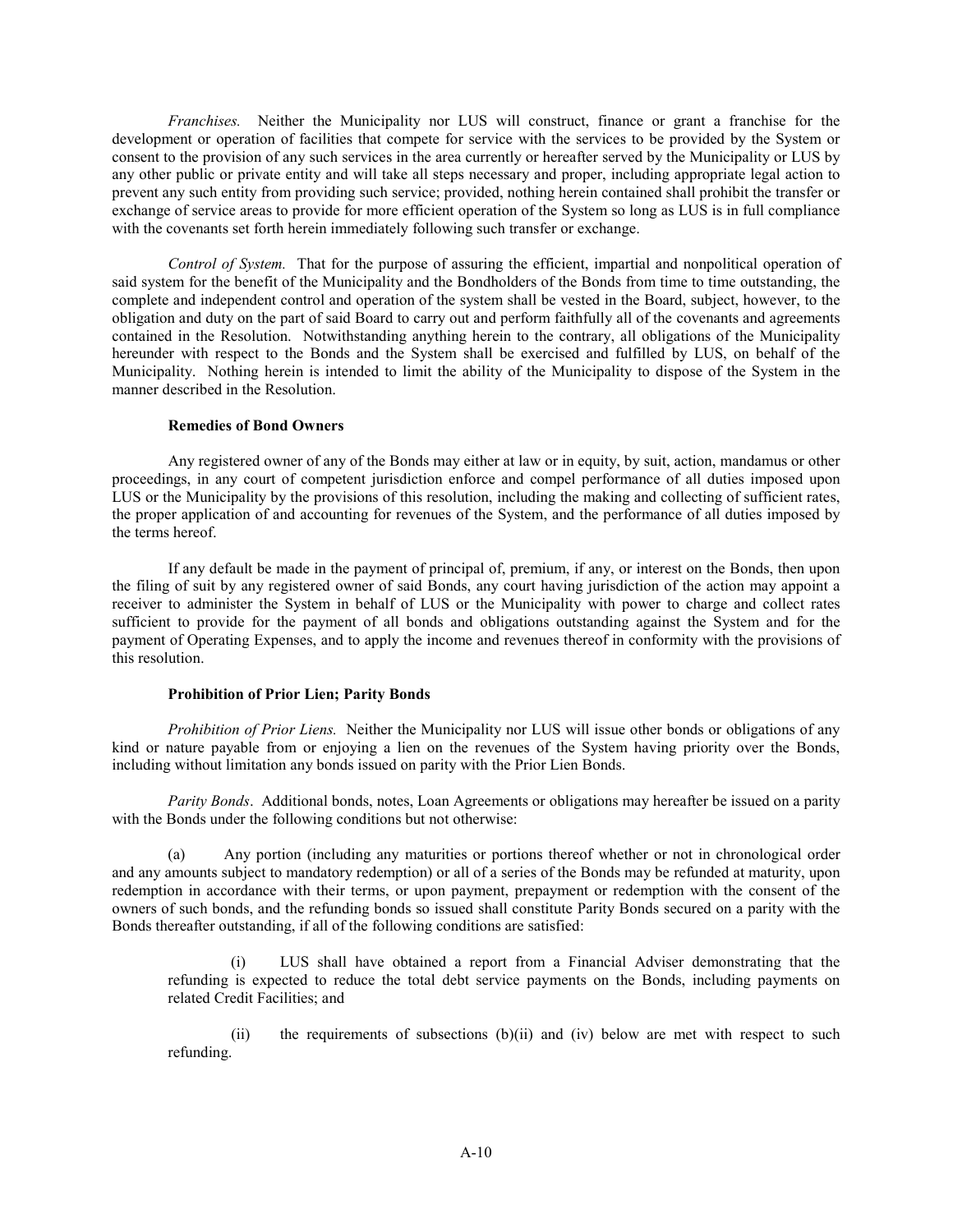(b) Parity Bonds (including refunding Parity Bonds which do not meet the requirements of (a)) may also be issued on a parity with outstanding Bonds, and the Parity Bonds so issued shall be secured on a parity with such outstanding Bonds, if all of the following conditions are satisfied:

(i) There shall have been procured and filed with LUS a report by a Financial Adviser or a certificate by the Chairman of the Board, or his designee, to the effect that the historical Net Revenues for either (i) a period of 12 consecutive months of the most recent 18 consecutive months prior to the issuance of the proposed Parity Bonds or (ii) the most recent audited Fiscal Year, were equal to at least 120% of the Maximum Annual Debt Service Requirement on all Prior Lien Bonds and Bonds which will be outstanding immediately after the issuance of the proposed Parity Bonds, in the then current and each succeeding Fiscal Year, provided, however, (w) the report or certificate may contain pro forma adjustments to historical related Net Revenues equal to the increased annual amount of Net Revenues attributable to improvements to the System that had been placed in service prior to the delivery of the proposed Parity Bonds and that are not fully reflected in the historical related Net Revenues actually received during such historical period used, (x) the report or certificate may contain pro forma adjustments to historical related Net Revenues equal to 100% of the increased annual amount attributable to any revision in the schedule of rates, fees, and charges for the services and facilities furnished by the System, imposed prior to the date of delivery of the proposed Parity Bonds and not fully reflected in the historical related Net Revenues actually received during such historical period used; (y) if the Municipality or LUS has a contract to purchase or otherwise acquire an Acquired System that will become part of the System, the historical Net Revenues may be adjusted to include the anticipated Net Revenues from the Acquired System; and (z) if the Municipality or LUS has entered into a contract to furnish services of the System that is not fully reflected in the historical Net Revenues of the System, such historical Net Revenues may be adjusted to include the anticipated Net Revenues from such contract.

(ii) LUS shall have received, at or before issuance of the Parity Bonds, a report from a Financial Adviser or a certificate of the Chairman of the Board, or his designee, to the effect that (x) the payments required to be made into the Bond Fund have been made and the balance in the Bond Fund is not less than the balance required hereby as of the date of issuance of the proposed Parity Bonds; and (y) the Reserve Fund is funded to the Reserve Fund Requirement and will be funded to the Reserve Fund Requirement immediately following the issuance of the proposed Parity Bonds.

(iii) The resolution authorizing the proposed Parity Bonds must require the proceeds of such proposed Parity Bonds to be used to make capital improvements to or capital acquisitions for the System, to pre-purchase supplies of electrical power, to fund interest on the proposed Parity Bonds, to refund other obligations issued for such purposes (whether or not such refunding Parity Bonds satisfy the requirements of (a)), for any other legal purpose under applicable law as evidenced by an opinion of Bond Counsel, and/or to pay expenses incidental thereto and to the issuance of the proposed Parity Bonds.

(iv) The Chairman of the Board shall have certified, by written certificate dated as of the date of issuance of the Parity Bonds, that LUS is in compliance with all requirements of this resolution and the resolutions authorizing the Prior Lien Bonds.

(c) Upon the determination of LUS to combine an Acquired System into the System, all outstanding Bonds and any bonds, notes and other obligations of the Acquired System outstanding upon such combination may, at the election of LUS, be payable from Net Revenues of the combined System on a parity and equality of lien with each other, provided that there shall be filed with LUS:

(i) a report by a Financial Adviser or a certificate by the Chairman of the Board, or his designee the Net Revenues of such combined System for a period of 12 consecutive months of the most recent 18 consecutive months prior to such combination were equal to at least 120% of the Maximum Annual Debt Service Requirement on all Bonds and any bonds, notes and other obligations of the Acquired System which will be outstanding immediately after the combination, provided, however, (w) the report or certificate may contain pro forma adjustments to historical related Net Revenues equal to the increased annual amount of Net Revenues attributable to improvements to the System that had been placed in service prior to the combination and that are not fully reflected in the historical related Net Revenues actually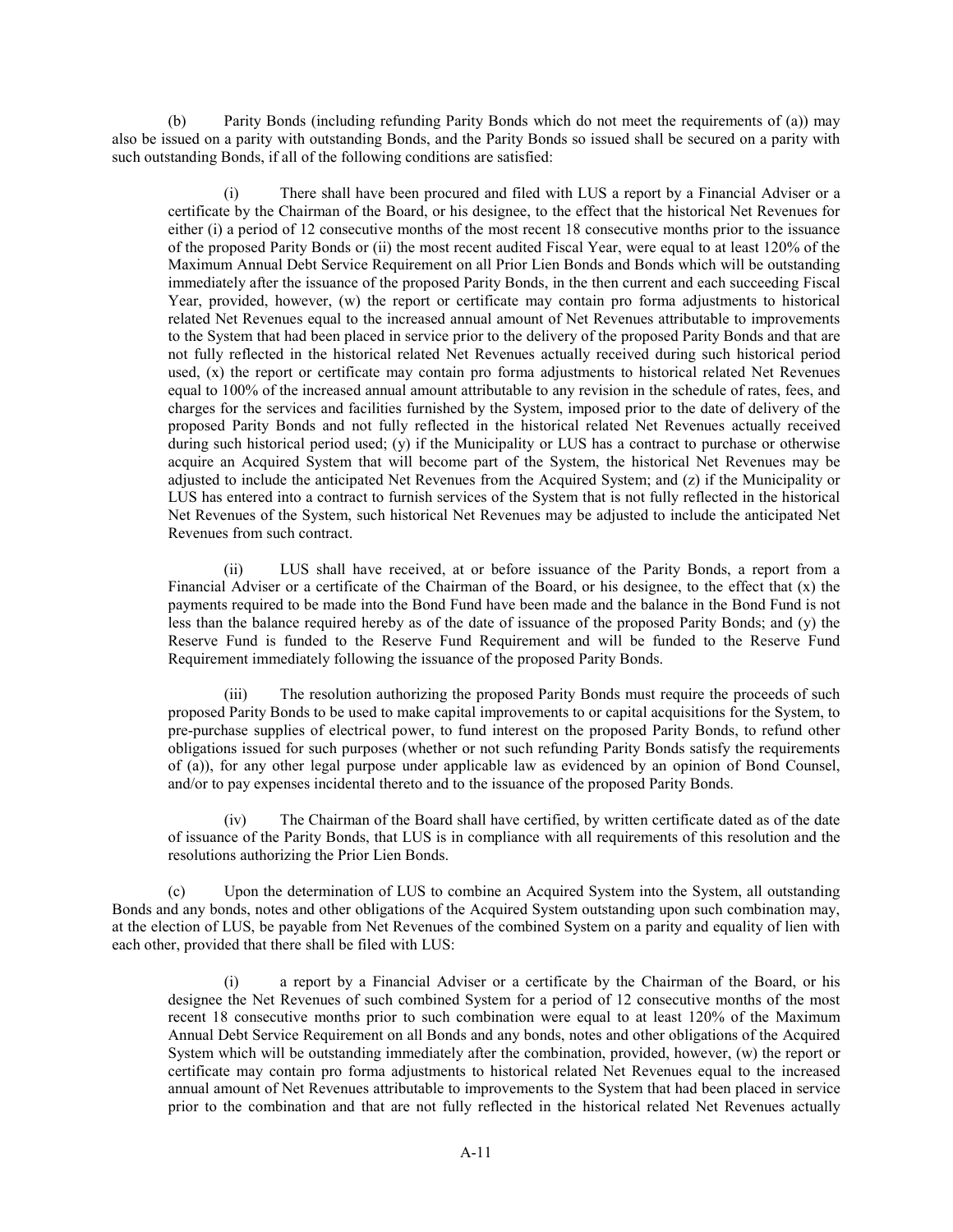received during such historical period used, (x) the report or certificate may contain pro forma adjustments to historical related Net Revenues equal to 100% of the increased annual amount attributable to any revision in the schedule of rates, fees, and charges for the services and facilities furnished by the System, imposed prior to the date of the combination and not fully reflected in the historical related Net Revenues actually received during such historical period used; and (y) if the Municipality or LUS has entered into a contract to furnish services of the System that is not fully reflected in the historical Net Revenues of the System, such historical Net Revenues may be adjusted to include the anticipated Net Revenues from such contract.

(ii) A certificate of the Chairman of the Board, as of the date of the combination, that LUS is in compliance with all requirements of this resolution.

*Applicability of Resolution to Parity Bonds.* All the provisions and covenants of this resolution relating to negotiability and registration of Bonds, creation and investment of funds and the application of revenues, the operation of the System and charges for services of the System, the remedies of owners of the Bonds, the issuance of additional bonds, modification of this resolution, the defeasance of Bonds, and such other provisions hereof as are appropriate may be incorporated by reference into supplemental resolutions authorizing additional bonds, and said provisions, when so incorporated, shall be equally applicable to the additional bonds issued pursuant to the terms of this Article IX in all respects and with like force and effect as though said provisions were recited in full in said supplemental resolutions and shall continue to be applicable so long as any such bonds remain outstanding.

## **Discharge and Satisfaction of Bonds**

If the Municipality or LUS shall pay and discharge the indebtedness evidenced by all or any portion of the Bonds in any one or more of the following ways:

By paying or causing to be paid, by deposit of sufficient funds as and when required with the Registration Agent, the principal of and interest on such Bonds as and when the same become due and payable;

(b) By depositing or causing to be deposited with any trust company or financial institution whose deposits are insured by the Federal Deposit Insurance Corporation or similar federal agency and which has trust powers ("an Agent"; which Agent may be the Registration Agent) in trust or escrow, on or before the date of maturity or redemption, sufficient money or Defeasance Obligations, the principal of and interest on which, when due and payable, will provide sufficient moneys to pay or redeem such Bonds and to pay premium, if any, and interest thereon when due until the maturity or redemption date (provided, if such Bonds are to be redeemed prior to maturity thereof, proper notice of such redemption shall have been given or adequate provision shall have been made for the giving of such notice);

(c) By delivering such Bonds to the Registration Agent, for cancellation by it;

and if the Municipality or LUS shall also pay or cause to be paid all other sums payable hereunder by the Municipality or LUS with respect to such Bonds, or make adequate provision therefor, and by resolution of the Governing Body instruct any such Escrow Agent to pay amounts when and as required to the Registration Agent for the payment of principal of and interest and redemption premiums, if any, on such Bonds when due, then and in that case the indebtedness evidenced by such Bonds shall be discharged and satisfied and all covenants, agreements and obligations of the Municipality and LUS to the holders of such Bonds shall be fully discharged and satisfied and shall thereupon cease, terminate and become void.

If the Municipality or LUS shall pay and discharge the indebtedness evidenced by any of the Bonds in the manner provided in either clause (a) or clause (b) above, then the registered owners thereof shall thereafter be entitled only to payment out of the money or Defeasance Obligations deposited as aforesaid.

Except as otherwise provided in this Section, neither Defeasance Obligations nor moneys deposited with the Registration Agent pursuant to this Section nor principal or interest payments on any such Defeasance Obligations shall be withdrawn or used for any purpose other than, and shall be held in trust for, the payment of the principal and interest on said Bonds; provided that any cash received from such principal or interest payments on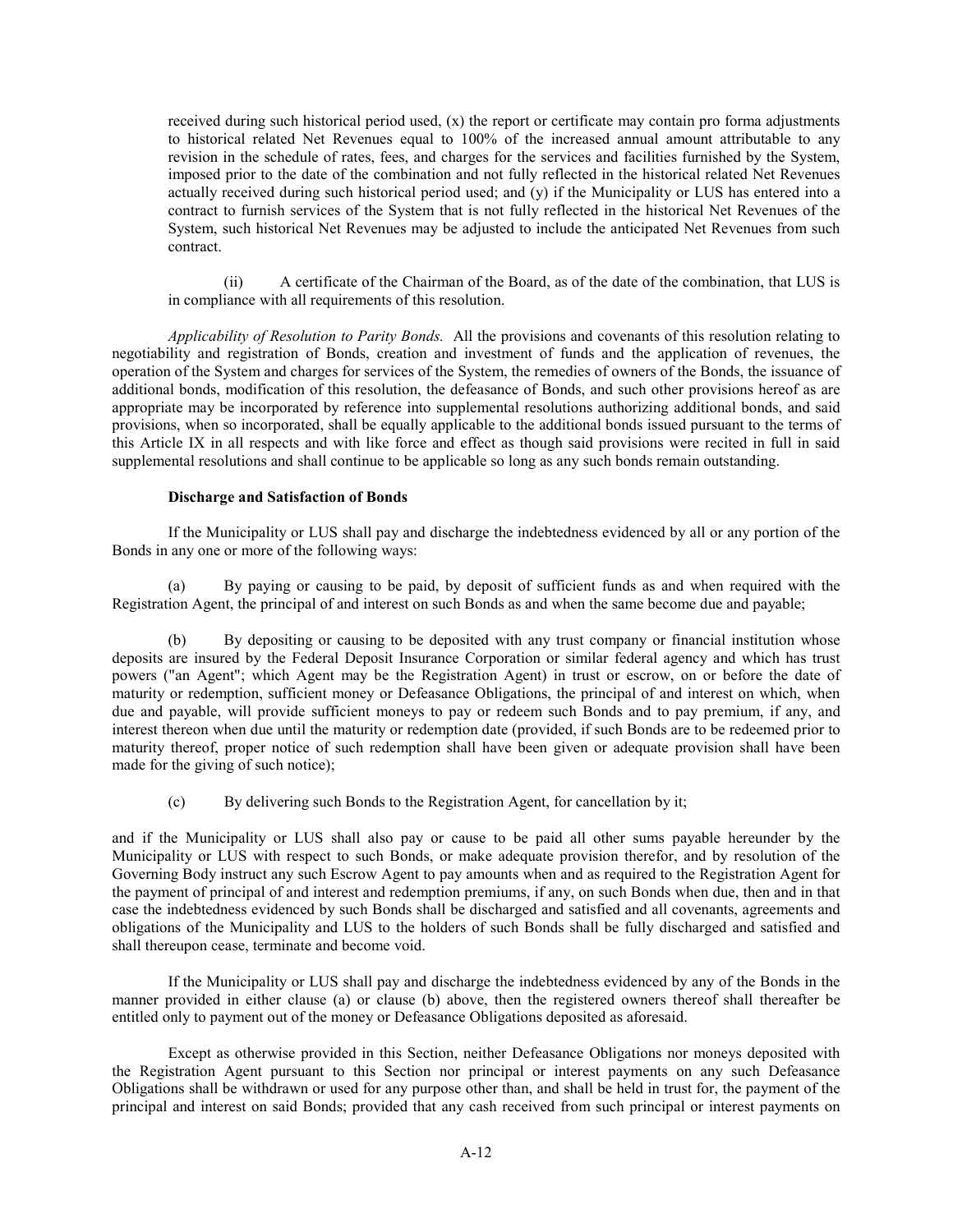such Defeasance Obligations deposited with the Registration Agent, (A) to the extent such cash will not be required at any time for such purpose, shall be paid over to the Municipality as received by the Registration Agent and (B) to the extent such cash will be required for such purpose at a later date, shall, to the extent practicable, be reinvested in Defeasance Obligations maturing at times and in amounts sufficient to pay when due the principal and interest to become due on said Bonds on or prior to such redemption date or maturity date thereof, as the case may be, and interest earned from such reinvestments shall be paid over to LUS, as received by the Registration Agent.

# **Modification of Resolution**

*Amendment Without Bondholder Consent.* The Resolution may be amended without the consent of or notice to the registered owners of the Bonds for the purpose of curing any ambiguity or formal defect or omission herein; provided such amendment shall not adversely affect the registered owners, without taking into account any bond insurance policy.

*Other Amendments.* In addition to the amendments to the Resolution without the consent of registered owners as referred to in the Resolution, the registered owners of a majority in aggregate principal amount of the Bonds at any time outstanding (not including in any case any Bonds which may then be held or owned by or for the account of the Municipality but including such refunding bonds as may have been issued for the purpose of refunding any of such Bonds if such refunding bonds shall not then be owned by the Municipality) shall have the right from time to time to consent to and approve the adoption by the Governing Body of a resolution or resolutions modifying any of the terms or provisions contained in the Resolution; provided, however, that the Resolution may not be so modified or amended in such manner, without the consent of 100% of the registered owners of the Bonds, as to:

- (a) Make any change in the maturities or redemption dates of the Bonds;
- (b) Make any change in the rates of interest borne by the Bonds;
- (c) Reduce the amount of the principal payments or redemption premiums payable on the Bonds;

(d) Modify the terms of payment of principal of or interest on the Bonds or impose any conditions with respect to such payments;

(e) Affect the rights of the registered owners of less than all of the Bonds then outstanding; or

(f) Reduce the percentage of the principal amount of the Bonds the consent of the registered owners of which is required to effect a further modification.

*Procedure for Modification.* Whenever the Municipality shall propose to amend or modify the Resolution under the provisions of the Resolution, it shall cause notice of the proposed amendment to be mailed by first-class mail, postage prepaid, to the owner of each Bond then outstanding. Such notice shall briefly set forth the nature of the proposed amendment and shall state that a copy of the proposed amendatory resolution is on file in the office of the Municipality for public inspection.

Whenever at any time within one year from the date of mailing of said notice there shall be filed with the Secretary an instrument or instruments executed by the registered owners of at least a majority in aggregate principal amount of the Bonds then outstanding as in this Section defined, which instrument or instruments shall refer to the proposed amendatory resolution described in said notice and shall specifically consent to and approve the adoption thereof, thereupon, but not otherwise, the Municipality may adopt such amendatory resolution and such resolution shall become effective and binding upon the owners of all Bonds.

If the registered owners of at least a majority in aggregate principal amount of the Bonds outstanding as in this section defined, at the time of the adoption of such amendatory resolution, or the predecessors in title of such owners, shall have consented to and approved the adoption thereof as herein provided, no registered owner of any Bonds, whether or not such owner shall have consented to or shall have revoked any consent as in this Section provided, shall have any right or interest to object to the adoption of such amendatory resolution or to object to any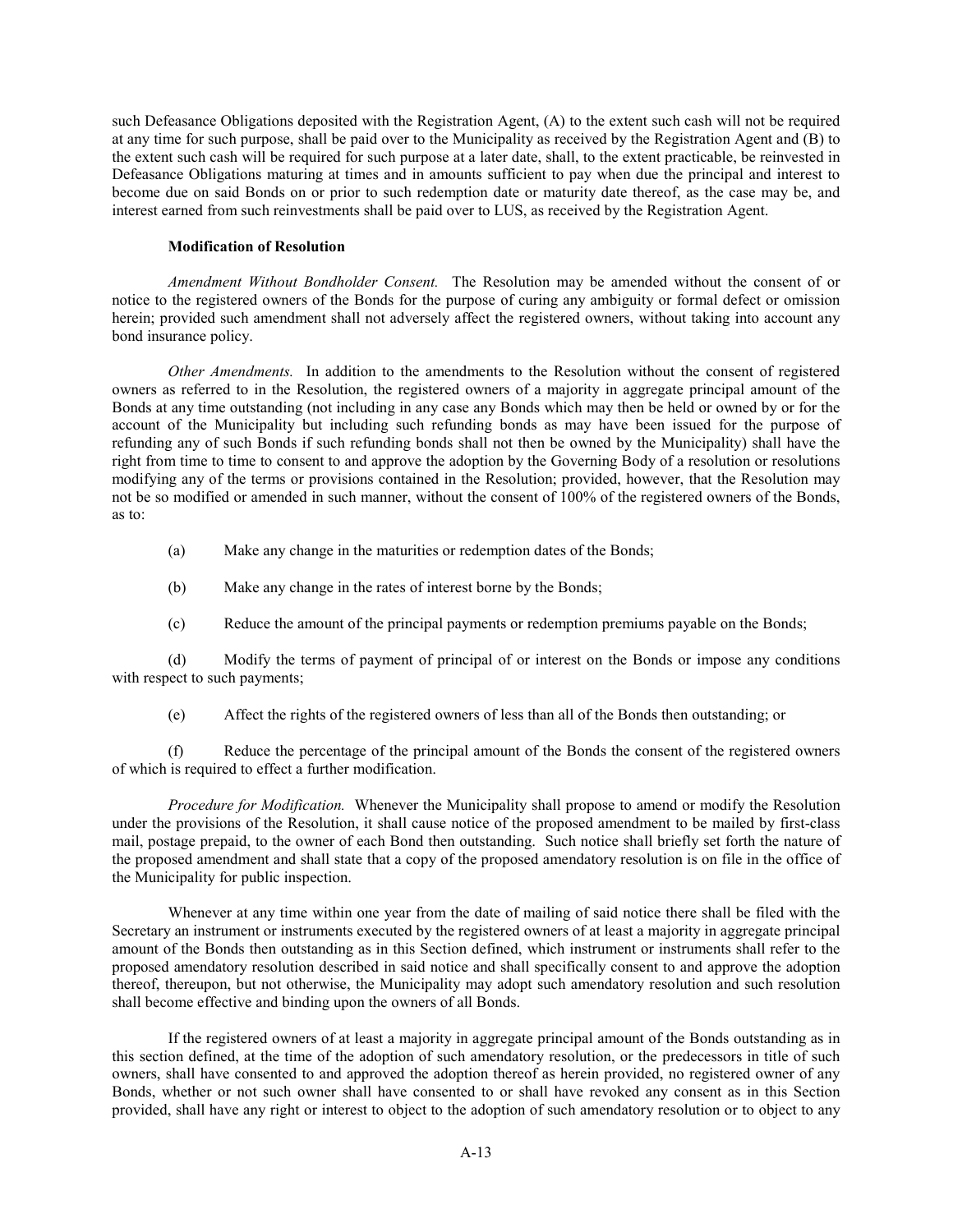of the terms or provisions therein contained or to the operation thereof or to enjoin or restrain the Municipality from taking any action pursuant to the provisions thereof.

Any consent given by the registered owner of a Bond pursuant to the provisions of this Section shall be irrevocable for a period of six months from the date of the publication of the notice above provided for and shall be conclusive and binding upon all future registered owners of the same Bond during such period. Such consent may be revoked at any time after six months from the date of publication of such notice by the registered owner who gave such consent or by a successor in title by filing notice of such revocation at the Municipality office, but such revocation shall not be effective if the registered owners of a majority in aggregate principal amount of the Bonds outstanding as in this Section defined shall have, prior to the attempted revocation, consented to and approved the amendatory resolution referred to in such revocation.

The fact and date of the execution of any instrument under the provisions of this Section may be proved by the certificate of any officer in any jurisdiction who by the laws thereof is authorized to take acknowledgments of deeds within such jurisdiction, that the person signing such instrument acknowledged before him the execution thereof, or may be proved by an affidavit of a witness to such execution sworn to before such officer.

The amount (number(s)) of the Bonds owned by any person executing such instrument and the date of the ownership of the same shall be proved by reference to the Bond registration records maintained by the Registration Agent, which records shall constitute conclusive proof of the ownership thereof.

Notwithstanding the foregoing, if any Bonds are insured by a bond insurance policy, the bond insurer issuing such bond insurance policy shall be entitled to consent to any modifications to this Resolution on behalf of the owners of the Bonds insured by such bond insurer, provided that no bond insurer shall be entitled to consent to any modifications to this Resolution that require the unanimous consent of the owners of the Bonds as described above.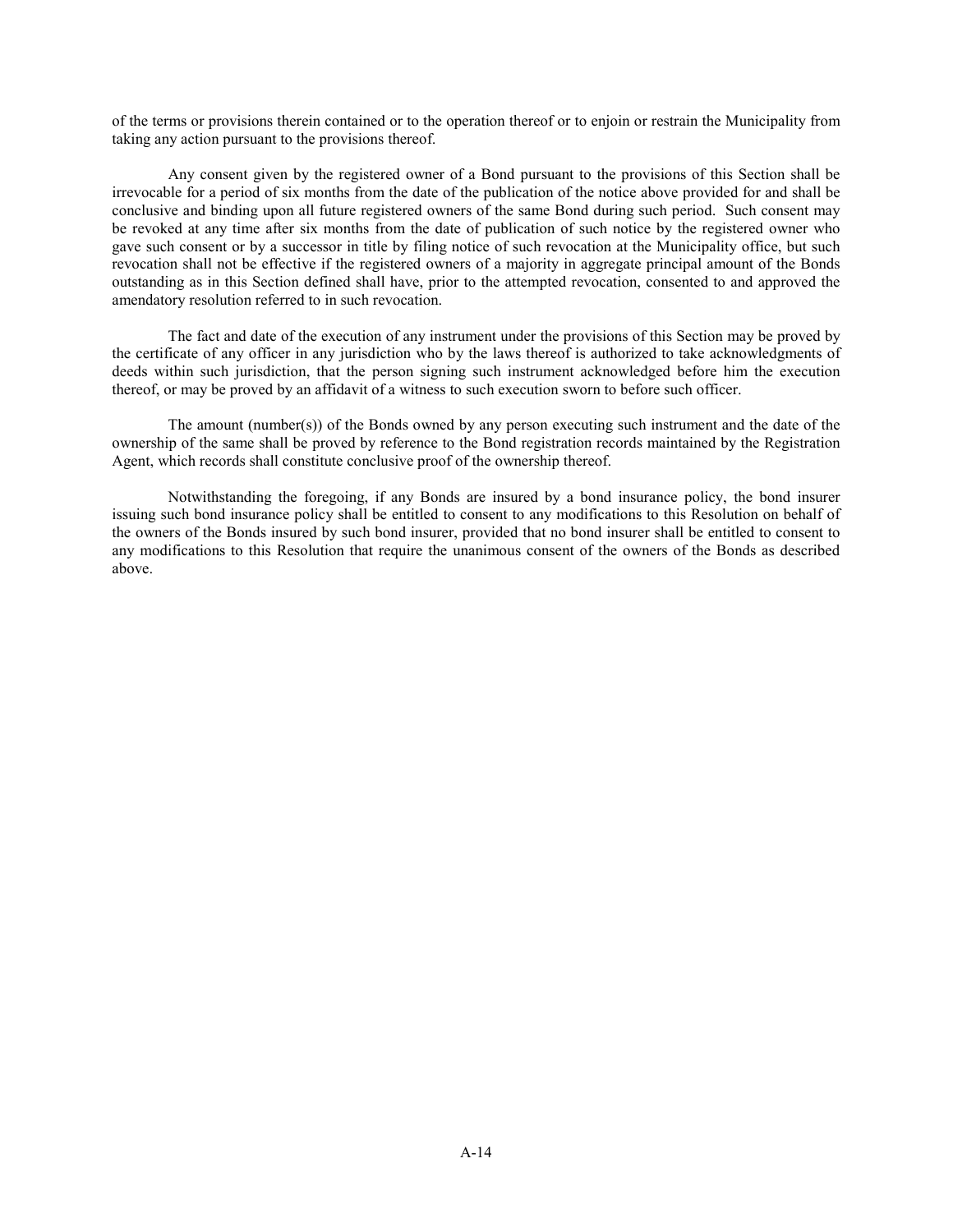# **APPENDIX B**

# **STATISTICAL AND DEMOGRAPHIC INFORMATION REGARDING THE SYSTEM**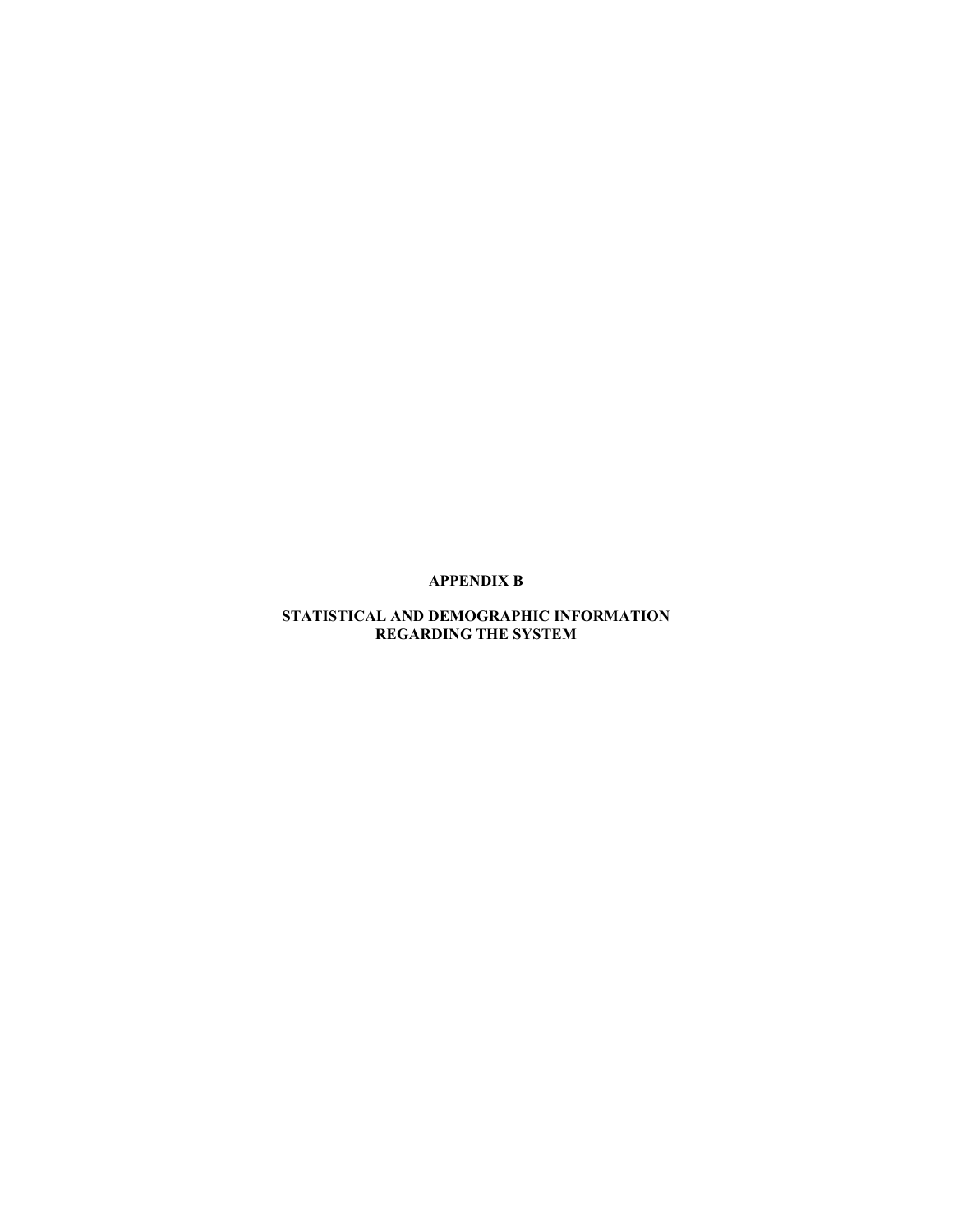# **APPENDIX C**

# **AUDITED FINANCIAL STATEMENTS FOR THE SYSTEM FOR FISCAL YEAR ENDED JUNE 30, 2020**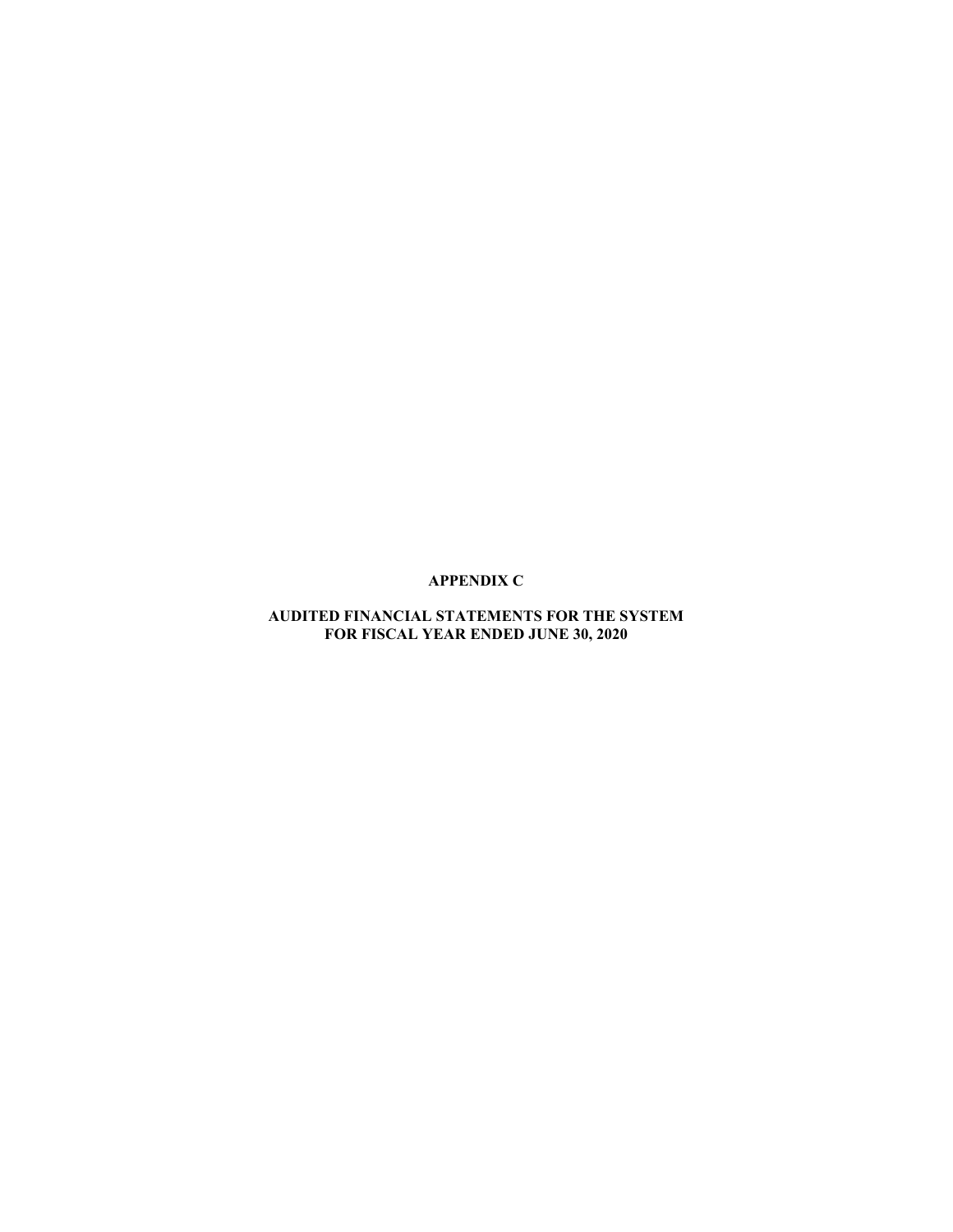**APPENDIX D**

**BOND COUNSEL OPINION**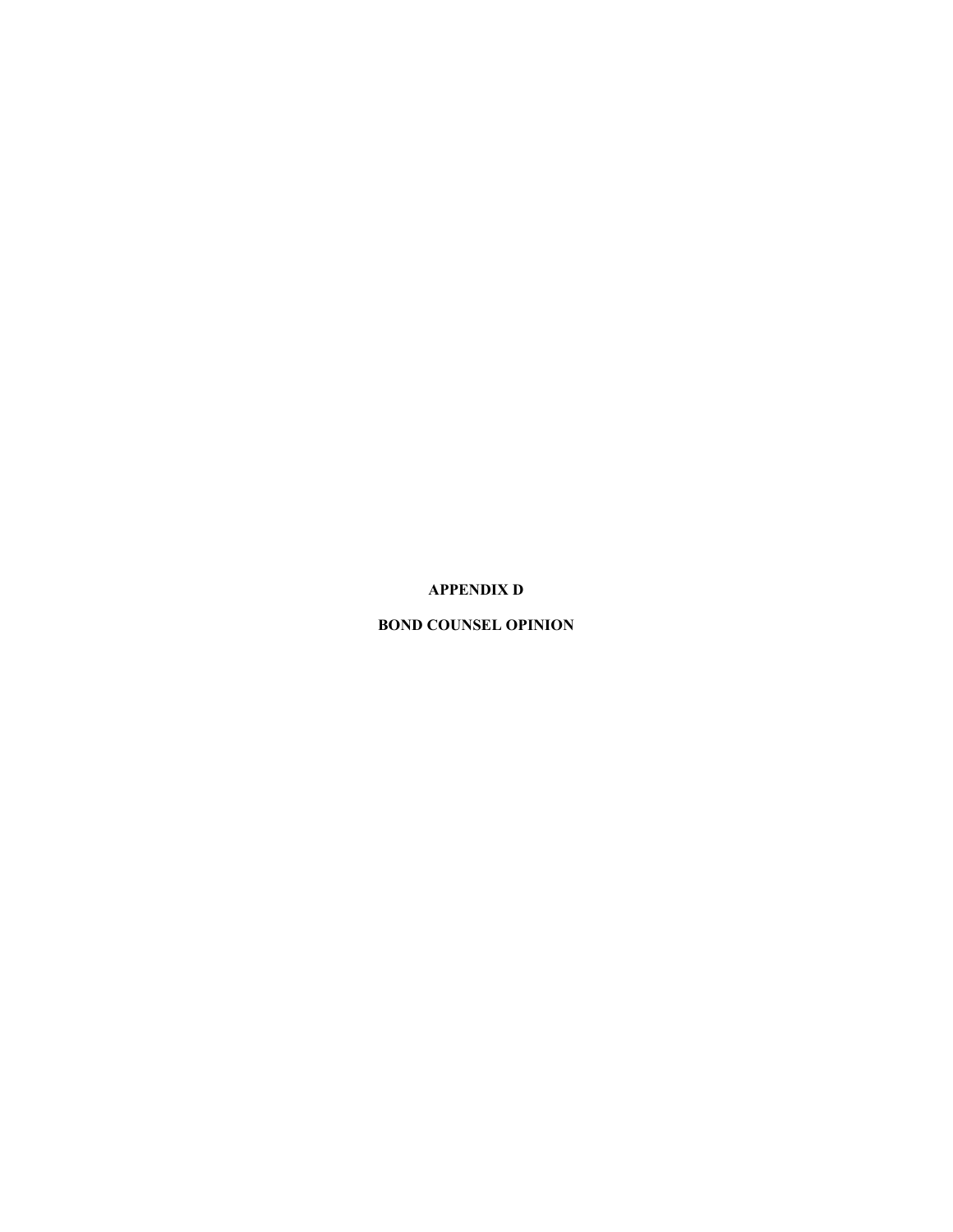# (Form of Bond Counsel Opinion)

June 23, 2021

City of Lawrenceburg, Tennessee Lawrenceburg, Tennessee

Robert W. Baird & Co., Inc. Milwaukee, Wisconsin

# Re: City of Lawrenceburg, Tennessee Electric System Revenue Bonds, Series 2021

Ladies and Gentlemen:

We have acted as bond counsel in connection with the issuance by the City of Lawrenceburg, Tennessee (the "Issuer") of \$7,900,000 Electric System Revenue Bonds, Series 2021, dated the date hereof (the "Bonds"). We have examined the law and such certified proceedings and other papers as we deemed necessary to render this opinion.

As to questions of fact material to our opinion, we have relied upon the certified proceedings and other certifications of public officials furnished to us without undertaking to verify such facts by independent investigation.

Based on our examination, we are of the opinion, as of the date hereof, as follows:

1. The Bonds have been duly authorized, executed and issued in accordance with the constitution and laws of the State of Tennessee and constitute valid and binding obligations of the Issuer.

2. The resolution of the Board of Mayor and Council of the Issuer authorizing the Bonds has been duly and lawfully adopted, is in full force and effect and is a valid and binding agreement of the Issuer enforceable in accordance with its terms.

3. The principal of and interest on the Bonds are limited obligations of the Issuer, payable solely from and secured by a pledge of revenues to be derived from the operation of the electrical power transmission and distribution system of the Issuer, subject only to the payment of the reasonable and necessary costs of operating, maintaining, repairing and insuring said system and to the prior pledge of such revenues in favor of the Issuer's outstanding Loan Agreement with the Public Building Authority of the City of Lawrenceburg (the "PBA"), dated March 1, 2002, securing the PBA's Electric System Revenue Refunding Bonds, Series 2002, dated April 2, 2002, its General Obligation Refunding Bonds, Series 2015C, dated June 25, 2015, and its General Obligation Refunding Bonds, Series 2019A, dated September 20, 2019. We express no opinion as to the sufficiency of such revenues for the payment of principal of and interest on the Series 2021 Bonds.

4. Interest on the Bonds is excluded from gross income for federal income tax purposes and is not an item of tax preference for purposes of the federal alternative minimum tax imposed on individuals under the Code. The opinion set forth in the preceding sentence is subject to the condition that the Issuer comply with all requirements of the Internal Revenue Code of 1986, as amended, that must be satisfied subsequent to the issuance of the Bonds in order that interest thereon be, or continue to be, excluded from gross income for federal income tax purposes. Failure to comply with certain of such requirements could cause interest on the Bonds to be so included in gross income retroactive to the date of issuance of the Bonds. The Issuer has covenanted to comply with all such requirements. Except as set forth in this Paragraph 4 and Paragraph 6 below, we express no opinion regarding other federal tax consequences arising with respect to the Bonds.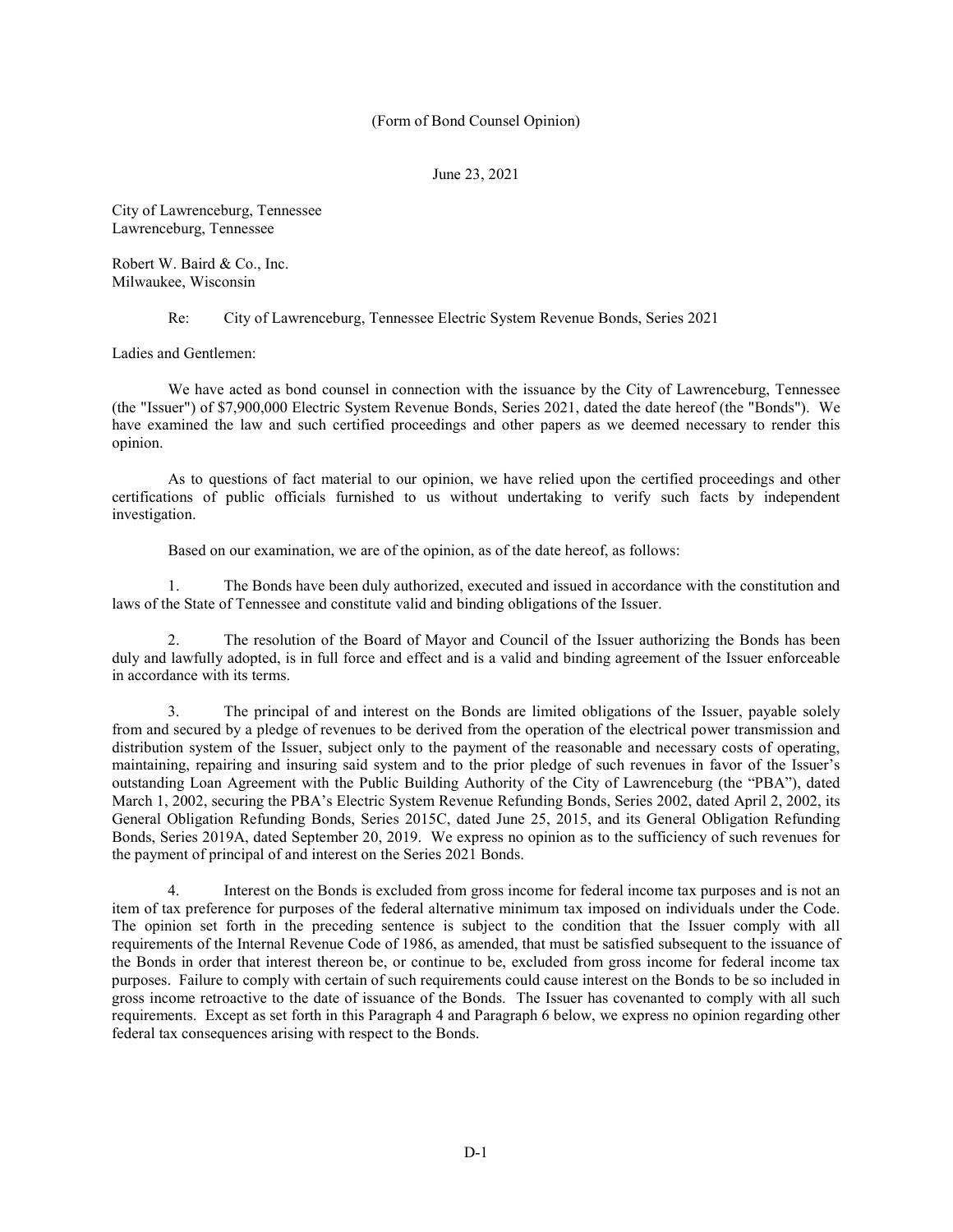5. Under existing law, the Bonds and the income therefrom are exempt from all present state, county and municipal taxes in Tennessee except (a) Tennessee excise taxes on all or a portion of the interest on any of the Bonds during the period such Bonds are held or beneficially owned by any organization or entity, other than a sole proprietorship or general partnership, doing business in the State of Tennessee, and (b) Tennessee franchise taxes by reason of the inclusion of the book value of the Bonds in the Tennessee franchise tax base of any organization or entity, other than a sole proprietorship or general partnership doing business in the State of Tennessee.

6. The Bonds are "qualified tax-exempt obligations" for purposes of Section 265 of the Code.

It is to be understood that the rights of the owners of the Bonds and the enforceability of the Bonds and the resolution authorizing the Bonds may be subject to bankruptcy, insolvency, reorganization, moratorium and other similar laws affecting creditors' rights heretofore or hereafter enacted and that their enforcement may be subject to the exercise of judicial discretion in accordance with general principles of equity.

We express no opinion herein as to the accuracy, adequacy or completeness of the Official Statement relating to the Bonds.

This opinion is given as of the date hereof, and we assume no obligation to update or supplement this opinion to reflect any facts or circumstances that may hereafter come to our attention or any changes in law that may hereafter occur.

Yours truly,

Bass Berry & Sims PLC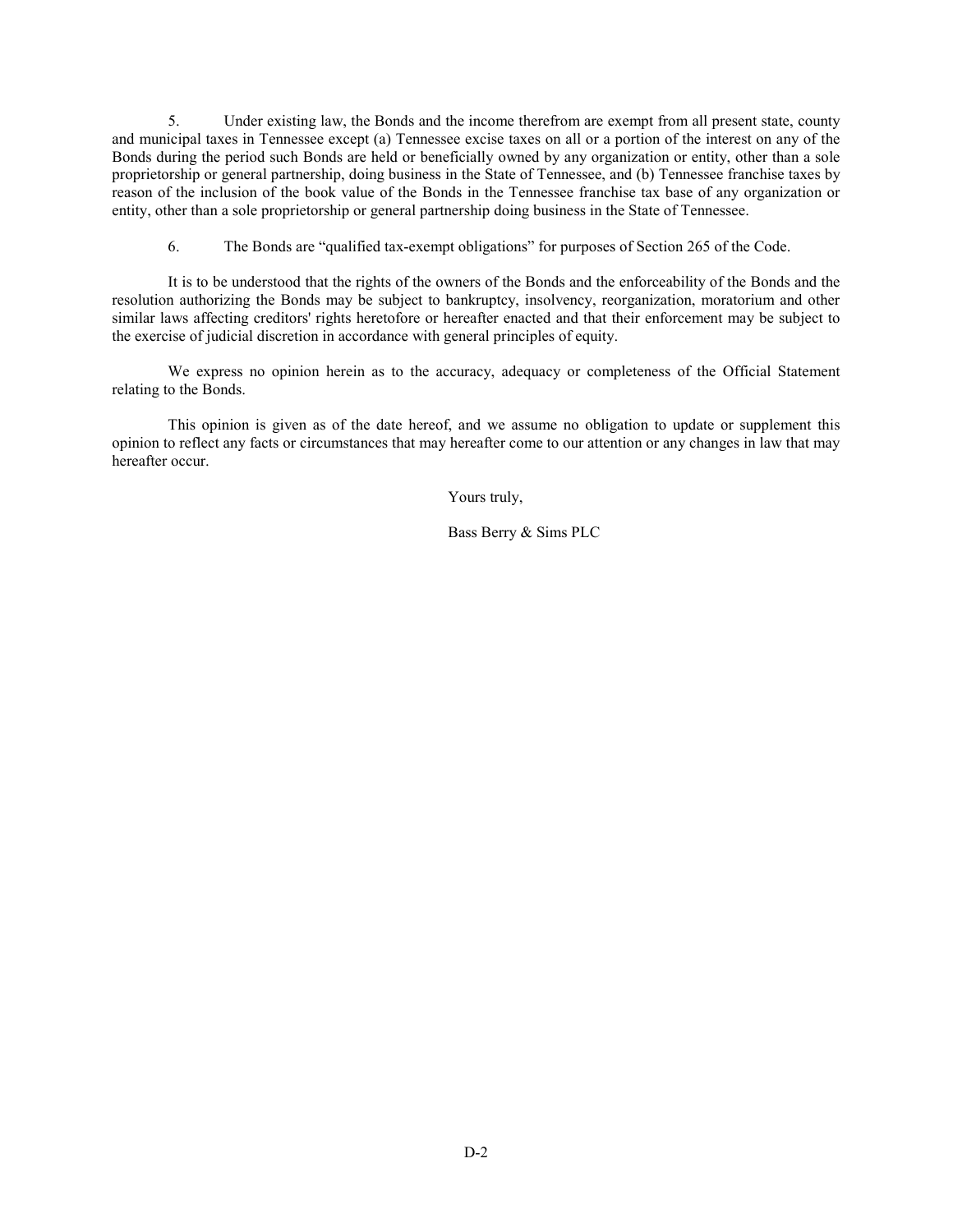**APPENDIX E**

**FORM OF CONTINUING DISCLOSURE AGREEMENT**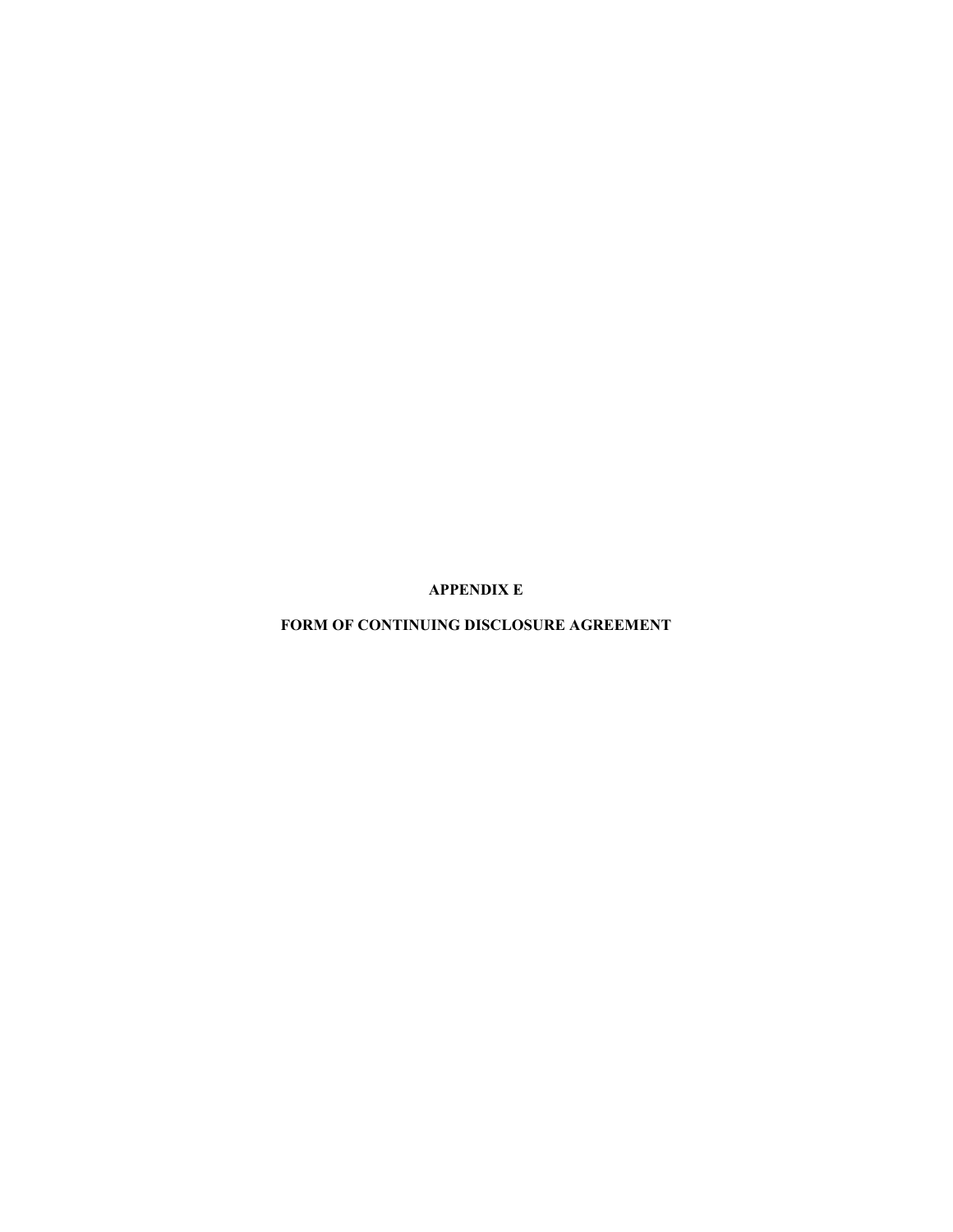# CITY OF LAWRENCEBURG, TENNESSEE

#### \$7,900,000 ELECTRIC SYSTEM REVENUE BONDS, SERIES 2021

#### CONTINUING DISCLOSURE AGREEMENT

This Continuing Disclosure Agreement (this "Disclosure Agreement") is executed and delivered this 23rd day of June, 2021 by the City of Lawrenceburg, Tennessee (the "Issuer") and Lawrenceburg Utility Systems ("LUS") in connection with the issuance of the Issuer's \$7,900,000 Electric System Revenue Bonds, Series 2021 (the "Bonds"). The Issuer and LUS hereby covenant and agree as follows:

SECTION 1. Purpose of and Authority for the Disclosure Agreement. This Disclosure Agreement is being executed and delivered by the Issuer and LUS for the benefit of the Registered Owners and the Beneficial Owners of the Bonds and in order to assist the Participating Underwriters in complying with Rule 15c2-12(b)(5) (the "Rule") of the Securities and Exchange Commission (the "SEC"). This Disclosure Agreement is being executed and delivered by the Issuer and LUS under the authority of the Resolution.

SECTION 2. Definitions. In addition to the terms otherwise defined herein, the following capitalized terms shall have the following meanings:

"Beneficial Owner" shall mean any person who (a) has the power, directly or indirectly, to vote or consent with respect to, or to dispose of ownership of, any Bonds (including persons holding Bonds through nominees, depositories or other intermediaries) or (b) is treated as the owner of any Bonds for federal income tax purposes.

"Fiscal Year" shall mean any period of twelve consecutive months adopted by the Issuer or LUS as the fiscal year of the System for financial reporting purposes, and shall initially mean the period beginning on July 1 of each calendar year and ending June 30 of the following calendar year.

"MSRB" shall mean the Municipal Securities Rulemaking Board.

"Official Statement" shall mean the Official Statement of the Issuer, dated June 9, 2021, relating to the Bonds.

"Participating Underwriters" shall mean any of the original underwriters of the Bonds required to comply with the Rule in connection with offering of the Bonds.

"Registered Owner" means any person who is identified as a holder of Bonds on the registration records maintained by or on behalf of the Issuer with respect to the Bonds.

"Resolution" shall mean the bond resolution adopted by the Board of Mayor and Council of the Issuer on May 13, 2021.

"State" shall mean the State of Tennessee.

"State Repository" shall mean any public or private repository or entity designated by the State as a state repository for the purpose of the Rule.

"System" means the electric distribution system operated by LUS.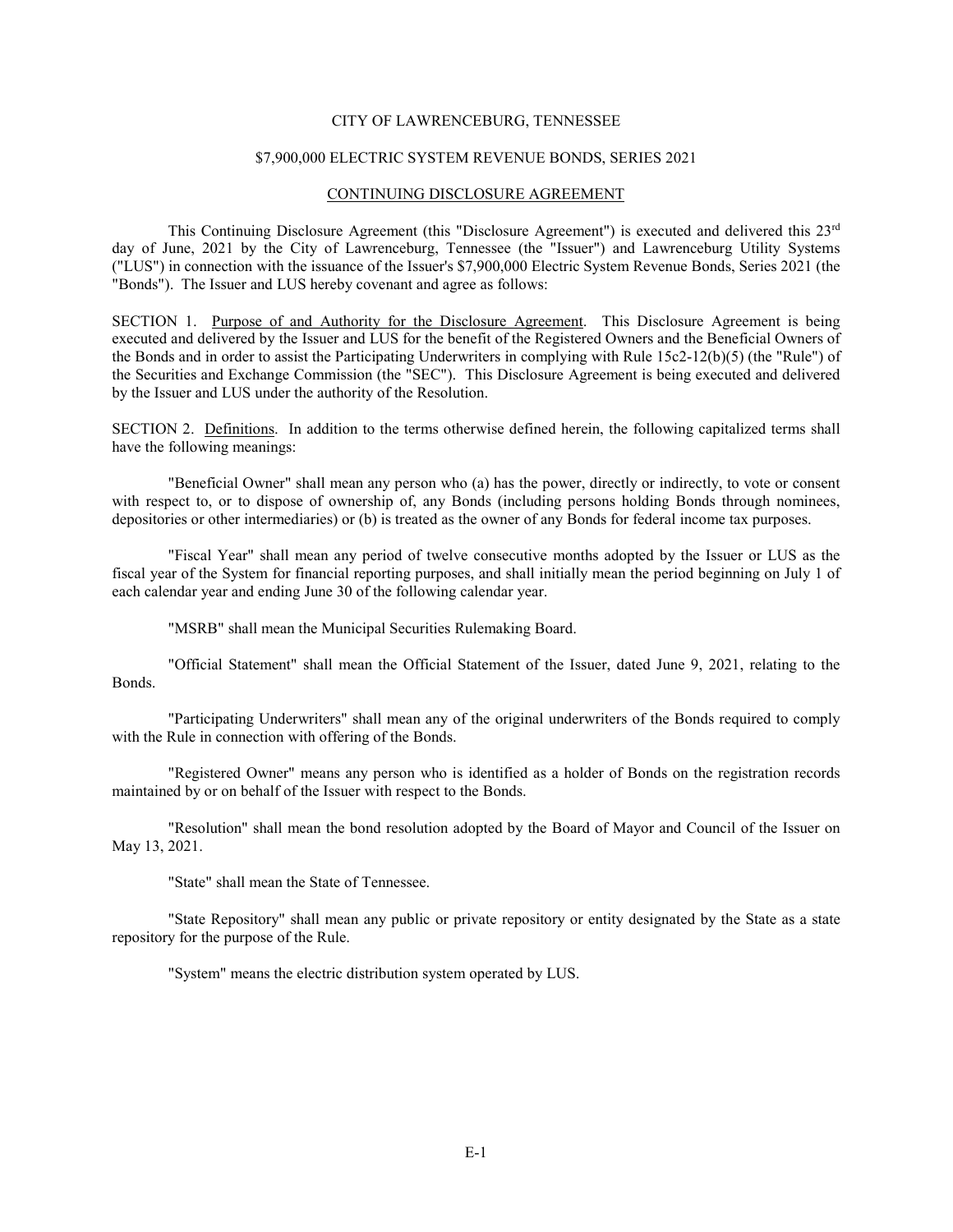SECTION 3. Continuing Disclosure. The Issuer and LUS hereby agree to provide or cause to be provided the information set forth below:

(a) *Annual Financial Information*. For Fiscal Years ending on or after June 30, 2021, the Issuer and LUS shall provide annual financial information and operating data within 12 months after the end of the Fiscal Year. The annual financial information and operating data shall include:

(i) The audited financial statements for the System, prepared in accordance with generally accepted accounting principles, or, if the System's audited financial statements are not available, then the System's unaudited financial statements; and

(ii) To the extent not included in the audited financial statements, operating data of the type included under the following headings of the Official Statement, which data may be presented in a manner other than as set in the Official Statement:

- (A) Electric Rates
- (B) Customers and Usage
- (C) Summary of Operations
- (D) Debt Service Coverage
- (E) Summary of Outstanding Electric System Debt
- Debt Service Requirements

(b) *Audited Financial Statements*. For Fiscal Years ending on or after June 30, 2021, the Issuer and LUS shall provide audited financial statements of the System, prepared in accordance with generally accepted accounting principles, if and when available, if such audited financial statements are not included with the annual financial information described in subsection (a) above.

(c) *Event Notices*. The Issuer and LUS will provide notice of the following events relating to the Bonds in a timely manner, not in excess of ten business days after the occurrence of the event:

- (i) Principal and interest payment delinquencies;
- (ii) Non-payment related defaults, if material;
- (iii) Unscheduled draws on debt service reserves reflecting financial difficulties;
- (iv) Unscheduled draws on credit enhancements reflecting financial difficulties;
- (v) Substitution of credit or liquidity providers, or their failure to perform;
- (vi) Adverse tax opinions, the issuance by the Internal Revenue Service of proposed or final determinations of taxability, Notices of Proposed Issue (IRS Form 5701-TEB) or other material notices or determinations with respect to the tax status of the Bonds or other material events affecting the tax status of the Bonds;
- (vii) Modifications to rights of Bondholders, if material;
- (viii) Bond calls, if material, and tender offers;
- (ix) Defeasances (including disclosure as to whether the Bonds have been defeased to their maturity or to a preceding call date);
- (x) Release, substitution, or sale of property securing repayment of the securities, if material;
- (xi) Rating changes;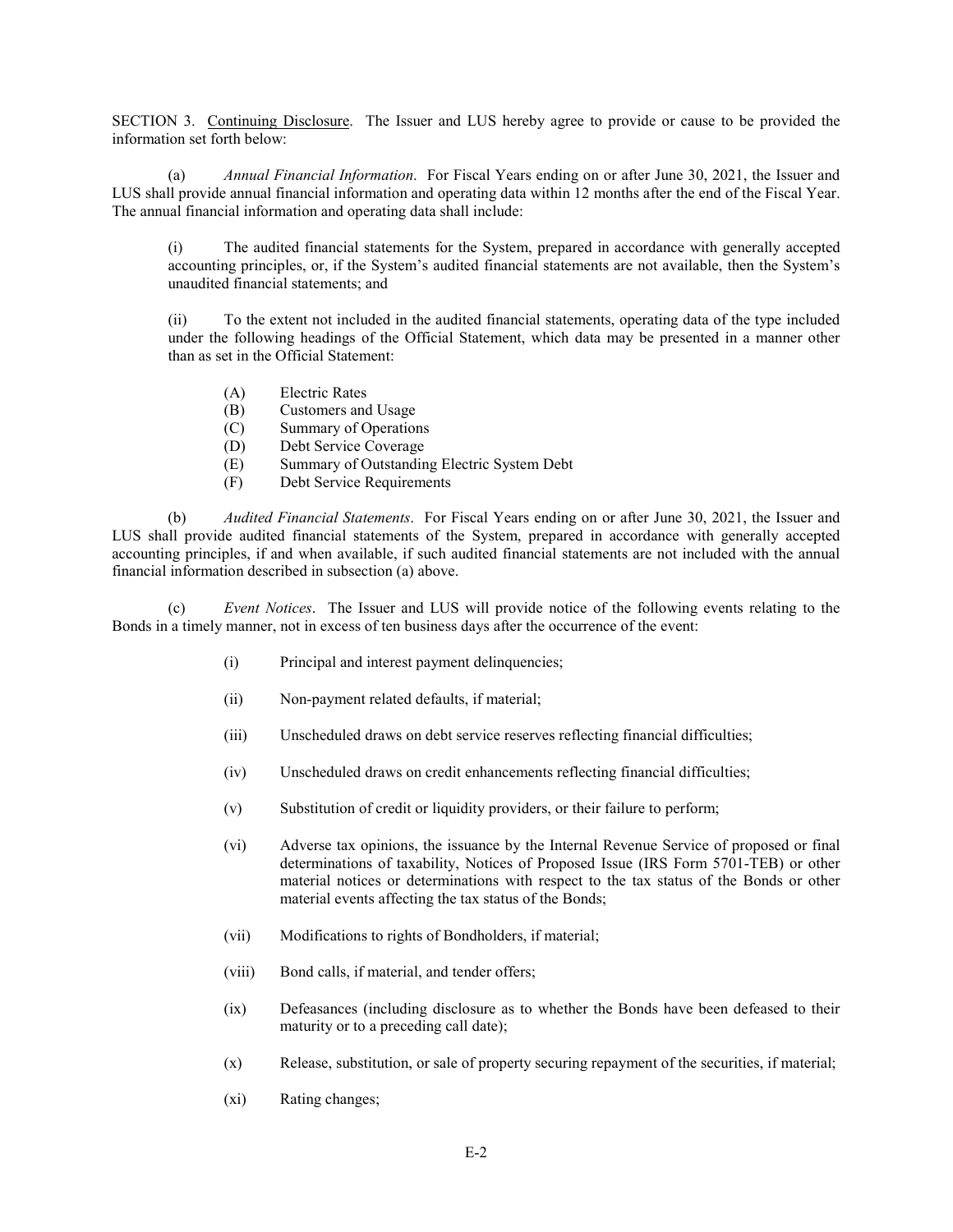- (xii) Bankruptcy, insolvency, receivership or similar event of the obligated person;
- (xiii) The consummation of a merger, consolidation or acquisition involving an obligated person or the sale of all or substantially all of the assets of the obligated person, other than in the ordinary course of business, the entry into a definitive agreement to undertake such an action or the termination of a definitive agreement relating to any such actions, other than pursuant to its terms, if material;
- (xiv) Appointment of a successor or additional trustee or the change of name of a trustee, if material;
- (xv) Incurrence of a financial obligation\* of the Issuer, if material, or agreement to covenants, events of default, remedies, priority rights, or other similar terms of a financial obligation of the Issuer, any of which affect security holders, if material; and
- (xvi) Default, event of acceleration, termination event, modification of terms, or other similar events under the terms of a financial obligation\* of the Issuer, any of which reflect financial difficulties.

\* As used in subsections (xv) and (xvi), the term "financial obligation" means a (i) debt obligation; (ii) derivative instrument entered into in connection with, or pledged as security or a source of payment for, an existing or planned debt obligation; or (iii) guarantee of (i) or (ii). The term "financial obligation" does not include municipal securities as to which a final official statement has been provided to the MSRB consistent with the Rule.

(d) *Notice of Failure to File Annual Financial Information*. The Issuer and LUS will provide timely notice of its failure to provide the annual financial information described in subsection (a) above within the time frame prescribed by subsection (a).

(e) *Notice of Amendment of Disclosure Agreement*. The Issuer and LUS will provide timely notice of an amendment to this Disclosure Agreement pursuant to the terms of Section 5(a) below.

SECTION 4. Methods of Providing Information.

(a) All disclosures required by Section 3 shall be transmitted to the MSRB using the MSRB's Electronic Municipal Market Access System ("EMMA") or by such other method as may be subsequently determined by the MSRB.

(b) Information shall be provided to the MSRB in an electronic format as prescribed by the MSRB, either directly, or indirectly through an indenture trustee or a designated dissemination agent.

(c) All transmissions to the MSRB shall be accompanied by identifying information as prescribed by the MSRB.

(d) Any required disclosure may be incorporated by reference to other documents filed with the MSRB in the manner required by subsection (a) above. The Issuer and LUS shall clearly identify each such other document so incorporated by reference.

(e) All disclosures transmitted to the MSRB hereunder shall be simultaneously transmitted to any State Repository.